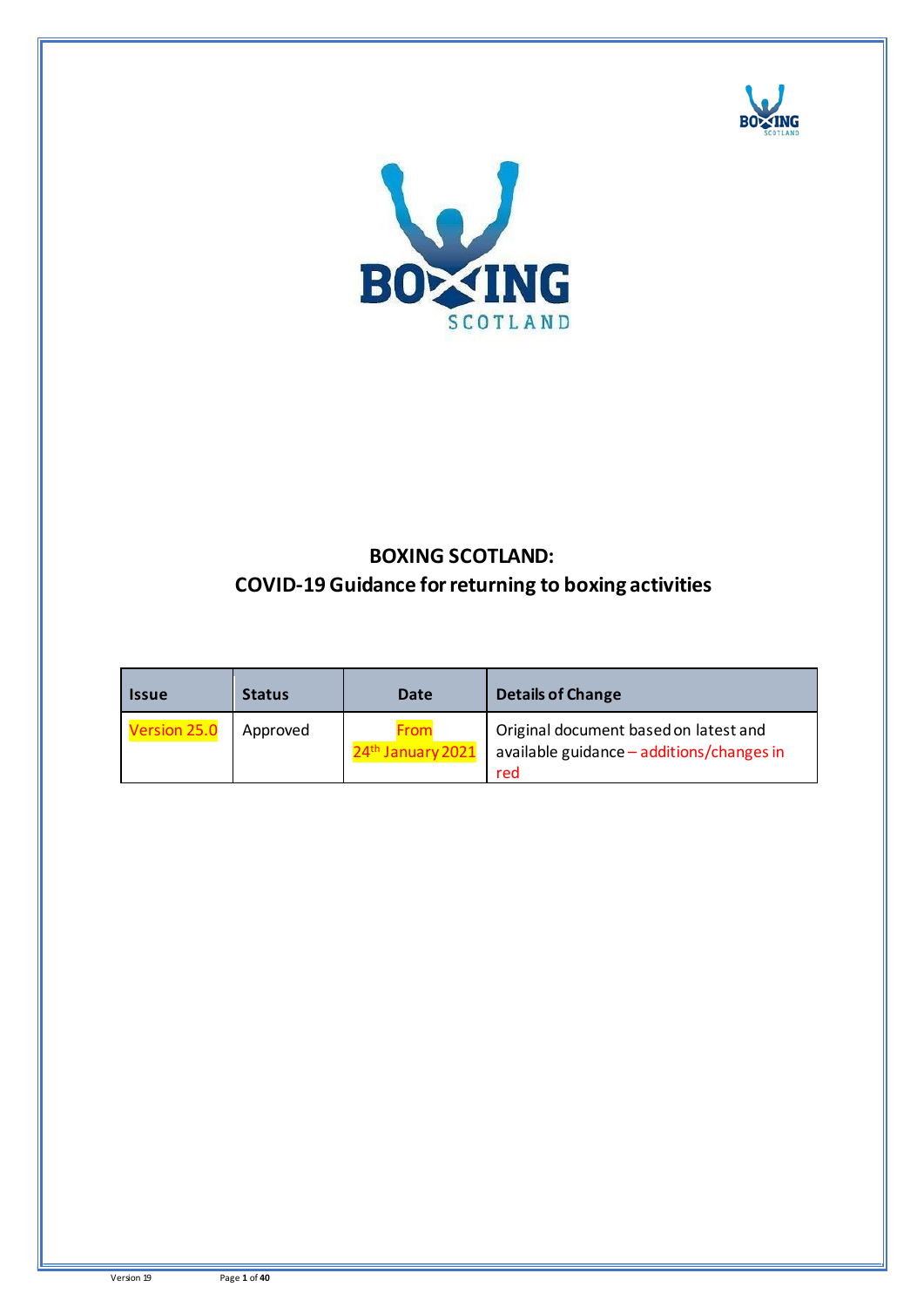

|    | <b>CONTENTS INDEX:</b>                                                 | <b>PAGE</b> |
|----|------------------------------------------------------------------------|-------------|
| 1. | <b>OVERVIEW</b>                                                        | 4           |
|    | TABLE 1 - SPORT AND PHYSICAL ACTIVITY PROTECTION LEVELS                | 6           |
|    | TABLE 2 - STATEGIC FRAMEWORK - PROTECTION LEVELS - ENCOMPASSING BOXING |             |
|    | <b>ACTIVITY</b>                                                        | 8           |
| 2. | <b>COACH AND CLUB CONSIDERATIONS</b>                                   | 10          |
|    | DEALING WITH YOUNG PEOPLE IN THE AFTERMATH OF COVID                    | 11          |
|    | <b>COACHING ACTIVITY</b>                                               | 12          |
|    | <b>INDIVIDUAL EQUIPMENT</b>                                            | 13          |
|    | <b>BOOKINGS AND PAYMENTS</b>                                           | 13          |
| 3. | <b>GUIDANCE FOR CLUBS AND COACHING SESSIONS</b>                        | 13          |
|    | PERFORMANCE ATHLETES (BOXERS) AND COACHES                              | 13          |
|    | <b>GUIDANCE FOR TRAINING ADULTS (18 and over)</b>                      | 14          |
| 4. | <b>EQUALITY AND INCLUSION</b>                                          | 14          |
| 5. | <b>HEALTH AND SAFETY &amp; HYGIENE</b>                                 | 15          |
|    | <b>FACE COVERINGS</b>                                                  | 15          |
|    | <b>HYGIENE</b>                                                         | 16          |
|    | <b>HEALTH &amp; SAFETY</b>                                             | 16          |
| 6. | <b>STAY UP TO DATE</b>                                                 | 17          |
|    | <b>TEST AND PROTECT</b>                                                | 18          |
|    | PROTECT SCOTLAND APP                                                   | 18          |
|    |                                                                        |             |
| 1. | <b>TRAVEL GUIDE</b>                                                    | 19          |
|    | <b>BEFORE LEAVING HOME &amp; AFTER YOU RETURN</b>                      | 19          |
|    | <b>CAR AND VEHICLE SHARING</b>                                         | 18          |
|    | <b>SPORT &amp; PHYSICAL ACTIVITY PARTICIPATION</b>                     | 19          |
|    | <b>CHILDREN &amp; YOUNG PEOPLE (17 YEARS OR UNDER)</b>                 | 18<br>19    |
|    | <b>ADULTS (18 YEARS OR OVER)</b><br><b>TRAVEL RESTRICTIONS TABLE 3</b> | 20          |
|    |                                                                        |             |
| 8. | <b>OUTDOOR TRAINING GUIDE</b>                                          | 20          |
| 9. | <b>BOXING CLUB FACILITIES</b>                                          | 21          |
|    | <b>CLUB COVID-19 CO-ORDINATORS</b>                                     | 22          |
|    |                                                                        |             |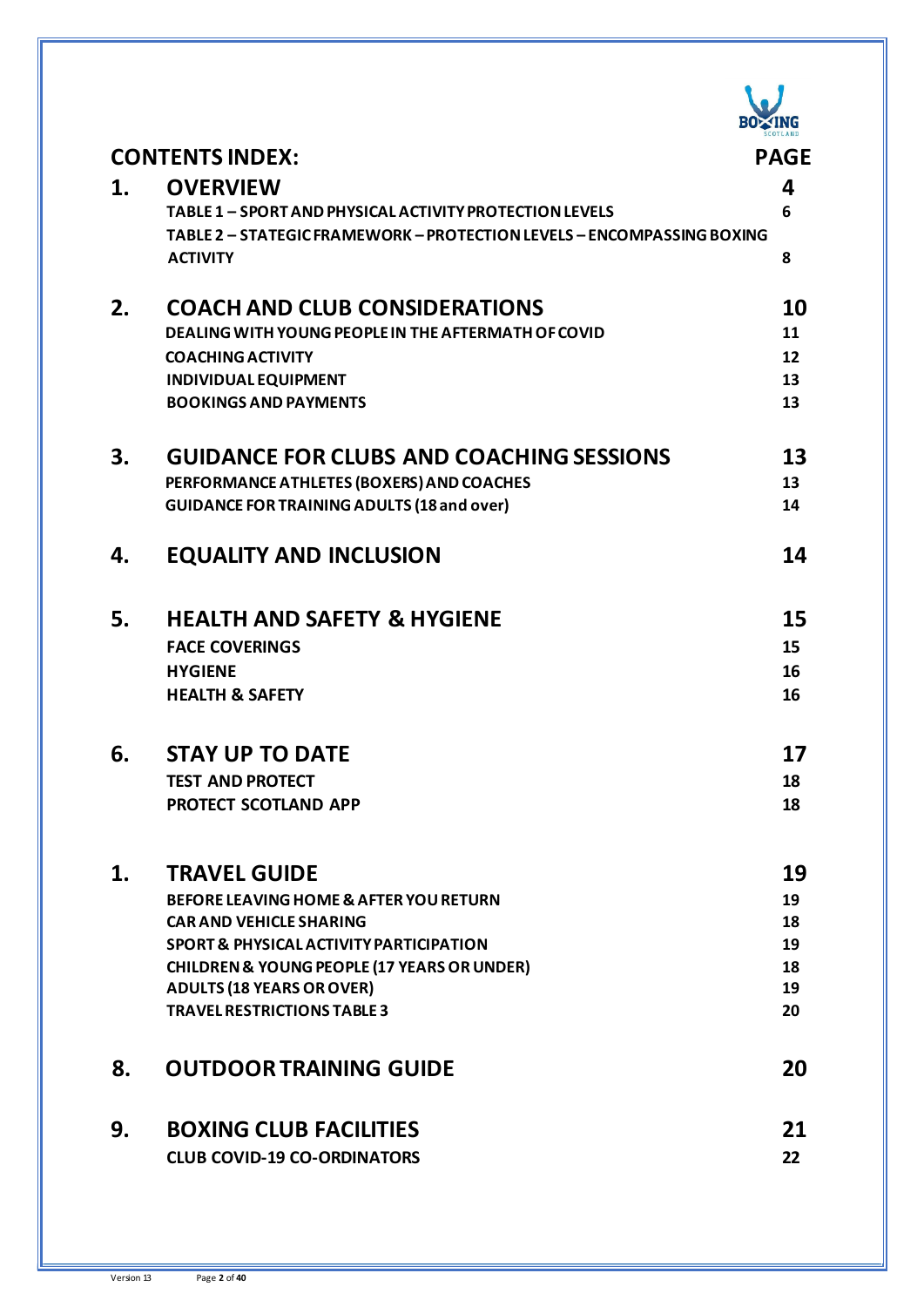|     | <b>VENUES &amp; FACILITIES PREPARATIONS</b>                 | 22         |
|-----|-------------------------------------------------------------|------------|
|     | <b>VENUE CAPACITY</b><br><b>BEFORE REOPENING TO MEMBERS</b> | 23<br>24   |
|     | <b>CHANGING ROOMS, SHOWERS AND TOILETS</b>                  | 26         |
|     |                                                             |            |
| 10. | <b>INDOOR TRAINING GUIDE</b>                                | <u> 29</u> |
|     | <b>GYM TRAINING</b>                                         | 29         |
|     | <b>ADVICE FOR INDOOR NON-CONTACT AND CONTACT</b>            | 29         |
|     |                                                             |            |
| 11. | WHAT TO DO IF SOMEONE IN YOUR CLUB HAS COVID-19             | 31         |
| 12. | <b>REGIONAL AND LOCAL RESTRICTIONS</b>                      | 32         |
|     |                                                             |            |
| 13. | <b>SPORTS EVENTS &amp; COMPETITIONS</b>                     | <u>32</u>  |
|     |                                                             |            |
| 14. | <b>APPENDIX 1: BEYOND LEVEL 0 GUIDANCE</b>                  | 33         |
| 15. | <b>APPENDIX 2: Level 4 Guidance</b>                         | 38         |
|     |                                                             |            |

*Disclaimer 41*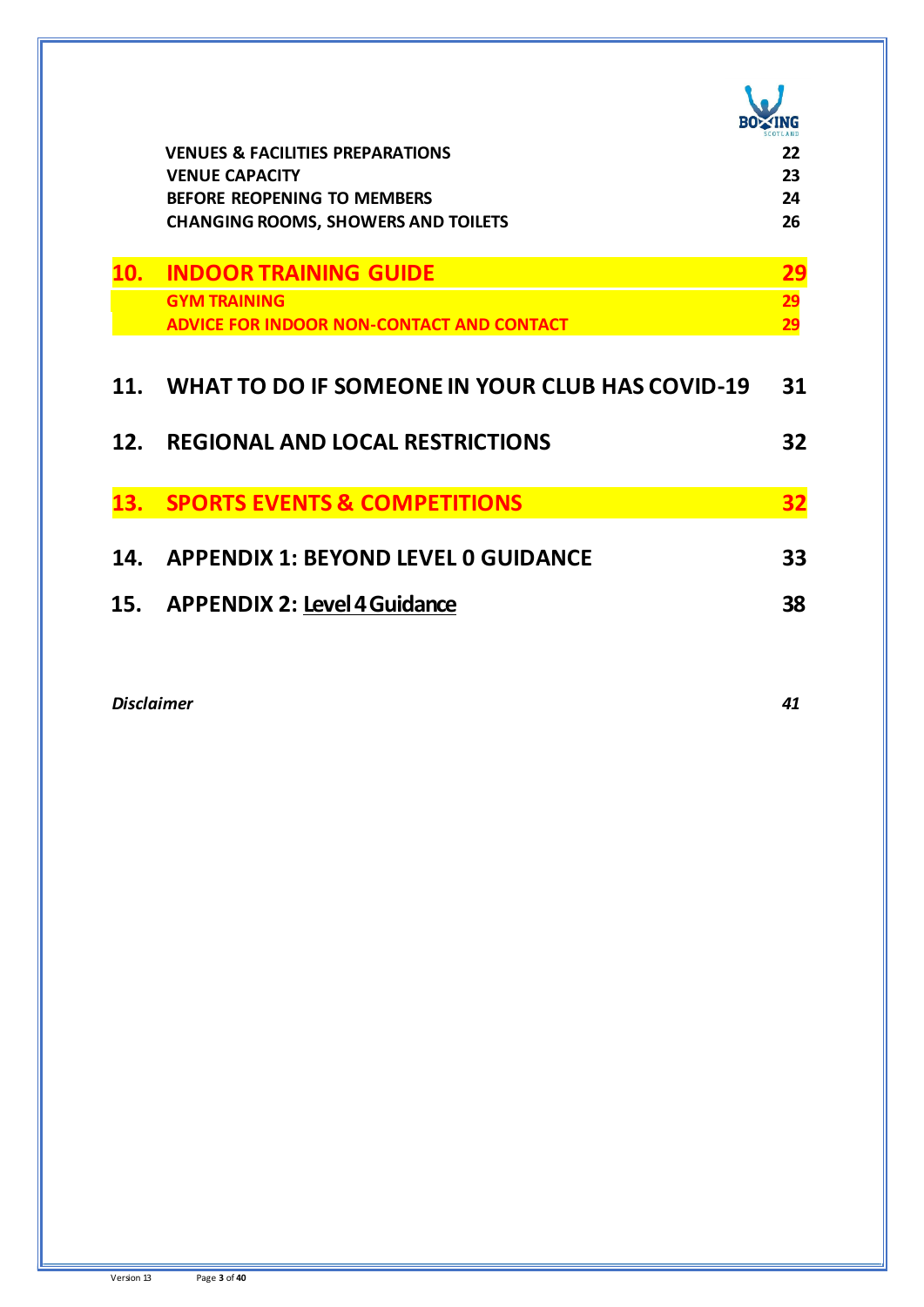

## **1. OVERVIEW**

These guidelines have been developed by Boxing Scotland for boxing activities within Scotland and were produced in conjunction with sportscotland and the Scottish Government. Current updates from the Scottish Government are available at Scottish Government's [Scottish Government:](http://www.gov.scot/coronavirus-covid-19/)  [Coronavirus in Scotland](http://www.gov.scot/coronavirus-covid-19/) and [strategic framework document \(version: April 2021\)](https://www.gov.scot/binaries/content/documents/govscot/publications/advice-and-guidance/2020/10/coronavirus-covid-19-protection-levels/documents/covid-19-protection-levels-summary-information-on-what-you-can-and-cannot-do/covid-19-protection-levels-summary-information-on-what-you-can-and-cannot-do/govscot%3Adocument/COVID-19%2Bprotection%2Blevels%2B-%2Bsummary%2Binformation%2Bon%2Bwhat%2Byou%2Bcan%2Band%2Bcannot%2Bdo%2B---.pdf)

The document shall remain fluid and shall be updated as further phased guidance is released by the Scottish Government regarding Covid-19 and our route from lockdown.

People who are symptomatic should self-isolate for 10 days (increased from 7 days previously): A Change from the 14 daysisolation period to 10 days self-isolation for those in contact with someone who tests positive or entering/returning from international travel from relevant countries.

Scottish Government are currently reviewing the baseline measures which are to be retained to mitigate ongoing risks of transmission 'Beyond Level 0'. Additional Return to Sport & Physical Activity guidance covering 'Beyond Level 0' will be provided when this information is available.

### **INTRODUCTION**

This change is significant, and it is hard-earned. The sacrifices everyone has made over the past year and a half can never be overstated. However, while this move will restore a substantial degree of normality, it is important to be clear that it does not signal the end of the pandemic or a return to life exactly as we knew it before Covid struck.

"Declaring freedom from, or victory over, this virus is in my view premature. The harm the virus can do, including through the impact of long Covid, should not be underestimated. And its ability to mutate may yet pose us real challenges.

We are all very well aware as to the benefits boxing can have over and individual's physical and mental wellbeing. Unfortunately, competitive boxing is not a sport that can avoid person to person contact. That said, there are a number of boxing activities that can be undertaken which are consistent with the new route map moving out of lockdown, where the local environment allows.

These guidelines set out how boxing activity can be enjoyed in a way that is in line with Scottish Government advice and helps to prevent the spread of COVID-19. They include measures to limit hand to shared surface contact and minimise unnecessary interactions with others.

To manage a safe return to organised sport and physical activities all clubs, facility operators and deliverers (herein referred to as 'operators') should put in place Test & Protect procedures to help break chains of transmission of Coronavirus (COVID-19). Further information is available within this guidance and at Scottish Government: Test & Protect.

## **Specific points are highlighted as follows:**

The purpose of this guidance is to provide the necessary mitigations to enable the return of recreational contact combat sport. The framework below recognises the inherent risk in contact combat sport and is designed to minimise COVID-19 transmission risk and enable participants to make an informed decision about their own risk.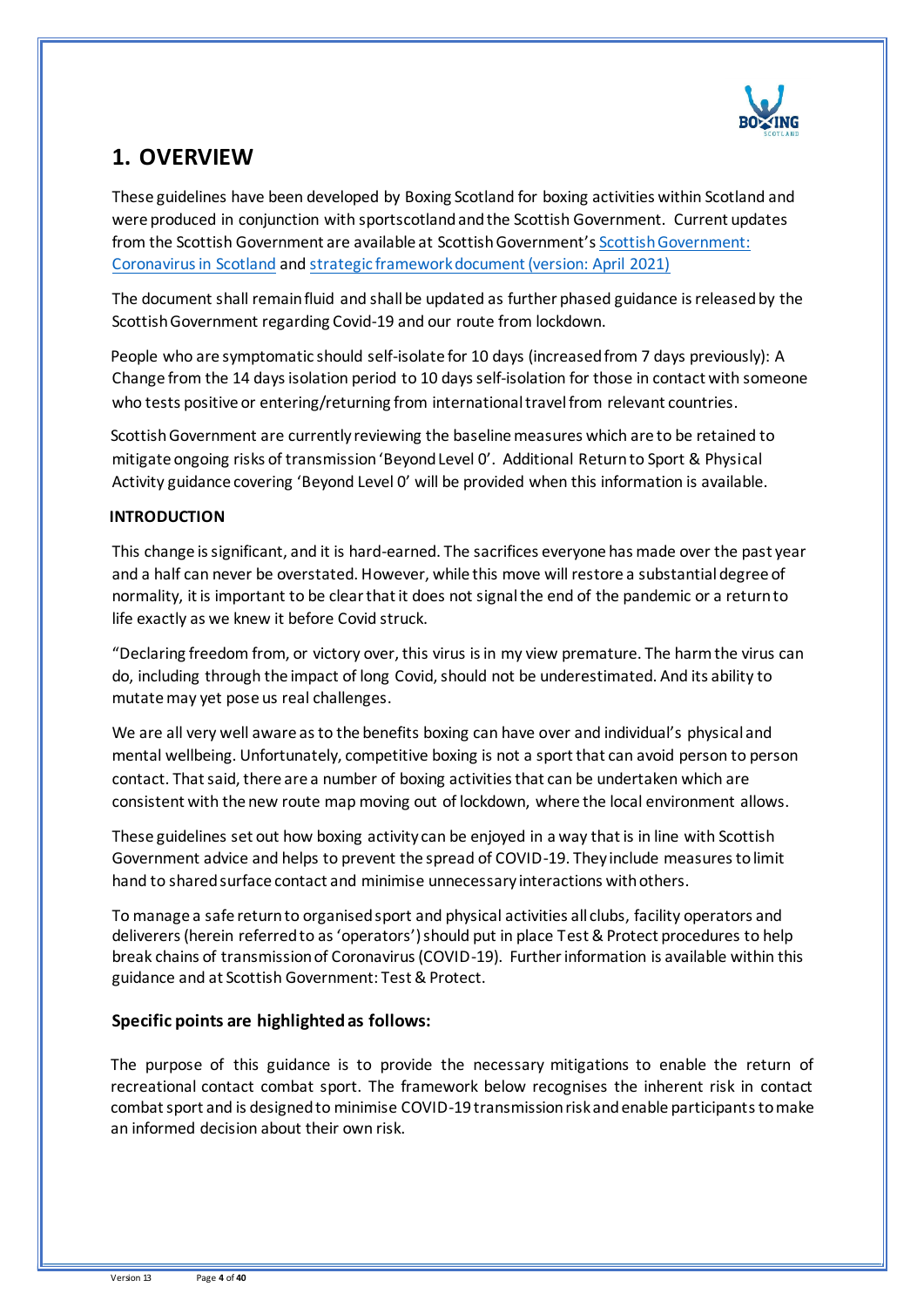

According to current evidence, COVID-19 is primarily transmitted between people through respiratory droplets and contact with contaminated surfaces – usually those that are frequently touched but also direct contact with an infected person.

Airborne transmission is possible in specific settings where certain procedures or sports treatments are performed in close proximity. In the context of what is known about COVID-19 transmission, about combat sport and about the incidence of asymptomatic but still infectious illness, combat sport is a high-risk activity. Almost all human-to-human transmission is likely to occur at close range.

Each action plan should include an assessment of the transmission risk within that sport, based on three key variables:

• Droplet transmission: The risk associated with each action in an activity based on duration and proximity of participants. By using the framework, sports can determine the risk of actions in their match play environment – anything, for example, from tackling, to bowling, to restart – which will then determine the overall level of risk of taking part in that sport.

• Fomite transmission: The risk associated with the handling and transfer of equipment in the sport.

• Population: The number of participants likely to take part in the proposed activity, plus known risk factors of participants with underlying health conditions or high-risk groups who wish to participate.

## **Protection Levels**

Scottish Government strategic framework document for managing COVID-19 which became effective from 2 November 2020. This provides a Level approach to restrictions with each local authority area (or sub-area) placed in a relevant protection level depending upon its COVID-19 status which will be reviewed weekly.

SGBs, clubs and participants should be aware of their local area protection level and associated restrictions which may be in place and should consider this as part of risk assessment planning. Broad guidance for sporting activity which should be followed within each Level is set out in Table 1 below. For Boxing related activity see table 2.

Further information on protection levels that will apply in each local authority area are available at Coronavirus (COVID-19): allocation of protection levels to local authorities.

### **DEFINITIONS**

• **Sports competition is defined as "**any amateur **participation sport, contest or race involving individual** participants or teams who regularly compete against opponents as part of an organised SGB."

• **Sports event**is defined as "an organised gathering or activity of limited duration that brings people together for the primary purpose of **participating in the one-off sporting activity such as a marathon, triathlon etc."** For the benefit of this guidance professional sport with spectators is regarded as a **sports event** not competition.

• At this stage, no competitions indoor or outdoor is permitted. Boxing Scotland will be providing guidance for resumption of competitive boxing activity in due course.

**Note: An exemption is in place for professional / performance sport to allow activity to continue across all levels**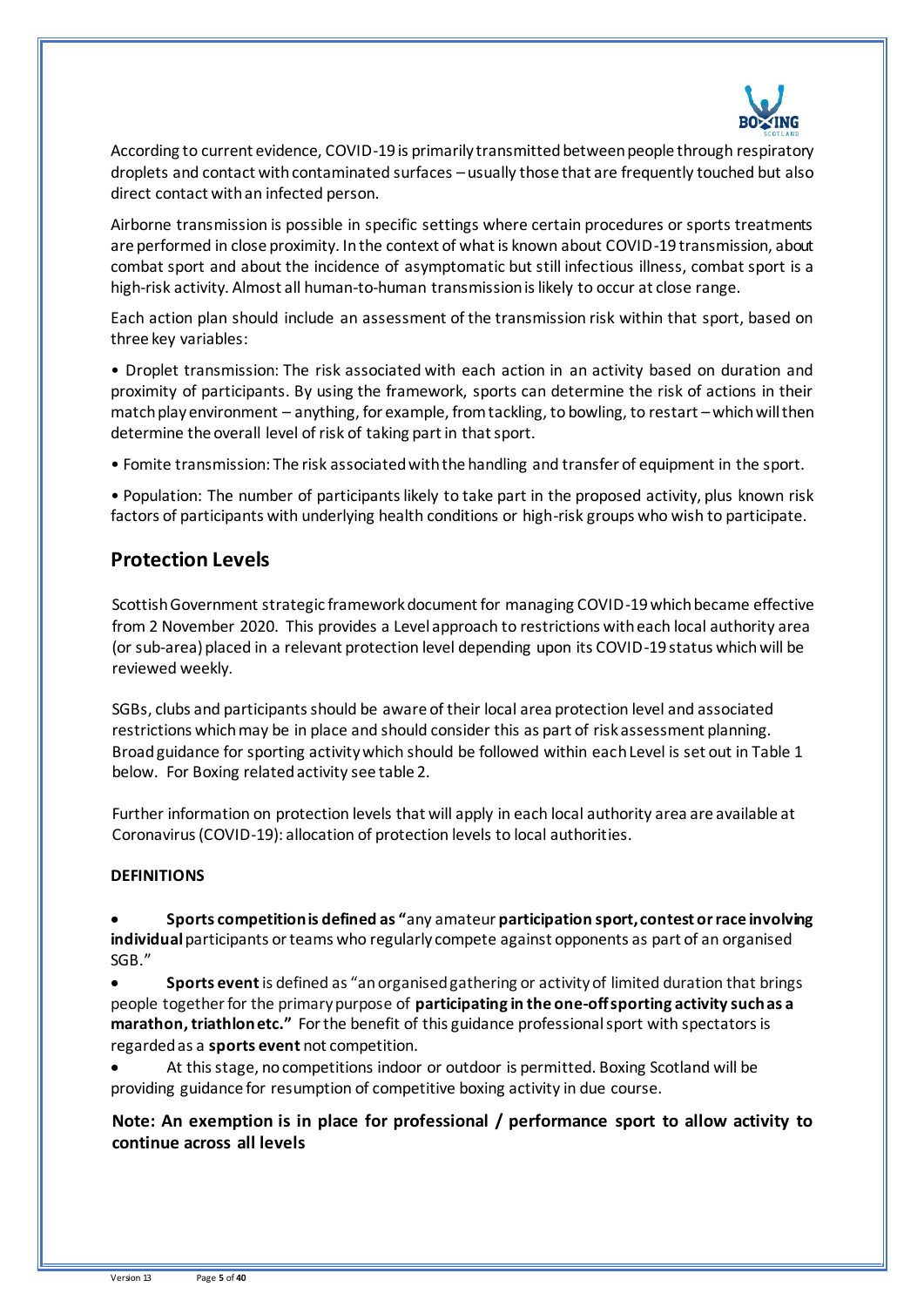

# **Table 1 Sport & Physical Activity Protection Levels**

|                                                                                                            |                                                         | Table 1 Sport & Physical Activity Protection Levels                                                                                                                                                                                                                                                                                                                                                                                                                                                                                                                                                       |                                                                                                                                                                                                                                                                                                                                                                                                                                                      |                                                                         |                                                                         |                                                                                    |                                                                                                   |
|------------------------------------------------------------------------------------------------------------|---------------------------------------------------------|-----------------------------------------------------------------------------------------------------------------------------------------------------------------------------------------------------------------------------------------------------------------------------------------------------------------------------------------------------------------------------------------------------------------------------------------------------------------------------------------------------------------------------------------------------------------------------------------------------------|------------------------------------------------------------------------------------------------------------------------------------------------------------------------------------------------------------------------------------------------------------------------------------------------------------------------------------------------------------------------------------------------------------------------------------------------------|-------------------------------------------------------------------------|-------------------------------------------------------------------------|------------------------------------------------------------------------------------|---------------------------------------------------------------------------------------------------|
|                                                                                                            |                                                         | <b>Beyond</b><br>Level 0                                                                                                                                                                                                                                                                                                                                                                                                                                                                                                                                                                                  | Level 0                                                                                                                                                                                                                                                                                                                                                                                                                                              | Level 1                                                                 | Level <sub>2</sub>                                                      | Level 3                                                                            | Level 4                                                                                           |
| <b>OUTDOOR</b>                                                                                             | <b>Overview</b>                                         | No field of play bubble restrictions apply beyond Level 0, although limits on participation numbers at competition<br>and events are applicable.<br>For Levels 0-4 outdoor sporting 'field of play bubbles' apply for organised sport as noted below. At Levels 0-2<br>figures exclude coaches and support staff*. Multiple bubbles can be used for training, events, and competition if<br>appropriate quidance, set out within this document, is followed. Indoor and outdoor stadium, or equivalent<br>events/competitions, involving spectators are subject to relevant Scottish Government guidance. | Local training /<br>competition only.<br>U12s: max 30 including<br>coaches.                                                                                                                                                                                                                                                                                                                                                                          |                                                                         |                                                                         |                                                                                    |                                                                                                   |
| <b>SPORT</b><br>Organised                                                                                  |                                                         | <b>No bubble</b><br>restrictions                                                                                                                                                                                                                                                                                                                                                                                                                                                                                                                                                                          | <b>Maximum bubble</b><br>size: 500 participants*                                                                                                                                                                                                                                                                                                                                                                                                     | <b>Maximum bubble</b><br>size: 100 participants*                        | <b>Maximum bubble</b><br>size: 50 participants*                         | <b>Maximum bubble</b><br>size: 30 participants                                     | Over 12s / adults: max 15                                                                         |
| outdoor<br>sport,                                                                                          |                                                         | <b>Total Daily Limit:</b><br>5000 participants                                                                                                                                                                                                                                                                                                                                                                                                                                                                                                                                                            | <b>Total Daily Limit:</b><br>5000 participants                                                                                                                                                                                                                                                                                                                                                                                                       | <b>Total Daily Limit:</b><br>1000 participants                          | <b>Total Daily Limit:</b><br>500 participants                           | <b>Total Daily Limit:</b><br>200 participants                                      | including coaches.                                                                                |
| competition,<br>events and<br><b>Physical</b><br><b>Activity (PA)</b>                                      | <b>Children &amp;</b><br>Young people<br>(u18 years)    | Contact & non-<br>contact sport & PA                                                                                                                                                                                                                                                                                                                                                                                                                                                                                                                                                                      | Contact & non-<br>contact sport & PA<br>permitted                                                                                                                                                                                                                                                                                                                                                                                                    | Contact & non-<br>contact sport & PA<br>permitted                       | Contact & non-<br>contact sport & PA<br>permitted                       | Contact & non-<br>contact sport & PA<br>permitted                                  | <b>U12s:</b> Contact sport & PA<br>permitted<br>12-17 years: Non-contact<br>sport & PA permitted. |
|                                                                                                            | Adults (18+<br>years)                                   | permitted                                                                                                                                                                                                                                                                                                                                                                                                                                                                                                                                                                                                 |                                                                                                                                                                                                                                                                                                                                                                                                                                                      |                                                                         |                                                                         | Non-contact sport &<br>PA permitted                                                | Non-contact sport & PA<br>permitted                                                               |
|                                                                                                            |                                                         |                                                                                                                                                                                                                                                                                                                                                                                                                                                                                                                                                                                                           |                                                                                                                                                                                                                                                                                                                                                                                                                                                      |                                                                         |                                                                         | Contact sport & PA<br>prohibited                                                   | Contact sport & PA<br>prohibited                                                                  |
| <b>INDOOR</b><br><b>SPORT</b>                                                                              | <b>Overview</b>                                         | Guidance.<br>1:1 coaching. For further information see definitions within this guidance.                                                                                                                                                                                                                                                                                                                                                                                                                                                                                                                  | Organised indoor sport or physical activity should follow Scottish Government Covid-19: sport and leisure facilities and sport specific SGB<br>'Group' activity refers to adults, who take part in organised sport or physical activity, where the number of participants is larger than allowed<br>under normal household rules. 'Individual exercise' refers to organised sport or physical activity which takes place within household rules i.e. |                                                                         |                                                                         |                                                                                    |                                                                                                   |
| <b>Organised</b><br>indoor sport,<br>competition,<br>events and<br><b>Physical</b><br><b>Activity (PA)</b> | <b>Children &amp;</b><br>Young<br>people (u18<br>years) | Contact & non-                                                                                                                                                                                                                                                                                                                                                                                                                                                                                                                                                                                            | Contact & non-                                                                                                                                                                                                                                                                                                                                                                                                                                       | Contact & non-<br>contact sport & PA<br>permitted                       | Contact & non-<br>contact sport & PA<br>permitted                       | Contact & non-<br>contact sport & PA<br>permitted                                  | Indoor sport & PA prohibited:                                                                     |
|                                                                                                            | Adults (18+<br>years)                                   | contact sport & PA<br>permitted                                                                                                                                                                                                                                                                                                                                                                                                                                                                                                                                                                           | contact sport & PA<br>permitted                                                                                                                                                                                                                                                                                                                                                                                                                      | Non-contact sport & PA<br>permitted<br>Contact sport & PA<br>prohibited | Non-contact sport &<br>PA permitted<br>Contact sport & PA<br>prohibited | Indoor individual<br>exercise only<br>No contact or non-<br>contact group activity | Leisure Centres, gyms and<br>other indoor sports facilities<br>closed.                            |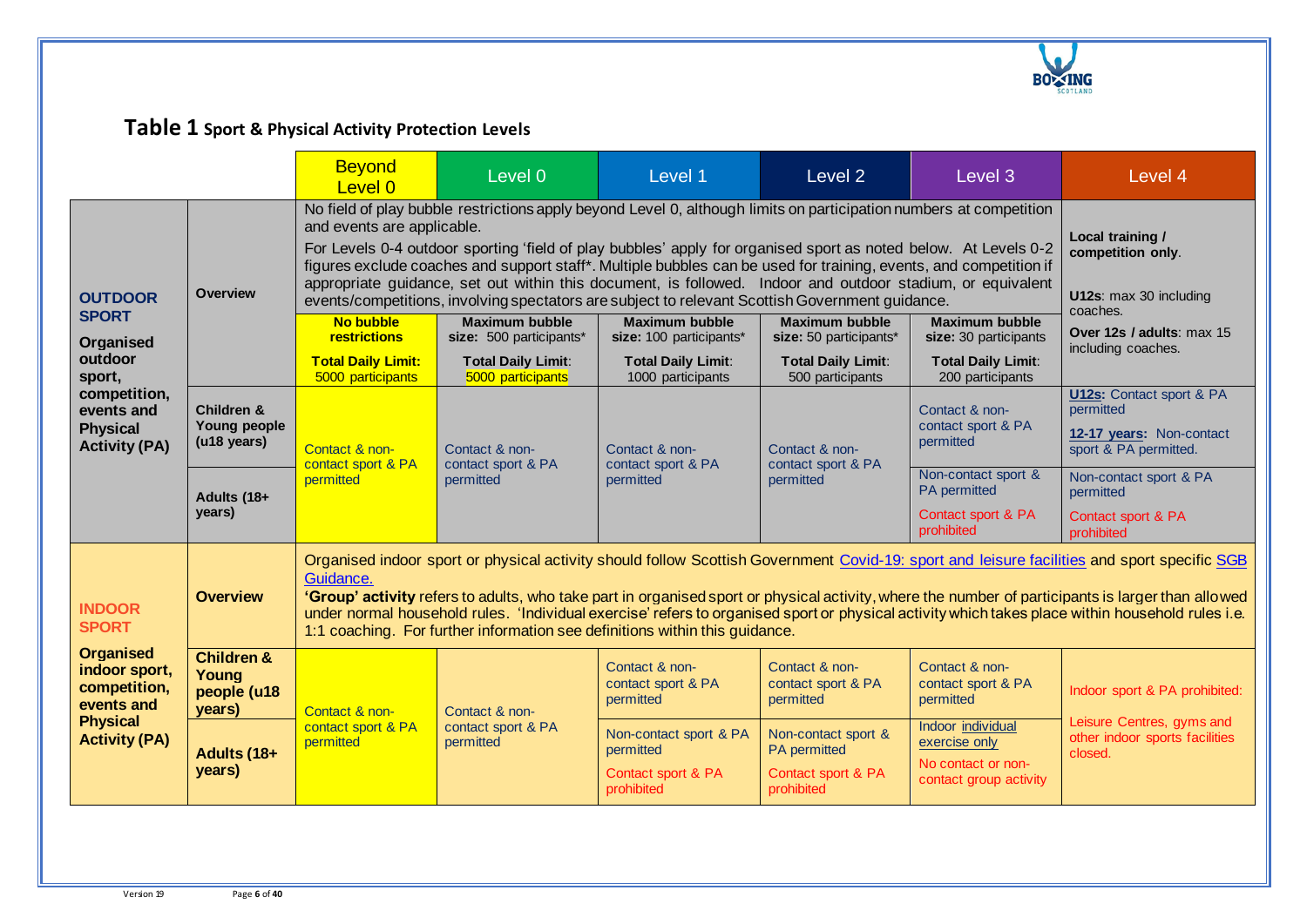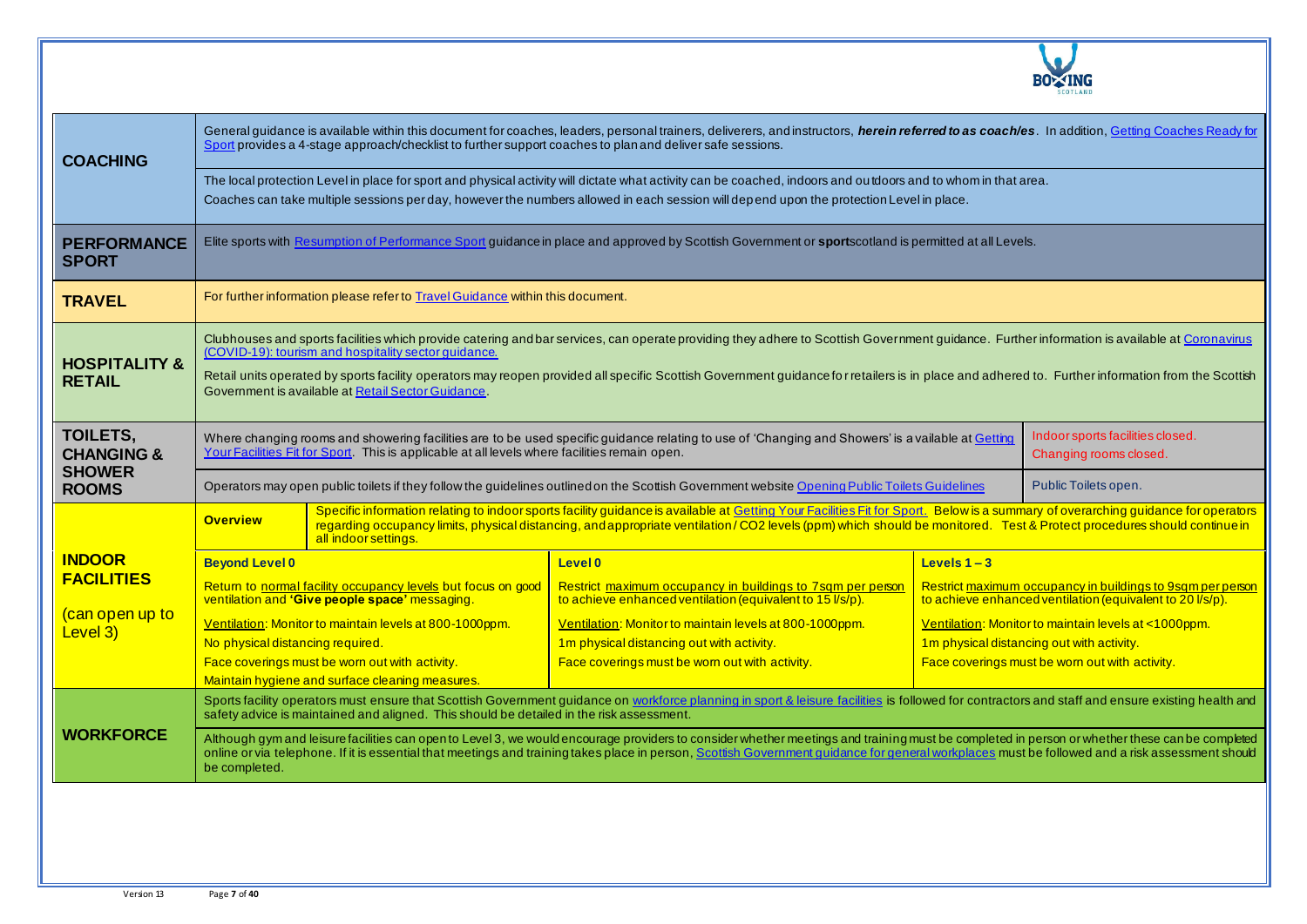

| <b>WHAT THIS MEANS FOR BOXING TRAINING -TRAINING GUIDE FOR LEVELS BELOW</b>         |                                  |                                                                                  |                        |                                                                                                                                                                                                                                                                                                                                                                                       |            |                 |            |                                               |                                                                                                                                                                                                                                       |                             |                             |  |
|-------------------------------------------------------------------------------------|----------------------------------|----------------------------------------------------------------------------------|------------------------|---------------------------------------------------------------------------------------------------------------------------------------------------------------------------------------------------------------------------------------------------------------------------------------------------------------------------------------------------------------------------------------|------------|-----------------|------------|-----------------------------------------------|---------------------------------------------------------------------------------------------------------------------------------------------------------------------------------------------------------------------------------------|-----------------------------|-----------------------------|--|
| Protection<br>Level                                                                 | <b>Beyond</b><br>Level 0         | Level 0                                                                          |                        | Level 1                                                                                                                                                                                                                                                                                                                                                                               |            | Level 2         |            | Level 3                                       |                                                                                                                                                                                                                                       | Level 4                     |                             |  |
| Sports &<br>Exercise                                                                | All<br>permitted                 | All permitted<br><b>*NUMBERS</b><br><b>PARTICPATING AS PER</b><br><b>TABLE 1</b> |                        | All permitted<br>Indoor: Individual<br>All permitted<br>exercise only (exemption<br>for under 18s)<br>except 18+ Indoor<br>Except 18+indoor<br>contact sports<br>contact sports<br>Outdoor-all<br>except adult (18+)<br>contact sports<br>(professional/performan<br>(professional/<br>(professional/<br>performance<br>performance<br>ce<br>permitted)<br>permitted).<br>permitted). |            |                 |            |                                               | (Indoor) Gyms closed<br><b>Local Training only</b><br><b>U12s: Max 30</b><br>including Coach<br>Over 12s/Adults: Max<br>15 including coaches<br><b>Exemptions available</b><br>for professional<br>/performance sport<br>(ALL Levels) |                             |                             |  |
| <b>Training</b><br>method                                                           | All<br>(U18/Adults)              | <b>Under 18</b>                                                                  | $18+$                  | <b>Under 18</b>                                                                                                                                                                                                                                                                                                                                                                       | $18+$      | Under 18        | $18+$      | Under 18                                      | $18+$                                                                                                                                                                                                                                 | <b>Under</b><br>18          | $18+$                       |  |
| <b>PHYSICAL</b><br><b>DISTANCING</b><br><b>INGYM</b><br><b>TRAINING IN</b><br>4 SQM | <b>Not</b><br>Requiredfor<br>all | Not<br>Required                                                                  | <b>Not</b><br>Required | Not<br>Required                                                                                                                                                                                                                                                                                                                                                                       | <b>YES</b> | Not<br>Required | <b>YES</b> | <b>No U12</b><br><b>Yes 12-17</b><br>$Yes18+$ | <b>YES</b>                                                                                                                                                                                                                            | <b>GYM</b><br><b>CLOSED</b> | <b>GYM</b><br><b>CLOSED</b> |  |
| <b>INDOOR</b><br><b>SESSIONS</b>                                                    | <b>YES</b>                       | <b>YES</b>                                                                       | <b>YES</b>             | <b>YES</b>                                                                                                                                                                                                                                                                                                                                                                            | <b>YES</b> | <b>YES</b>      | <b>YES</b> | <b>YES</b>                                    | <b>YES</b>                                                                                                                                                                                                                            | <b>GYM</b><br><b>CLOSED</b> | <b>GYM</b><br><b>CLOSED</b> |  |

## **Table 2 - Strategic Framework – Protection Levels – Encompassing Boxing Activity**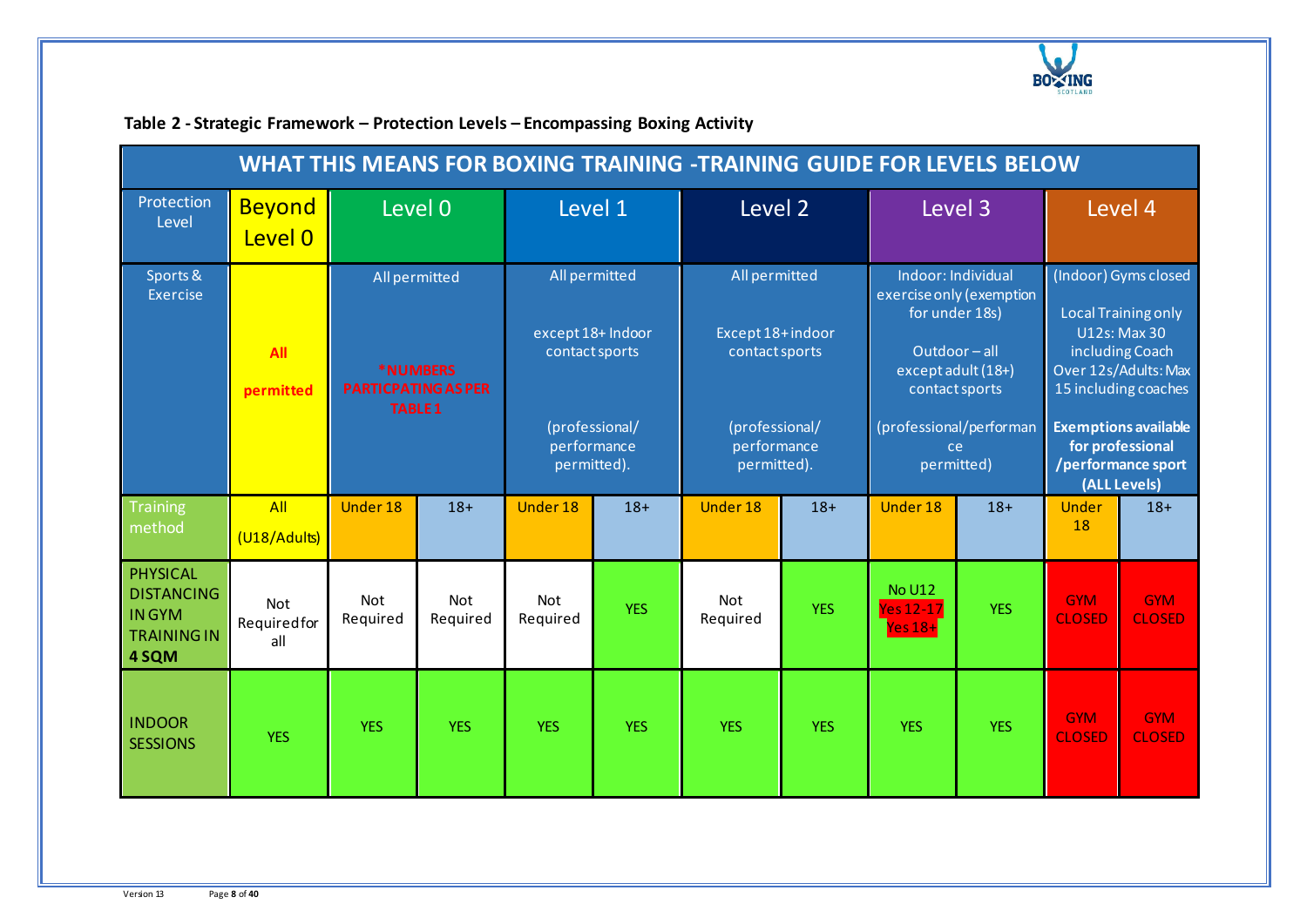

| <b>OUTDOOR</b><br><b>SESSIONS</b>                              | <b>YES</b>                         | <b>YES</b>                  | <b>YES</b>                  | <b>YES</b>                  | <b>YES</b>                    | <b>YES</b>       | <b>YES</b>                    | <b>YES</b>                  | <b>YES</b>                                  | <b>YES U12</b><br>- Max of<br>30<br>YES $12+$<br>- Max of<br>15 | YES - Max<br>15               |
|----------------------------------------------------------------|------------------------------------|-----------------------------|-----------------------------|-----------------------------|-------------------------------|------------------|-------------------------------|-----------------------------|---------------------------------------------|-----------------------------------------------------------------|-------------------------------|
| <b>INDIVIDUAL</b><br><b>TRAINING</b>                           | <b>PERMITTED</b><br><b>ALL</b>     | <b>PERMITTED</b>            | <b>PERMITTED</b>            | <b>PERMITTED</b>            | <b>PERMITTED</b>              | <b>PERMITTED</b> | <b>PERMITTED</b>              | <b>PERMITTED</b>            | <b>ONLY</b>                                 | <b>OUTSIDE</b><br>ONLY                                          | <b>OUTSIDE</b><br><b>ONLY</b> |
| <b>PAD WORK</b><br><b>CLASSED AS</b><br>NON-<br><b>CONTACT</b> | <b>YES</b><br>IN/OUT<br><b>ALL</b> | <b>YES</b><br><b>IN/OUT</b> | <b>YES</b><br><b>IN/OUT</b> | <b>YES</b><br><b>IN/OUT</b> | <b>YES</b><br><b>IN/OUT</b>   | YES IN/OUT       | <b>YES</b><br><b>IN/OUT</b>   | <b>YES</b><br>IN/OUT        | <b>Controlled</b><br><b>Outside</b><br>Only | <b>YES U12</b><br><b>YES 12-</b><br>17                          | <b>NO</b>                     |
| SPARRING                                                       | <b>YES</b><br><b>IN/OUT</b><br>ALL | <b>YES</b><br><b>IN/OUT</b> | <b>YES</b><br><b>IN/OUT</b> | <b>YES</b><br><b>IN/OUT</b> | <b>OUTDOOR</b><br><b>ONLY</b> | YES IN/OUT       | <b>OUTDOOR</b><br><b>ONLY</b> | <b>YES</b><br><b>IN/OUT</b> | <b>NO</b>                                   | <b>YES U12</b><br><b>NO 12-</b>                                 | NO <sub>1</sub>               |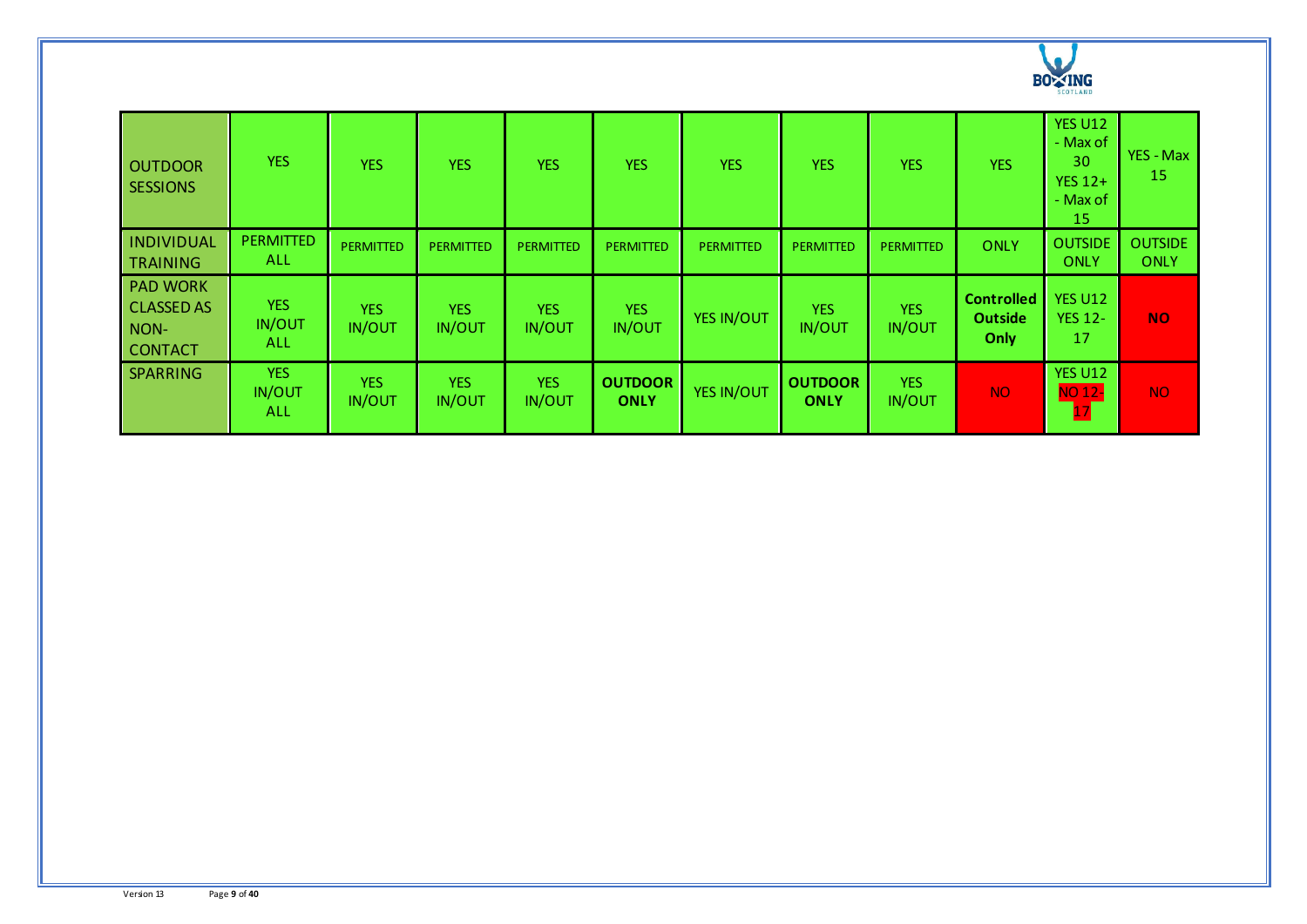

## **2. COACH AND CLUB CONSIDERATIONS**

## **SPORTS FACILITY & PARTICIPATION GUIDANCE**

- When a local area is operating 'Beyond Level 0' it is recommended that '**Give people space'** messaging is promoted.
- Where an employee is providing an activity, relevant work placed risk assessments and consultation should take place in advance of any activity being undertaken. Further information is available at [Coronavirus \(COVID-19\): safer businesses and workplaces](https://www.gov.scot/publications/coronavirus-covid-19-general-guidance-for-safer-workplaces/).
- It is the responsibility of each club committee, sports facility operator and/or deliverer (herein referred to as the operator) to appoint a responsible person/s, referred to as th[e COVID officer,](http://www.sportscotland.org.uk/media/5950/sportscotland-covid-officer.pdf) to act as the point of contact on all things related to COVID-19. A[n e-learning module for COVID](https://rise.articulate.com/share/LlEWUj-o23H_4gC1AF002jdxdrCucQC0#/)  [officers](https://rise.articulate.com/share/LlEWUj-o23H_4gC1AF002jdxdrCucQC0#/) is available to support those undertaking the role.
- The COVID officer **must** ensure that full risk assessments, processes and mitigating actions are in place before any sport or leisure activity takes place. Specific consideration should be given to the needs of those who are at greater risk including some older adults or those with disabilities.
- Operators should check with their insurance company that correct and full insurance cover is in place and valid before any activity takes place. **Insurance will be void if Boxing Scotland does not have a copy of the COVID Co-ordinators e-learning module and the contact details of a club COVID Co-ordinator.**
- The number of participants allowed to take part in indoor sport or physical activity must be risk assessed by the operator and follow Scottish Government [Coronavirus \(COVID-19\): sport and leisure](https://www.gov.scot/publications/coronavirus-covid-19-guidance-on-sport-and-leisure-facilities/)  [facilities](https://www.gov.scot/publications/coronavirus-covid-19-guidance-on-sport-and-leisure-facilities/) and sport specifi[c SGB Guidance.](https://sportscotland.org.uk/covid-19/latest-sport-and-physical-activity-guidance/)
- Information relating to indoor sport and physical activity that can be undertaken is available in Table A.
- Operators must ensure that users are made aware of the requirement to adhere to the relevant approved SGB guidance prior to any sport or physical activity being undertaken at the venue and reserve the right to intervene where there are any clear and visible breaches of this guidance by participants. Where such breaches take place operators should notify the nominated club/activity COVID Officer overseeing the activity and they should in turn take appropriate action to mitigate future risk and protect participants and the wider public.
- Coaches and other adults supporting organised activity should continue to keep physically distant where possible.
- Health, safety & hygiene measures for children's activity which should be in line with guidance provided within this document.
- Where possible children should work individually on a separate spot for each activity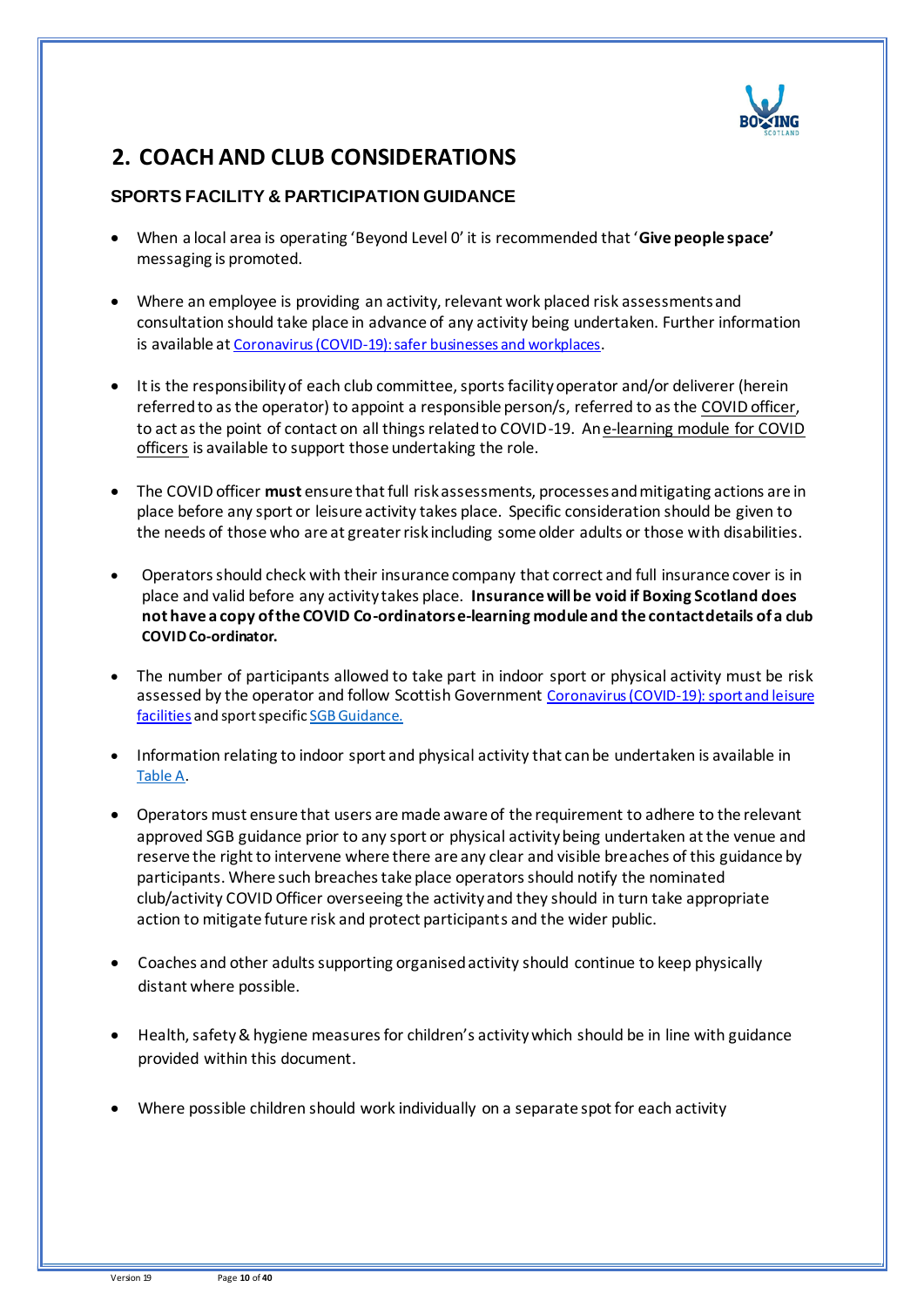

- Children should bring their own equipment (or equipment can be provided by the club on condition that it is cleaned with sanitising wipes prior to each use)
- There is no limit as to how many sessions coaches can deliver within a day.
- Sufficient time is allowed for changeover of the groups.
- We recommend a maximum session length of 90mins or what is deemed appropriate for their age and stage of development.
- All Clubs providing children's activity must abide by relevant SGB guidance and have a named 'COVID Co-ordinator' who will complete documented risk assessments and ensure all appropriate mitigations are put in place by the sports organisation before any children's outdoor activity is undertaken.
- No spectating should take place other than where a parent or carer is supervising a child or vulnerable adult or when following specific [Scottish Government: sector guidance for sporting](http://www.gov.scot/publications/coronavirus-covid-19-events-sector-guidance/)  [events.](http://www.gov.scot/publications/coronavirus-covid-19-events-sector-guidance/) Please note that Scottish Government is currently reviewing spectator guidance and an update will be provided when available.
- consider the needs of participants returning after recovering from COVID-19. Participants should be able to confidentially disclose this, in a similar way to any other personal matter relevant to coached activity, so the coach can make suitable adjustments and allowances to the planned activity for the individual and check that input from a medical professional has been sought where appropriate.
- Holiday camps, extended sports activity or events which would not normally come under the jurisdiction of an SGB should refer to the appropriate local authority or other relevant Scottish Government guidance.
	- 1. For instance services which provide regulated childcare (registered and regulated by the Care Inspectorate in Scotland) should follow the guidance for [school age childcare](https://protect-eu.mimecast.com/s/32OUCoYgxT9D2YI1gTJb?domain=gov.scot/)  [services](https://protect-eu.mimecast.com/s/32OUCoYgxT9D2YI1gTJb?domain=gov.scot/) and those that are not registered should follow the [organised children's activity](https://protect-eu.mimecast.com/s/YfeLCpgjytk94ohD7Nn7?domain=gov.scot/)  [guidance](https://protect-eu.mimecast.com/s/YfeLCpgjytk94ohD7Nn7?domain=gov.scot/) in Scotland.

### **DEALING WITH YOUNG PEOPLE IN THE AFTERMATH OF COVID**

The role boxing clubs play in the support of young people within their community is widely recognised and admired. However, as well as ensuring Child Protection policies and procedures are maintained, it is important to recognise and listen to the young people attending the boxing clubs after the break caused by the pandemic. Whilst most may have coped well with the lockdown, others may not. For some young people, and indeed adults, the experience may have been very difficult.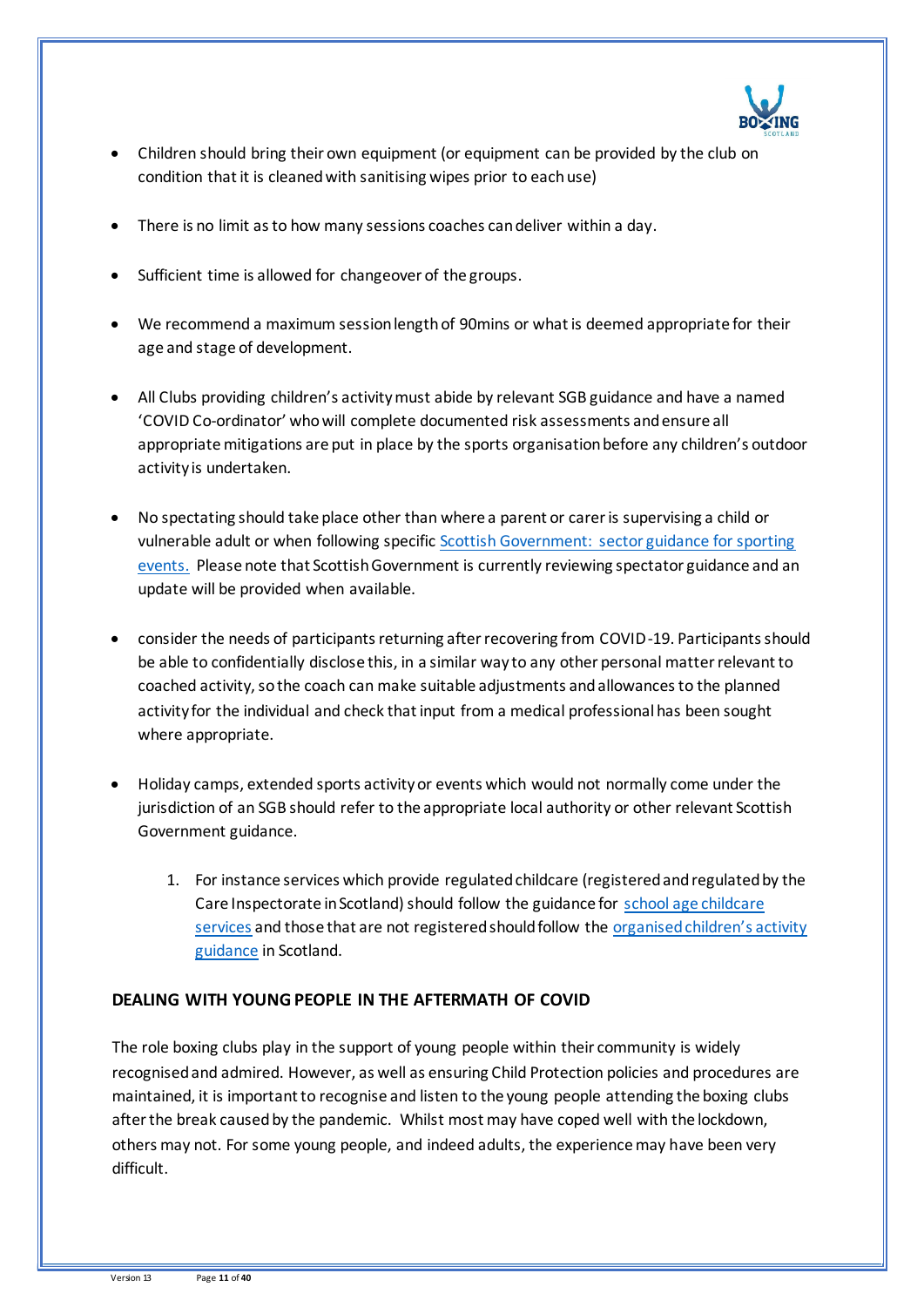

Consideration should be given to the fact that the coaches / volunteers in the club may be one of the first people outside the family / household unit that a young person has come into contact with.

#### **As a result, they may be struggling for various reasons. These can include:**

- Lacking confidence, having been cut off from family and friends.
- Being confused and stressed about social distancing or the change of rules / environment / routine, especially those with learning difficulties.
- Grieving for someone they care about who has passed away or concerned for someone who has been, or still is unwell.
- Hearing that people from BAME communities may be more vulnerable to COVID-19.
- Being neglected, encountering bullying (possibly online) or other similar issues.

Please check in with the young people in your club. If its emergency, please contact 999. However, if there are other concerns, please contact your welfare officer, who can seek guidance as required.

### **AT ALL TIMES COACHES SHOULD:**

- be aware of their responsibilities and that of their participants before, during and after each session.
- check, in advance of delivery, that appropriate insurance policies are in place for all coached activities and that their insurance is valid for the activities they plan to deliver.
- find out about their direct and surrounding delivery environment in advance of the session and contact the park/green space operator, where relevant, to confirm any changes in processes and procedure
- ensure appropriate policies are in place in line with respective Scottish Governing Body and local authority or leisure trust regarding safeguarding best practice.
- ensure they have an approach to activity that is feasible and safe to deliver.
- Coaches working with children should familiarise themselves with the additional considerations developed by Children 1st:

[Delivery of sport at a distance: Child wellbeing and protection considerations in the return of](https://sportscotland.org.uk/media/5774/cyp-return-to-sport-after-covid-19.pdf)  [children and young people to sport](https://sportscotland.org.uk/media/5774/cyp-return-to-sport-after-covid-19.pdf)

When participating in training or coaching, where possible, avoid touching surfaces and sharing equipment and touching your mouth and face.

#### **COACHING ACTIVITY**

All activity should be consistent with the government guidance regarding health, travel, Physical distancing, and hygiene at all times. All coaches must ensure guidance is communicated to boxers before a training session takes place to ensure participants are aware of what they should and should not be doing.

Coaches and others supporting organised sporting or physical activity should, if possible, keep physically distant, but it is recognised that this will not always be possible to ensure the safety of participants. In such circumstances the responsible **'Covid Officer' should consider appropriate mitigating actions as part of the risk assessment.**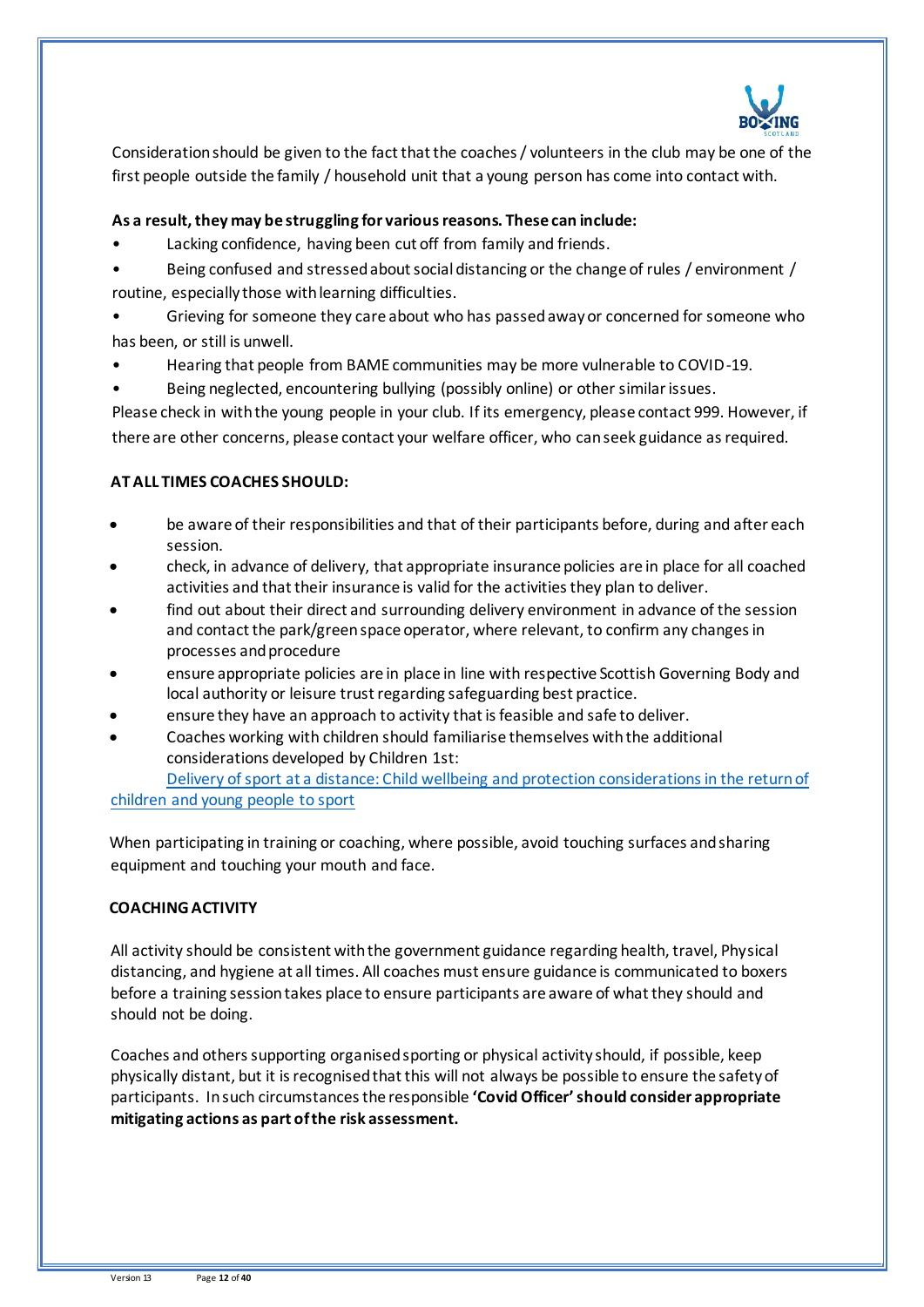

• Guidance for coaches, leaders, personal trainers, and instructors is available at Getting your Coaches ready for sport [Getting coaches ready for a return to sport and physical activity](https://sportscotland.org.uk/media/5948/phase-3-coaching-guidance-30th-july-final.pdf)

**No spectating should take place other than where a parent/guardian is supervising a child or vulnerable adult. In all cases physical distancing should always be followed.**

#### **INDIVIDUAL EQUIPMENT**

- Take hand sanitiser with you.
- Take all your own equipment.
- Bring a full water bottle, and do not share food or drink with others.
- Ensure your equipment is kept clean and wipe down your equipment and water bottles before and after use.
- Ensure you take all your belongings with you at the end of the sessions and do not leave anything behind.

Given the length of time most boxing activity has been suspended, it is advised that anyone returning to training should ease themselves back in gently.

#### **BOOKINGS AND PAYMENTS**

- Encourage people to make bookings online where possible. However, be aware that a proportion of disabled people, people from low-income households and older adults do not have access to the internet. Ensure you have alternative measures in place. For example, telephone bookings.
- Where possible and in line with Data Protection regulations, a register of users should be kept in case there is a need to Test and Protect. Please follow any guidance provided by your employer or venue operator.
- Consider introducing buffer periods between sessions to stagger start times so that participants do not all arrive/leave at the same time.
- A move to online booking and payment is recommended and participants should be encouraged to use contactless or cashless payment where possible. If Cash must be used ensure the cost of session is communicated to ensure individual arrives with the correct amount for payment to minimise contact and exchanges of money.

## **3. GUIDANCE FOR CLUBS AND COACHING SESSIONS**

#### **PERFORMANCE ATHLETES (BOXERS) AND COACHES**

Performance sports wit[h Resumption of Performance Sport](https://sportscotland.org.uk/covid-19/latest-sport-and-physical-activity-guidance/) guidance in place and approved by Scottish Government or sportscotland is permitted at all Levels.

Performance athletes and Elite Boxing Group members should be aware of the guidance issued by the performance team and contact Boxing Scotland's Performance Director with any queries.

**An outdoor sporting 'field of play bubble',** including multiple bubbles, can be used for organised training events up to the limits noted in Table 1.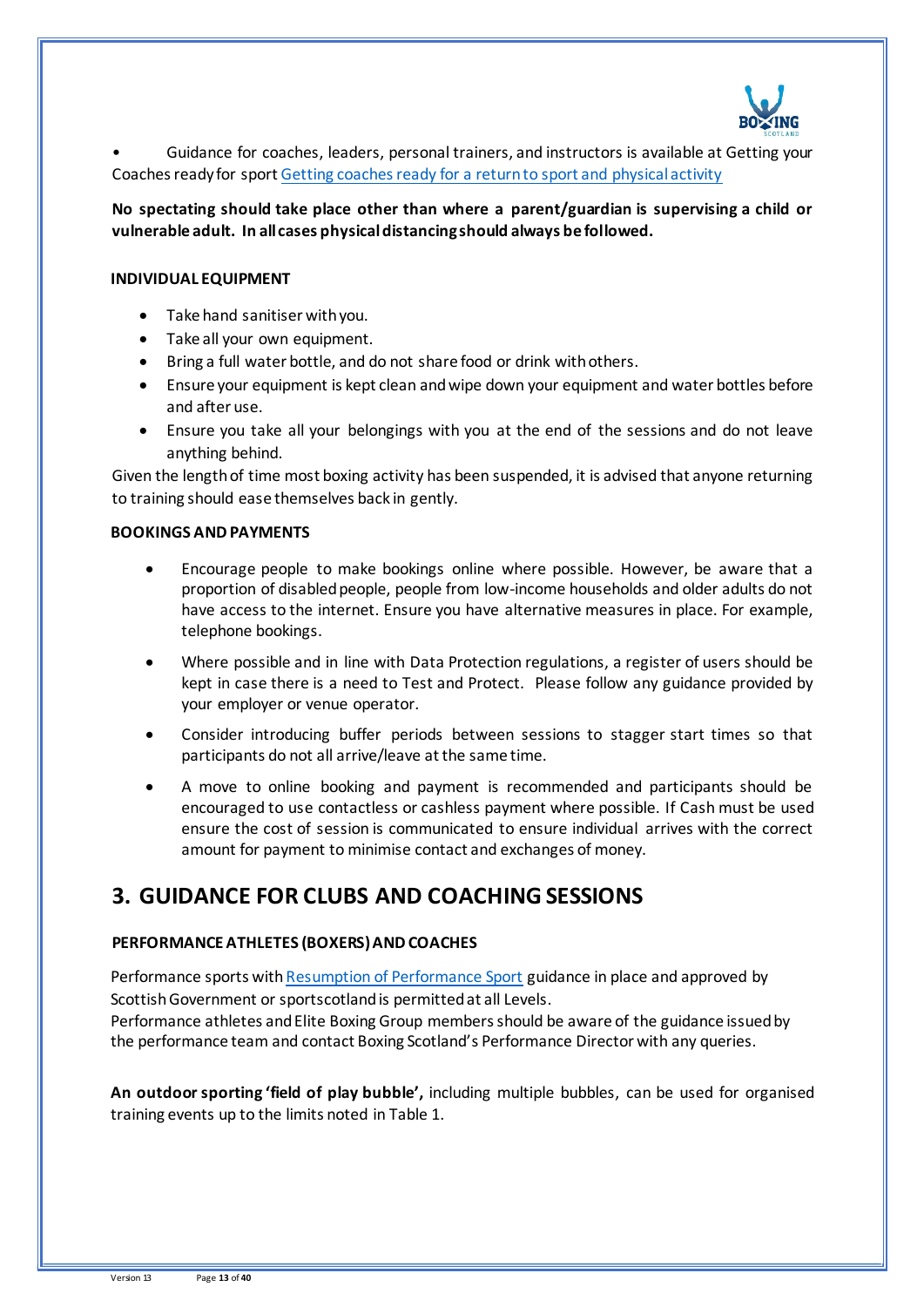

Operators and organisers should undertake comprehensive risk assessments to minimise the risk of movement or contact between bubbles (or waves) including before, during or after an activity. Once an individual has completed their activity, they should immediately vacate the 'training area' and are then subject to household rules.

#### **GUIDANCE FOR TRAINING ADULTS (18 and over) – Protection Level Permitted**

Coaches should be aware that local restrictions may be in place for sport and physical activity, and this should be considered as part of risk assessment planning and will dictate what activity can be coached, indoors and outdoors and to whom. See Table 1 for further information about protection levels.

Where there is likely to be close contact between participants in an organised sporting activity, mitigation should be put in place to minimise risk and keep participants safe.

- 1. Where there are multiple bubbles operating at the same venue these must be risk assessed to ensure there can be no mixing of participants before, during or after the activity. Specific mitigations could include staggered start times, limiting car parking or controlling access / egress points.
- 2. If more than one bubble session is going to take place Coaches should have a Change of clothing, Track suit ready for each session.
- 3. Register of attendees to be taken and kept up to date for Test and Protect.
- 4. Staggering arrival times should be considered. Participants should use their own personal equipment and ensure appropriate hygiene rules are adhered to where appropriate. Another participant's equipment should not be touched.

## **4. EQUALITY & INCLUSION**

Covid-19 Has affected everyone. But the impact of the pandemic is not being felt equally. Before the pandemic certain groups were less likely to participate in sport and physical activity. These groups are also the most at risk of worsening inequalities due to Covid-19:

- Older people
- Disabled people
- Ethnic minorities
- Women
- People from deprived communities

It is more important than ever to consider inclusive guidance for people who need extra support to be active and sports facility operators should consider this as part of their work to encourage people to return.

The evidence emerging has clear implications for how we design and deliver sport and physical activity. Some key areas for consideration include.

• **Communication** –Digital exclusion is a key issue. With so many services and so much information moving online it risks worsening the health impacts of the pandemic. We must think innovatively about the range of ways we can provide information to people about sport and physical activity.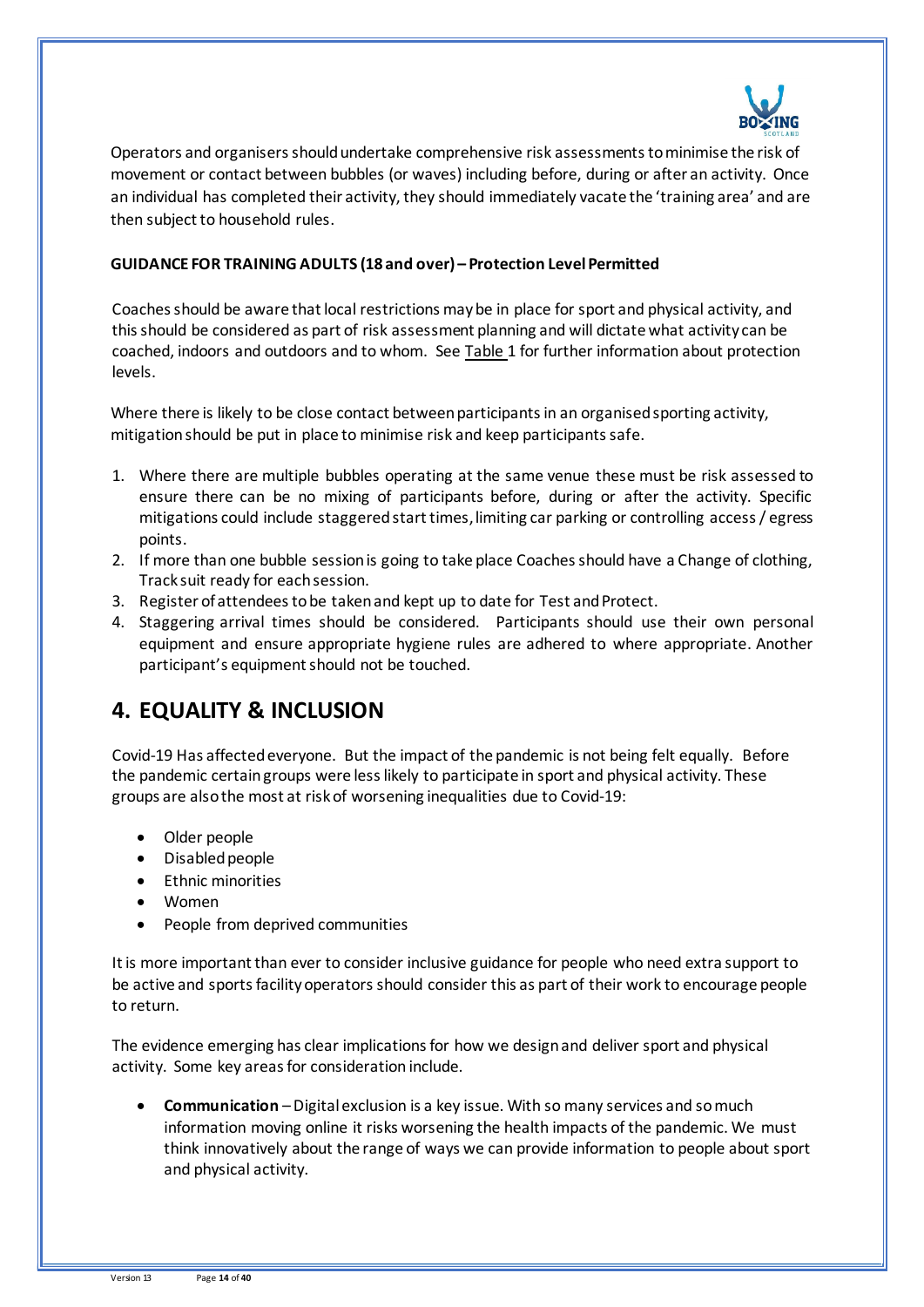

- **Accessibility** Accessibility of our environments is another key issue emerging from the pandemic. As clubs and leisure centres re-open it isimportant to build understanding of people's specific accessibility needs around things like hygiene, physical distancing, and face coverings so we can provide the best possible support to people to take part in sport and physical activity.
- **Anxiety, mental health, and wellbeing** The pandemic is leading to an increased risk of anxiety and mental ill-health for people who share all characteristics. We know that sport and physical activity can have significant benefits for people's mental health, so it is vital that we continue to promote those benefits, so people are encouraged to get involved.
- Additional support tools are available for coaches and volunteers at the **[Getting Coaches](https://sportscotland.org.uk/covid-19/getting-coaches-ready-for-sport/)  [Ready for Sport](https://sportscotland.org.uk/covid-19/getting-coaches-ready-for-sport/)**section of the sportscotland website including **[mental health and wellbeing](https://sportscotland.info/mentalhealth/#/)  [awareness training](https://sportscotland.info/mentalhealth/#/)**

**Confidence** - Confidence to return to sport is a big issue across all groups. We know that some groups are at higher risk from Covid-19 than others (including some ethnic minorities, disabled people and households experiencing poverty). These groups may be even more nervous about returning to sport or starting to participate. They are also less likely to participate in sport in the first place, so we will need to give extra attention to their needs to help build their confidence.

Where a disabled participant requires functional support to help them participate coaches or carers can provide this without maintaining physical distancing. In such circumstance the responsible 'COVID Officer' should consider appropriate mitigating actions as part of the risk assessment. For instance, providing appropriate PPE, limiting the number of participants an individual provides functional support to, limiting the duration spent in close proximity, or a combination of actions.

## **5. HEALTH AND SAFETY & HYGIENE**

## **FACE COVERINGS**

• Face coverings must be worn out with activity. There is still a requirement for face coverings in certain settings (e.g., public transport, retail).

Protecting all of us, takes all of us. As restrictions are eased, it is vital that we do not give in. We should continue to:

- maintain and promote good ventilation
- wear face coverings in certain settings
- continue to promote physical distance in certain settings
- use good hand and respiratory hygiene and surface cleaning
- stay at home and book a test if you develop coronavirus symptoms
- work from home where possible and appropriate

**Where a local area is operating within a protection level, except where an exemption applies. For instance.**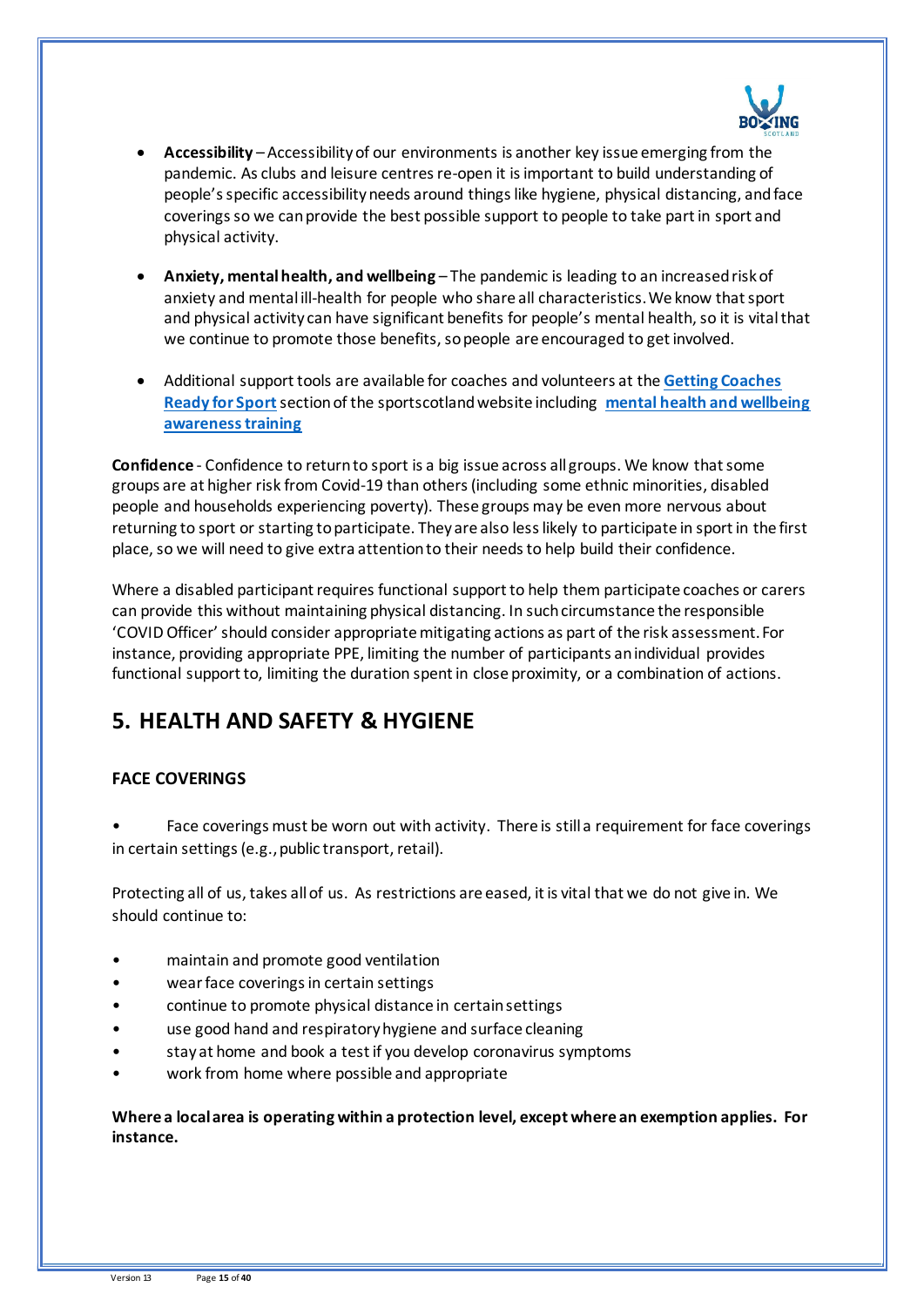

• where an individual has a health condition or is disabled, including hidden disabilities, for example, autism, dementia, or a learning disability.

or if there is a reasonable excuse not to wear a face covering such as.

- where there is difficulty in communicating with participants who may not be close by and safety is an issue i.e., in a swimming lesson. In such cases alternative measures should be considered such as use of a face visor.
- being physically active or exercising as part of the coached session.
- Face coverings do not need to be worn when undertaking physical activity, exercise.
- The [Coronavirus-\(COVID-19\)-public-use-of-face-coverings/](https://www.gov.scot/publications/coronavirus-covid-19-public-use-of-face-coverings/) provides guidance on general use and exemptions.

#### **HYGIENE**

- If you need to sneeze or cough, do so into a tissue or upper sleeve.
- Avoid touching your face.

• Cleaning, hand, and respiratory hygiene are core measures and provision should be made for these. Clear guidance and plans are needed for cleaning of equipment and waste disposal. Toilets may be available if operators follow the guidelines outlined on the Scottish Government website Opening Public Toilets Guidelines. Please check with your venue operator in advance of your session

• Make hand sanitizers or wipes available for use at entrance/exit to venue/facility where possible. Hand sanitiser should be at least 60% alcohol based and detergent wipes are appropriate for the surface they are being used on. Cleaning products should conform to EN14476 standard, or any detergent is followed by chlorine releasing agent.

After each session, clothes to go in a pillowcase and immediately washed by putting pillowcase into washing machine upon returning home.

#### **HEALTH & SAFETY**

• Coaches should ensure they have access to first aid and emergency equipment. Where equipment is stored indoors coaches should ensure public access to indoor areas is restricted as much as possible with hygiene and safety protocols reviewed as part of the risk assessment. Coaches should ensure that first aid equipment has been updated appropriately for the COVID pandemic and first aiders have appropriate training.

• Guidance on delivering first aid during the coronavirus pandemic is available on the St John Ambulance website[: St John's Ambulance COVID 19 First Aid advice](https://www.sja.org.uk/get-advice/first-aid-advice/covid-19-advice-for-first-aiders/)

• Ensure usual access to first aid and emergency equipment is maintained (in some cases this may require limited access to the clubhouse being possible)

• **Please ensure the first aid equipment has been updated appropriately for the COVID pandemic and first aiders have undertaken appropriate additional training and CPD.** 

• **It is mandatory to wear a face mask or covering for all shops or public buildings and public transport.**

• Clean all common touchpoint surfaces regularly, wearing disposable gloves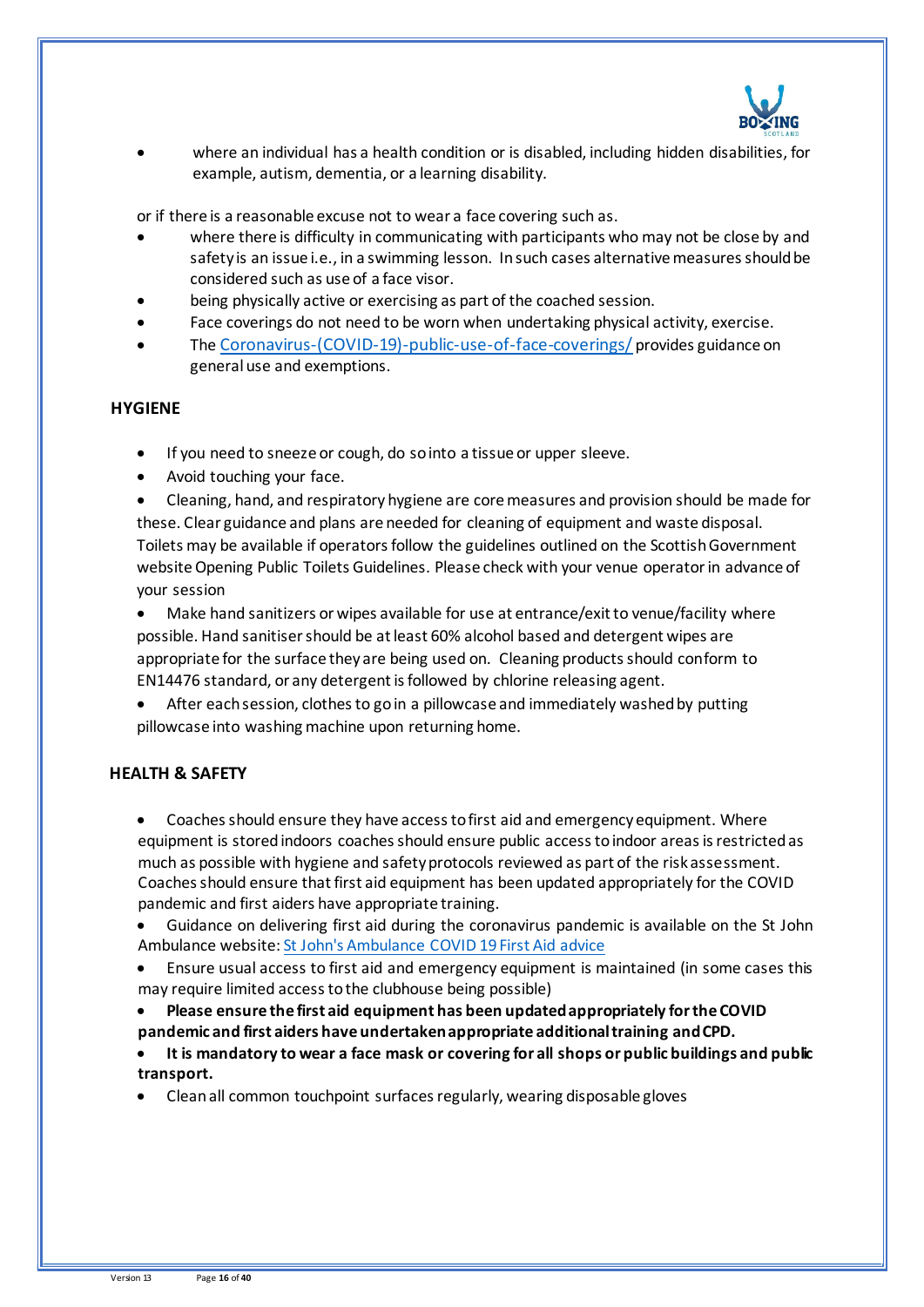

#### 1. Use of Shared Equipment

- We recommend that no equipment that should be shared at this point. Additional training resources (e.g., cones, ladders) should not be used.
- Where appropriate Individuals should use their own equipment for as much of the session as possible. Sharing of equipment should be limited as much as possible. If you can avoid sharing equipment, please continue to use your own equipment.
- Individuals should bring their own water-bottles. These should not be shared in any circumstances.
- Clubs should provide hand-sanitiser at all sessions, but individuals should also be encouraged to bring and use their own where possible

#### 2. Boxing Cleaning Station:

- Clubs should set up a cleaning station at any session they are delivering.
- Cleaning station should include:
- Disposable gloves
- Spray bottle of disinfectant solution (conforming to EN14476 standards).
- Kitchen roll of similar
- A bin or bag for disposing of gloves/wipes
- One person should be designated as responsible for cleaning shared equipment before and after each use. (If it has to be used)

#### 3. Cleaning frequency

- Shared equipment should be cleaned before and after every session.
- If you are sharing equipment for significant parts of sessions, the equipment should be cleaned during regular breaks in participation.
- At times when equipment is cleaned, all participants should also sanitise their hands.

#### 4. Cleaning Process

- Disposable gloves should be worn while cleaning
- All equipment should be sprayed thoroughly to ensure all surfaces are covered
- All cleaning equipment should be taken from the training area and safely disposed of
- Gloves should be removed and disposed of.
- Hand sanitiser should be used by the individual who has completed the cleaning process

#### 5. Participants

• All participants should use hand sanitiser immediately before and after using shared

### Further guidance is available at.

[Health Protection Scotland: Test and Protect](https://www.gov.scot/publications/coronavirus-covid-19-test-and-protect/) [Health Protection Scotland: General guidance for non-healthcare settings](http://www.hps.scot.nhs.uk/web-resources-container/covid-19-guidance-for-non-healthcare-settings/) [Health Protection Scotland: Cleaning in a non-healthcare setting](http://www.gov.uk/government/publications/covid-19-decontamination-in-non-healthcare-settings/covid-19-decontamination-in-non-healthcare-settings) [Health Protection Scotland: Hand hygiene techniques](http://www.hps.scot.nhs.uk/a-to-z-of-topics/hand-hygiene/) [Health and Safety Executive: First aid during the coronavirus \(COVID-19\) outbreak](https://www.hse.gov.uk/coronavirus/first-aid-and-medicals/first-aid-certificate-coronavirus.htm) [St. John's Ambulance: Covid-19 advice for first aiders](http://www.sja.org.uk/get-advice/first-aid-advice/covid-19-advice-for-first-aiders/) [HSE: First Aid during](http://www.hse.gov.uk/coronavirus/first-aid-and-medicals/first-aid-certificate-coronavirus.htm) the coronavirus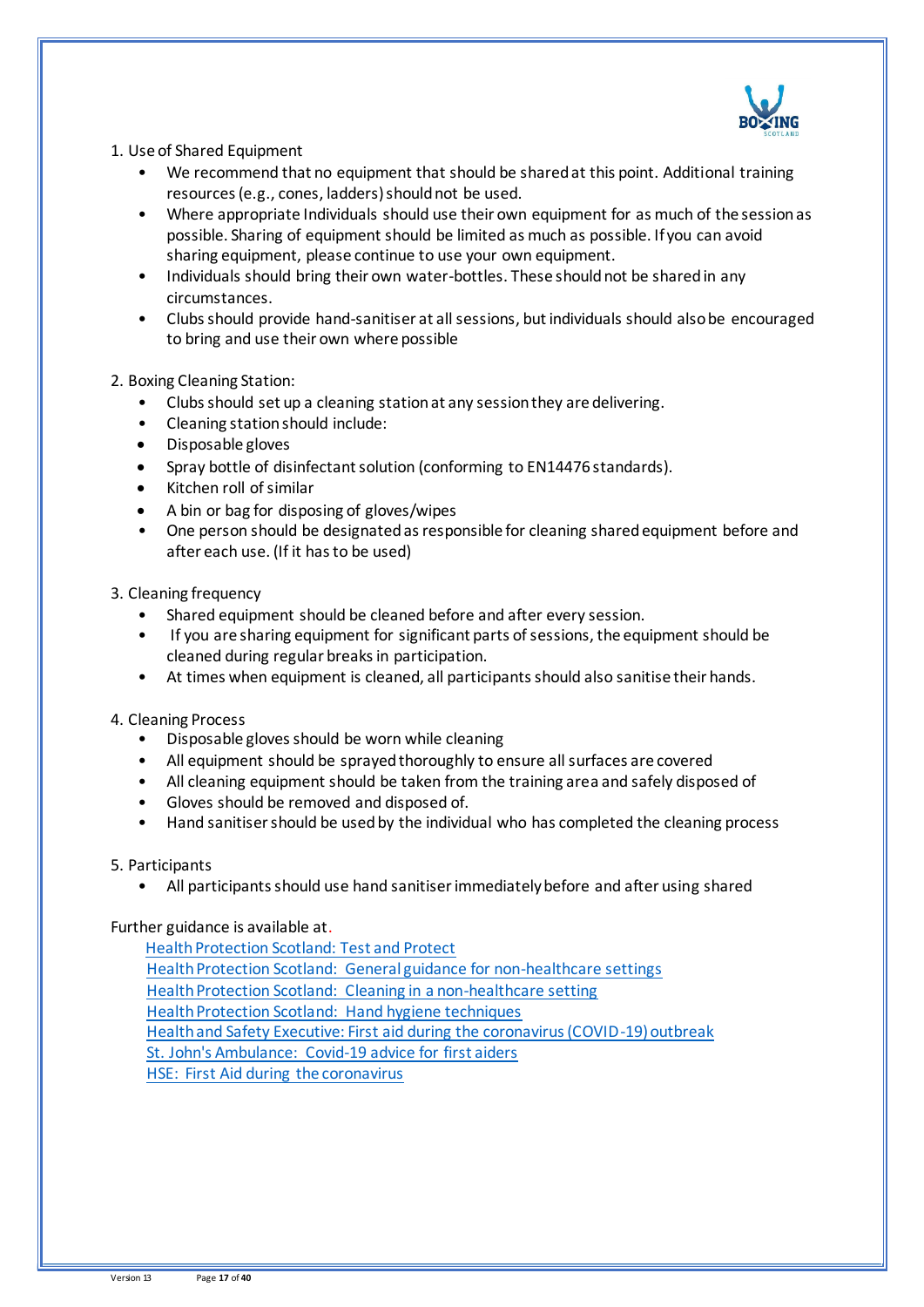

# **6. STAY UP TO DATE**

• Scottish Government information around social distancing is available at the following link and should be read in full:

<https://www.gov.scot/collections/coronavirus-covid-19-guidance/>

<https://sportscotland.org.uk/covid-19/>

#### **Test and Protect**

[Test and protect,](https://www.nhsinform.scot/campaigns/test-and-protect) is Scotland's way of putting into practice NHS Scotland's test, trace, isolate and support strategy. Containing outbreaks early is crucial to reduce the spread of COVID-19, protect the NHS and save lives, and avoid the reintroduction of social and economic lockdown. This will support the country to return to, and maintain, a more normal way of life.

- Maintaining **accurate customer records**
- Baseline measures: The baseline mitigation measures that were in place before Omicron are being retained, However, this will be reconsidered if the situation changes. These measures include the use of face coverings in indoor public places and businesses collecting customer data for Test and Protect purposes.
- It is a **mandatory** requirement that sport facility operators collect the name, contact number, date of visit, time of arrival, and where possible the departure time of all those attending facilities or activities. Where attending as a small household group, the contact details for one member – a 'lead member' – will be sufficient.
- Sports facility operators should store information for **21 days** and share it when requested to do so by public health officers.
- The [Coronavirus \(COVID-19\): Test and Protect information leaflet](https://www.gov.scot/publications/coronavirus-covid-19-test-and-protect-coronavirus-service/) provides information on the Test and Protect service from NHS Scotland.
- From 9 August 2021 close contacts of those testing positive for Covid-19 who have symptoms or test positive will still be required to self-isolate. However close contacts aged 18 years or older who have been double vaccinated, for 14 days or more, and with no symptoms will be able get a PCR test and end self-isolation if the result is negative.
	- Those aged 5-17 years of age will also be able to take a PCR test and end self-isolation, without being double vaccinated, if the test result is negative.
	- This approach will be encouraged but not required for children under 5 years.

#### **Protect Scotland App**

Some protective measures will stay in place such as the use of face coverings indoors and the collection of contact details as part of Test and Protect. Boxing Scotland is strongly encouraging individuals to use the Protect Scotland App in order to help speed up the contacting of individuals as required through the Test and Protect system.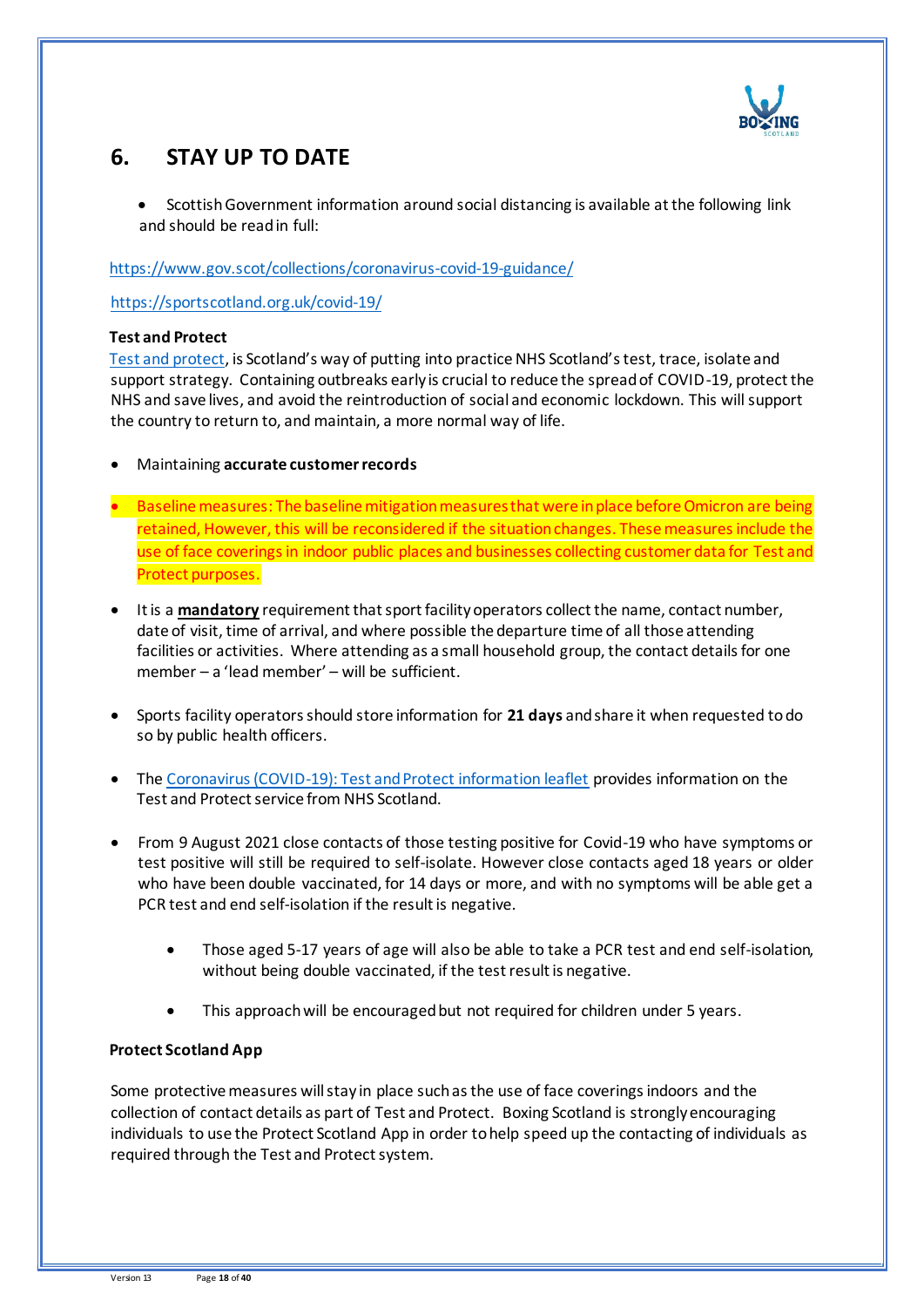

- NHS Scotland has launched a free mobile app designed to help with contact tracing efforts and slow the spread of COVID-19. The app will alert users if they have been in close contact with another app user who tests positive for coronavirus.
- Supported by a dedicated Protect Scotland website, the app is an extra tool complementing existing person-to-person contact tracing which remains the main component of NHS Scotland's Test and Protect system.

• Further information on the Protect Scotland app is available at **[www.protect.scot.](http://www.protect.scot/) What should someone do if they have coronavirus symptoms?**

• If a person has a continuous cough, high temperature, or loss or change in taste or smell, they should self-isolate and request a coronavirus test right away. Further information is available at [NHS inform: Get a Test](https://www.nhsinform.scot/illnesses-and-conditions/infections-and-poisoning/coronavirus-covid-19/test-and-protect/coronavirus-covid-19-get-a-test-if-you-have-symptoms) or by calling **0800 028 2816** if they cannot get online.

## **7. TRAVEL GUIDANCE Protection Level Dependant**

Up to date information on the latest travel regulations is available a[t Coronavirus \(COVID-19\): travel](https://www.gov.scot/publications/coronavirus-covid-19-guidance-on-travel-and-transport/)  [and transport.](https://www.gov.scot/publications/coronavirus-covid-19-guidance-on-travel-and-transport/)

### **BEFORE LEAVING HOME & AFTER YOU RETURN**

- Only travel guidance outlined by the Scottish Government should always be adhered to.
- Check if any Local Authority Level has changed and make appropriate allowances.
- **Wash your hands with soap and water for at least 20 seconds before leaving home to go outside (or use an alcohol gel if washing hands is not possible)**
- Where possible walk, wheel, or cycle, whilst complying with the physical distancing measures.
- Arrive as close as possible to when you need to be there.

## **Car and vehicle sharing [Coronavirus-covid-19-guidance-on-travel-and-transport/](https://www.gov.scot/publications/coronavirus-covid-19-guidance-on-travel-and-transport/)**

- You should avoid car sharing with anyone from another household unless you deem it to be necessary. If individuals or groups do car share then they should follow [Transport Scotland:](http://www.transport.gov.scot/coronavirus-covid-19/transport-transition-plan/advice-on-how-to-travel-safely/#section-63888)  [advice on how to travel safely](http://www.transport.gov.scot/coronavirus-covid-19/transport-transition-plan/advice-on-how-to-travel-safely/#section-63888) and put in place appropriate risk assessment and mitigations.
- Participants in organised sporting or physical activity should, where possible, avoid any unnecessary travel out of area and keep journeys within area to an absolute minimum.
- Travel guidance outlined by the Scottish Government should always be followed. Further information on what travel is permitted is available a[t Coronavirus \(COVID-19\): guidance on](https://www.gov.scot/publications/coronavirus-covid-19-guidance-on-travel-and-transport/)  [travel and transport.](https://www.gov.scot/publications/coronavirus-covid-19-guidance-on-travel-and-transport/)

Information for each local government area, including their level is available a[t Coronavirus \(COVID-](https://www.gov.scot/publications/coronavirus-covid-19-protection-levels/)[19\): local protection levels](https://www.gov.scot/publications/coronavirus-covid-19-protection-levels/) including a post code checker.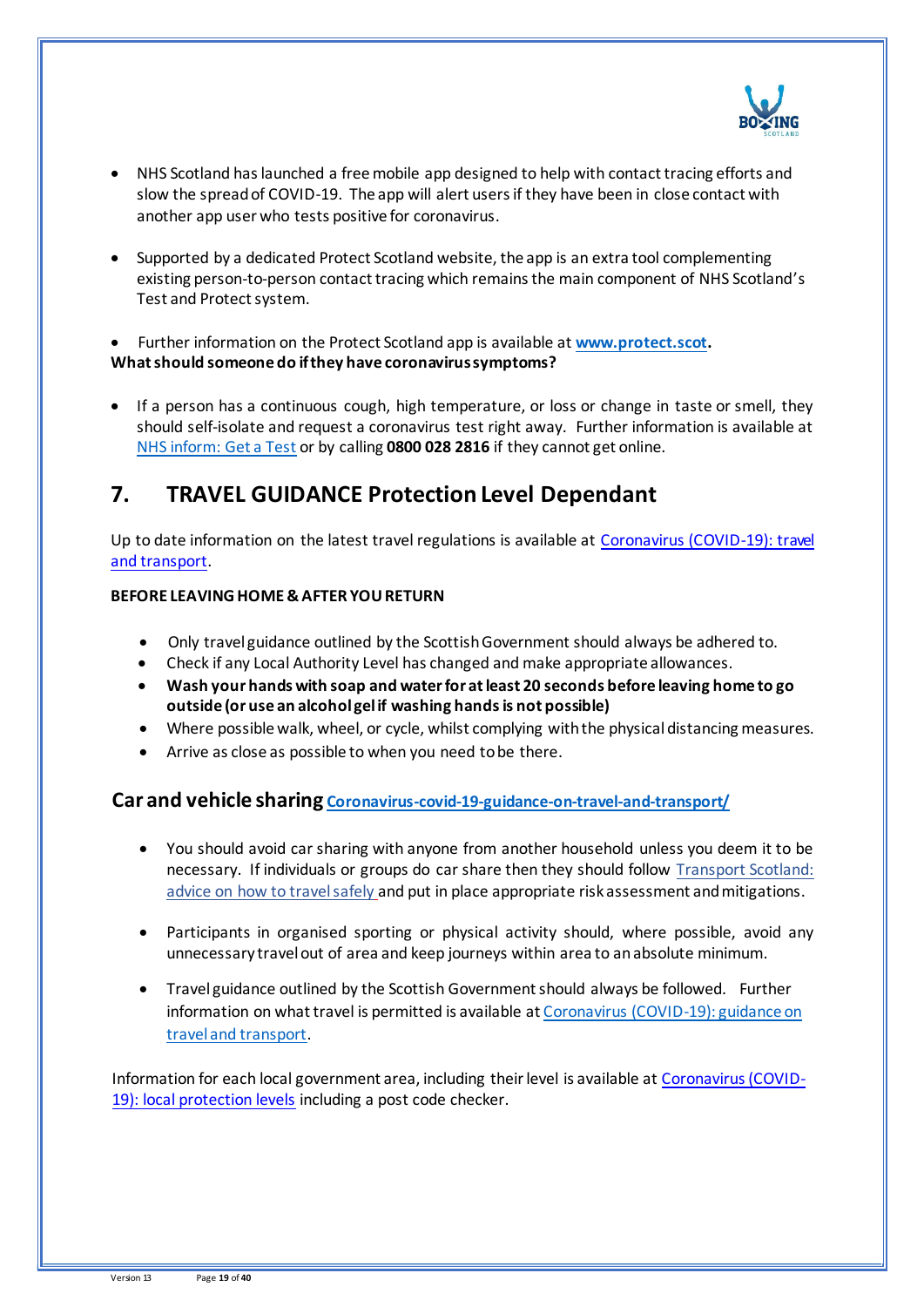

## **Sport & Physical Activity Participation**

a. Participants can take part in organised sport and physical activity within their own local government area based on Levels as detailed i[n Table 1.](file:///C:/Users/paul.coleman/AppData/Local/Microsoft/Windows/INetCache/Content.Outlook/HQ23790D/Return%20to%20sport%20and%20physical%20activity%20guidance%20261120%20FINAL.docx%23_Table_A:_) Such activity is subject to exemption from household rules as detailed within this guidance.

b. When a participant travels out with their local government area they should follow the travel, guidance detailed below.

c. 'Beyond Level 0' no travel restrictions will be applicable, within or between areas in Scotland, which are not categorised under the protection level system. Please refer to the Travel Guidance section within Return to Sport for further information on where restrictions will apply should a local area move into protection levels.

d. Scottish Government are also continuing to monitor the UK wide and International Covid-19 position. Further information on restrictions applicable between Scotland and other parts of the UK and internationally is available on the Scottish Government website at Coronavirus (COVID-19): travel and transport.

[Scottish Government 'local protection levels' guidance.](https://www.gov.scot/publications/coronavirus-covid-19-protection-levels/pages/protection-levels-by-area/)

| Age Group       | <b>Beyond</b><br>Level 0 | Level 0 | Level 1      | Level 2      | Level 3                     | Level 4              |
|-----------------|--------------------------|---------|--------------|--------------|-----------------------------|----------------------|
| U18s            | <b>No</b>                |         | $\checkmark$ | $\checkmark$ |                             |                      |
| $18 + (Adu$ ts) | <b>Restrictions</b>      |         | V            | V            | <b>Local Travel</b><br>Only | Local Travel<br>Only |

## **Table 3: Travel Summary (Organised sport and physical activity)**

4. Operators should risk assess all activity and it is strongly recommended that where at all possible training and competition should take place locally.

## **8. OUTDOOR TRAINING GUIDE – (Protection Levels Permitted)**

**Definitions: for the purpose of this guidance -to be used with table 1 and 2**

**Contact sport -Activity is defined as "a sport or activity in which the participants necessarily come into bodily contact or as a matter of course encroach within 1m\* of one another" such as Sparring due to encroaching inside 1m of one another.**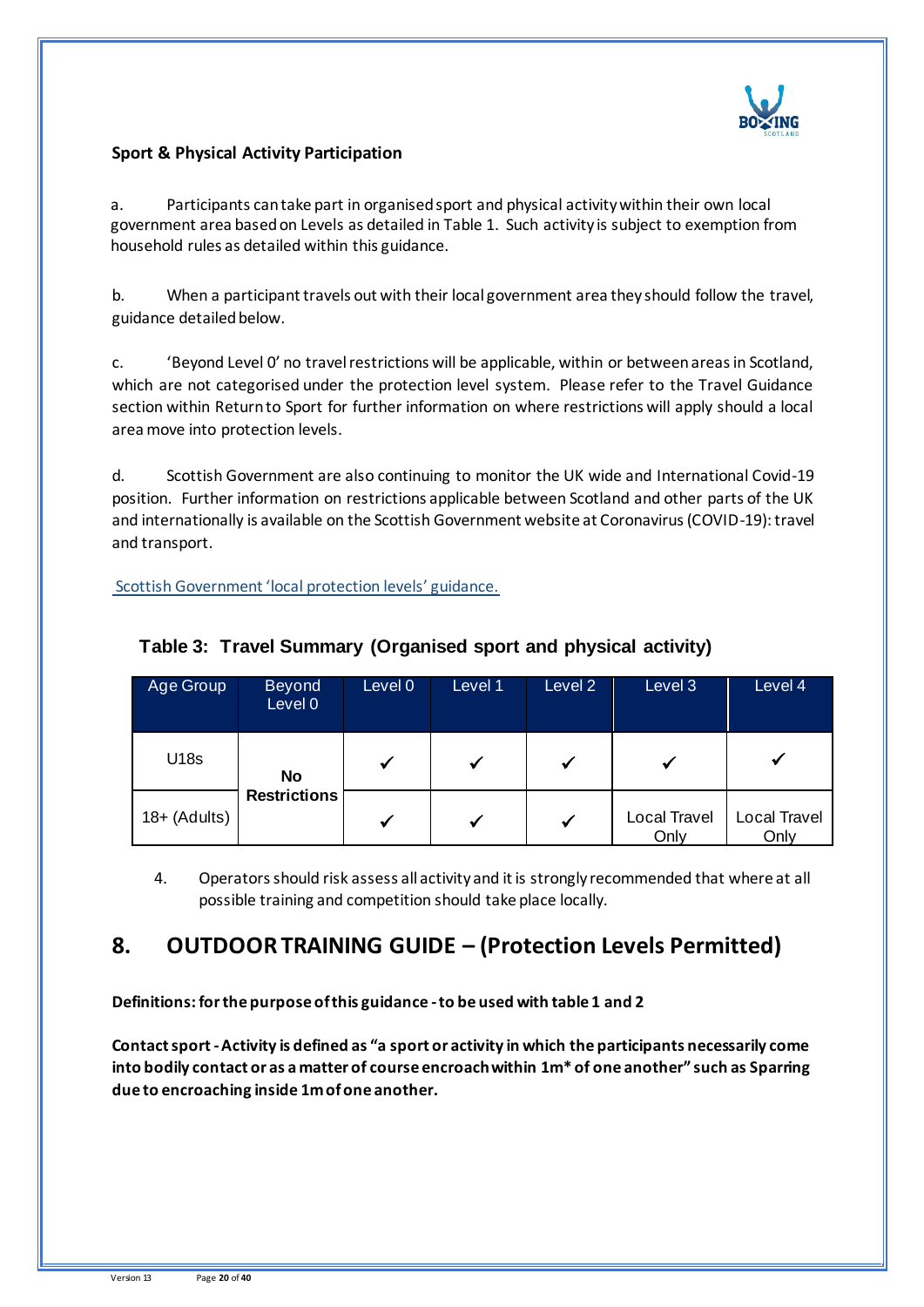

**Non-contact sport -Activity is defined as "a sport or activity in which the participants are physically separated by playing rules such as to make it difficult for them to make physical contact during an activity.** 

This guide has been produced to assist coaches in delivering outdoor training during Coronavirus COVID-19 **protection levels permitted.**

Please note – the health and safety of everyone is paramount.

Information relating to outdoor sport and physical activity that can be undertaken by protection Level and age group is available in Table 1.

**Outdoor non-contact training**, activity can be undertaken by children and Youths and adults **(Protection Levels Permitted)**. Non-contact activity may resume subject to appropriate physical distancing measures being put in place to limit the risk to participants.

**Outdoor Contact Training** activity (Sparring) can be undertaken by all. (Under 18s and Adults 18+)

## **When conducting Outdoor Non-Contact Training**

(Pads, Paddles and Noodles)

• Precautions must be taken to minimise any accidental contact and there must be no deliberate body-contact training. Clubs must ensure risk assessments are updated to include all coaching activities.

• **An outdoor sporting** 'field of play bubble', including multiple bubbles, can be used for organised training, competition, or participation events up to the limits noted below. Coaches, officials, and other volunteers are not included in Level 0 to Level 2 bubble/participation numbers but are at Level 3. Support staff numbers should be limited to those that are required to ensure a safe, well-run activity:

Level 3 – Bubbles of up to 30 with a maximum of 200 participants per day

Level 2 – Bubbles of up to 50 with a maximum of 500 participants per day

Level 1 – Bubbles of up to 100 with a maximum of 1000 participants per day

Level 0 – Bubbles of up to 500 with no participant limit per day

Beyond Level 0 – No bubble restrictions, but organisers should continue to consult with and obtain agreement from those bodies that they would normally require agreement from

• Operators and organisers should undertake comprehensive risk assessments to minimise the risk of movement or contact between bubbles (or waves) including before, during or after an activity. Once an individual has completed their activity, they should immediately vacate the 'training area' and are then subject to household rules.

• Where a person requires the support of a carer to undertake sport or physical activity safely, the carer will not be counted in the bubble total. In such circumstances the Covid Officer should risk assess and where required take additional precautions to minimise risk. For instance, the carers may wear, if appropriate, personal protective equipment (PPE) such as face masks during the activity.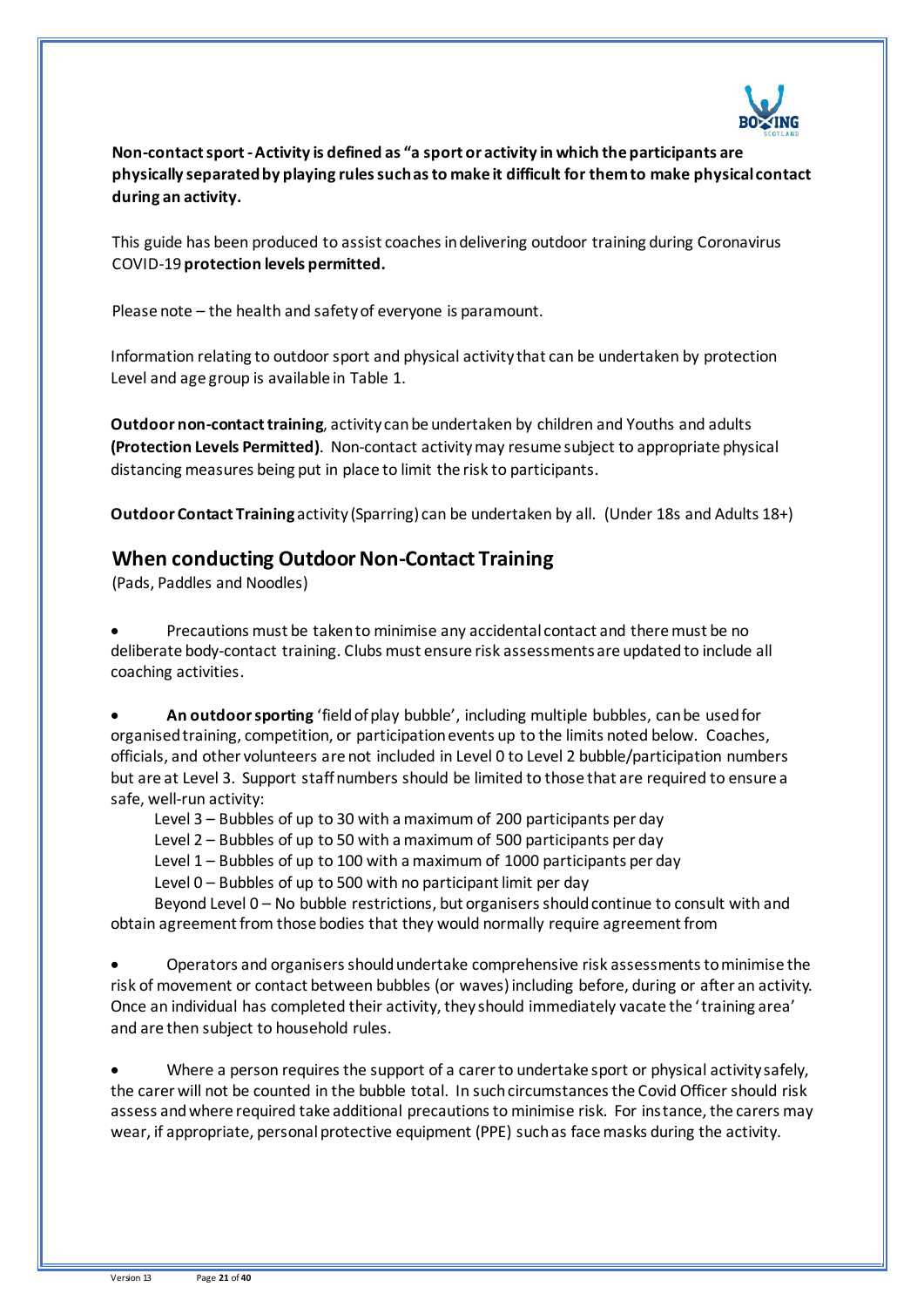

• **All groups Under 18s and Adults 18+** can take part in organised **outdoor contact and noncontact training** if guidance within this document is followed, and the **Local Authority Protection Level allows. (See Table 1 and 2)**

• On completion of all pads, paddle, or noodle work with an individual the Pads must be thoroughly sanitised with the appropriate cleaning materials. Coaches MUST wipe down their face shield with disinfectant wipes after every pad session or dispose of their mask and googles after every Pad session

• After Pad, noodle, or paddles sessions all Coach clothing must be washed. Extra facility space to be considered for a pad session. Not encroaching on others training.

# **When conducting Outdoor Contact Training all groups (Under 18s and Adults 18+) (Protection Levels permitted- See table 1 and 2)** (Sparring, Body

protectors/shields)

**It is therefore essential that coaches use their judgment and are responsible for ensuring a boxer's sparring return is staged and only takes place when each individual boxer is suitably prepared and ready.**

COVID-19 spreads through close sustained contact with someone who has the virus (for instance being within 2 metres of someone for longer than 15 minutes). Consideration must be to limiting pad work to under 15 minutes per individual.

Clubs must ensure that their Risk Assessments is up to date and Boxing Scotland holds a copy for all coaching activities

#### Session Content

Despite the distancing required, you can still provide a variety of sessions to keep your boxer stimulated.

You can refer to our series of "Adapt and Overcome" Training Videos which can be find on the Boxing Scotland Facebook page, and also the Technical Training Videos on the **"Boxing Scotland New" YouTube Channel.** 

## **9 BOXING CLUB FACILITIES - (Protection Levels Permitted)**

Indoor sport and leisure facilities have been able to reopen subject to Scottish Government guidance being followed as outlined at Governmen[t Coronavirus \(COVID-19\): guidance on the opening of](http://www.gov.scot/publications/coronavirus-covid-19-guidance-on-sport-and-leisure-facilities)  [indoor and outdoor sport and leisure facilities](http://www.gov.scot/publications/coronavirus-covid-19-guidance-on-sport-and-leisure-facilities). Clubs and participants should be aware that not all facilities will be able to open immediately following guidance changes and there will often be time lags as plans are put in place to re-engage staff, set up operations and ensure safety of participants. These considerations and advice, understandably, cannot cover every situation. So, each club should also review the government advice / guidelines and how it specifically affects them. We understand that some of the requirements will be in some cases difficult to implement. It remains our opinion that wherever possible, training activity should take place outside, where the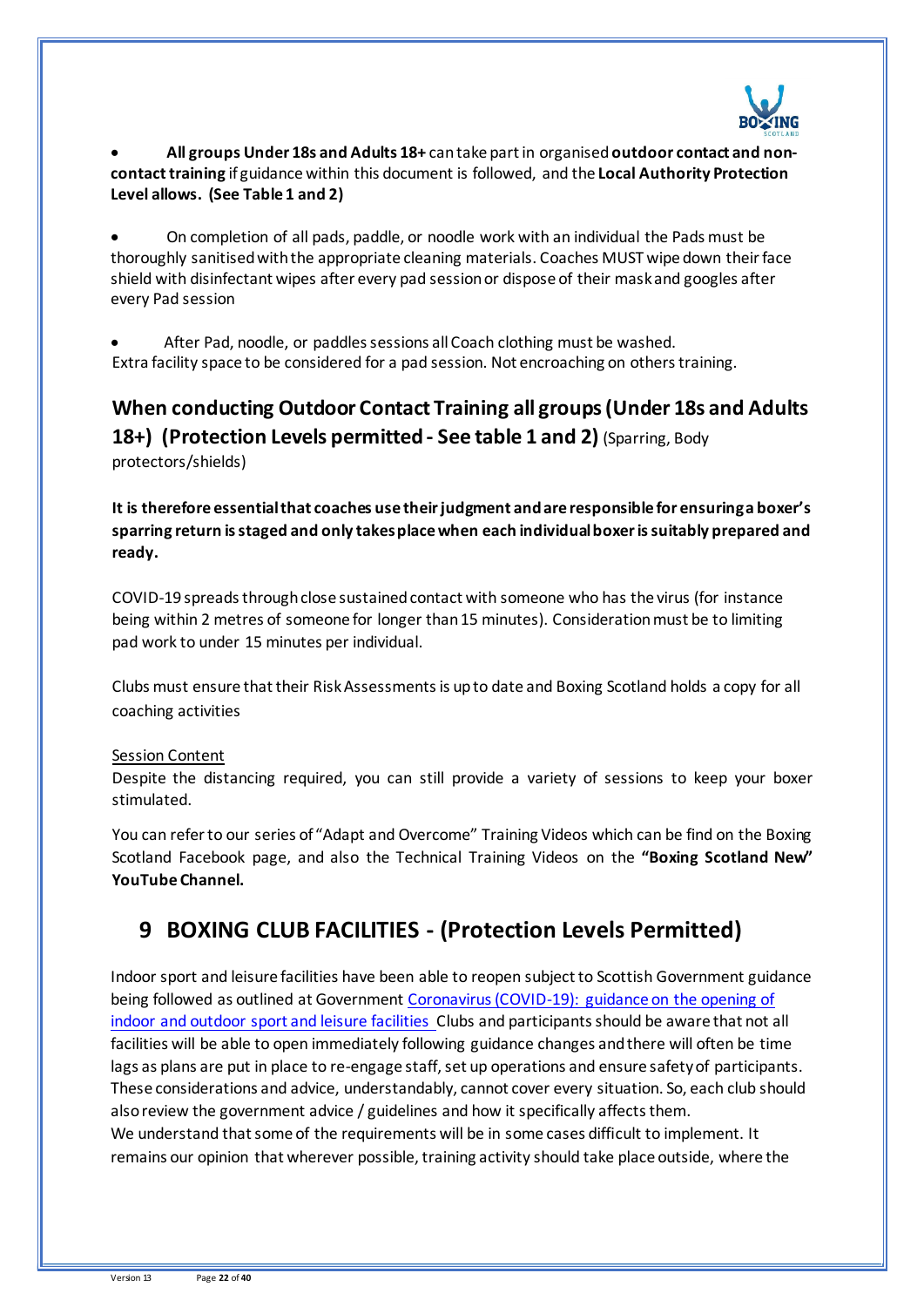

risks are significantly reduced. Clubs should also be aware that the following guidelines are in addition to the usual Boxing Scotland Club BSL COVID-19 OVERVIEW GUIDANCE and Child Wellbeing and Protection Policy and Procedures.

### **CLUB COVID-19 CO-ORDINATORS**

To help ensure that clubs are following the correct guidance at the correct time, we are mandating and asking that every club nominate a 'Club COVID-19 Co-ordinator' who would be the main point of contact within each club for Boxing Scotland and also for their own club members with regards to COVID-19. Please check social media and Club emails for this document. It is a Boxing Scotland requirement for COVID Co-ordinators to complete the sportscotland COVID-19 Officer training. A link to the training module can be found below.

#### • **An e-learning module for COVID officers is available at [COVID Co-ordinator Training](https://rise.articulate.com/share/LlEWUj-o23H_4gC1AF002jdxdrCucQC0).**

This person, who may be a coach or on the committee, will receive up to date information directly from Boxing Scotland and would be responsible for ensuring their club is following the current guidelines.

**Your club will not be authorised or insured to carry out this activity without sending the Club COVID-19 Co-ordinator Role Descriptor to your District Boxing Scotland Club Development Officer.** The club will **not be insured if the if this document is not held by Boxing Scotland.** (Regional Development Officer)

#### **VENUE AND FACILITY PLANNING**

#### **Implement a one-way light system of entry**

- Entrance and exit routes to and from the gym carefully planned / marked and facilitated. A one-way system for entering buildings and toilets may need to be established to maintain appropriate physical distancing.
- This may mean having separate entry and exit points, which may need to be managed by staff to minimise any queuing and to maintain physical distancing, equipment spaced out etc.
- All of this should be clearly marked for users and wherever possible communicated to them in advance of their arrival.

#### **General advice.**

- It is essential that all activities in consistent with government advice
- **Any form of competitive boxing is not permitted**.
- It is clear that the risk of infection is greatly reduced in outside areas. Consideration should be given to whether more boxers can be accommodated in this way; and if it is safer to do so, to hold the training sessions outdoors.
- Indoor facilities must be ventilated as much as possible.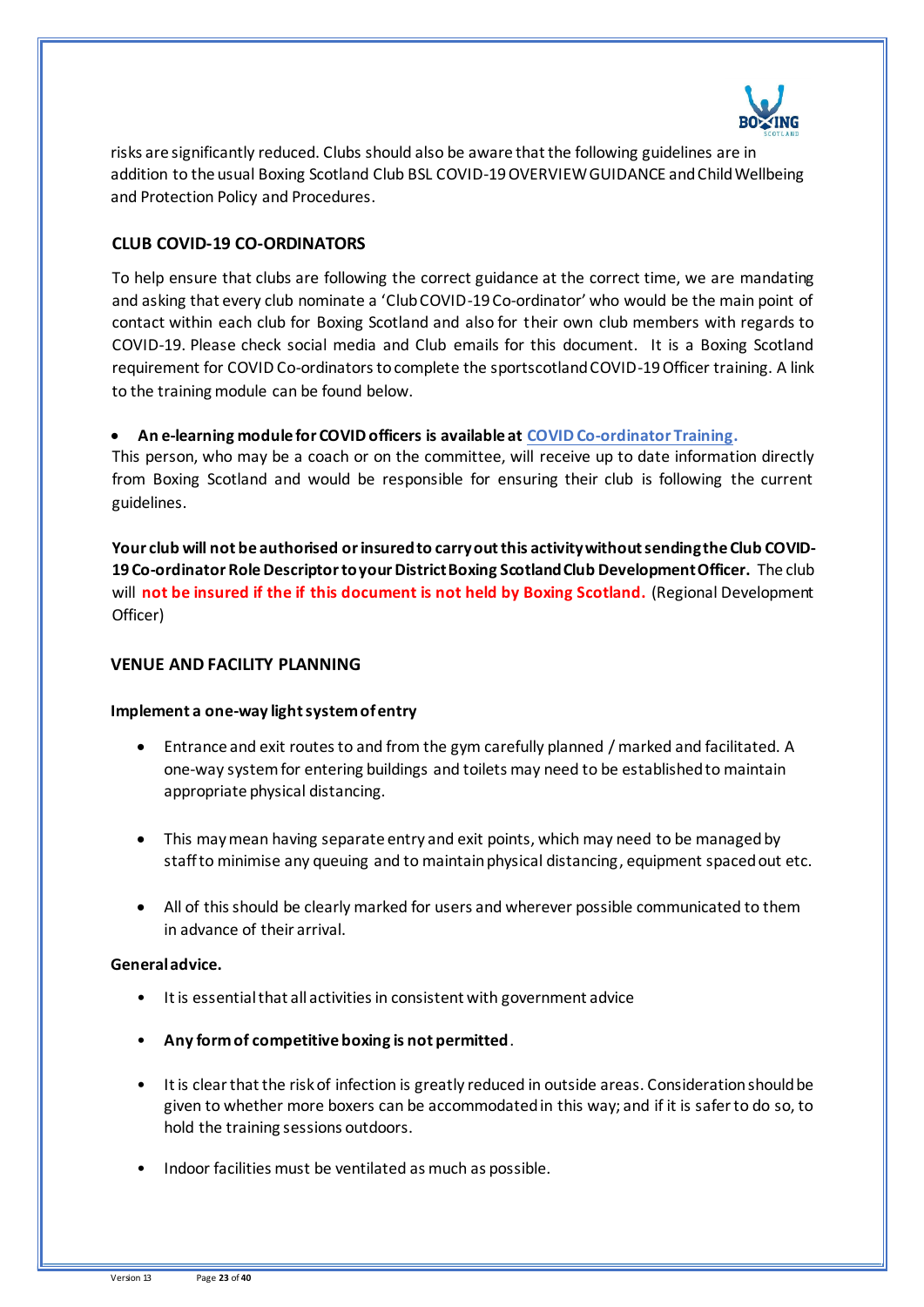

### **A VENUE CAPACITY**

### **The Government advice details the following - We have been advised that it has been confirmed that this advice applies to all indoor sporting facilities:**

You must conduct a risk assessment for the facility and the proposed activities that will be undertaken to determine the maximum safe capacity in each of the spaces. The risk assessment must consider the:

- activities that can be undertaken and the spaces that will be used.
- impact of ventilation on the overall maximum capacity for the building.
- specific measures to be put in place to ensure physical distancing, enhanced hygiene and cleaning.
- additional needs of any participants with disabilities.

Ventilation is an important part of mitigating against the transmission of COVID-19. Ventilation into the building should be optimised to ensure a fresh air supply is provided to all areas of the facility and increased wherever possible. Particular attention should be given to areas where high intensity exercise activity takes place.

1m physical distancing should be implemented in gyms and leisure centre settings. For classes limit numbers to ensure physical distancing can be maintained throughout the activity and at control entry/exit points.

If a Club is going to conduct Pads, noodles, or paddles for different age groups then extra space must be considered to enable free movement and so as not to encroach on other activities or individuals training space. Mitigation must be made on the club's risk assessment by the Club COVID Coordinator.

In the absence of known ventilation rates, clubs should open windows and doors.

If your risk assessment identifies that a facility or specific spaces within a facility cannot be opened safely, or identifies activities that are not safe for staff, coaches or participants, then the facility or spaces must remain closed, or activities suspended.

- Sufficient time is allowed for changeover of the groups.
- The advice and the protocols are communicated to the parents / children / young people ahead of the session.
- **They do not attend if feeling unwell or have COVID19 symptoms.**
- The groups are kept as consistent as possible.
- Test and Protect records are kept.
- All our previous advice (including this document) and Boxing Scotland Regulations and Child Protection requirements are also adhered to.
- The aim is also to stop mixing in lager groups, so multiple groups should be kept a significant distance apart and not mix or share equipment.
- Indoor capacity numbers should be based on the venue guidelines above.
- Clubs and members should be aware that the relaxing of the regulations can be reversable and the government may reintroduce some restrictions.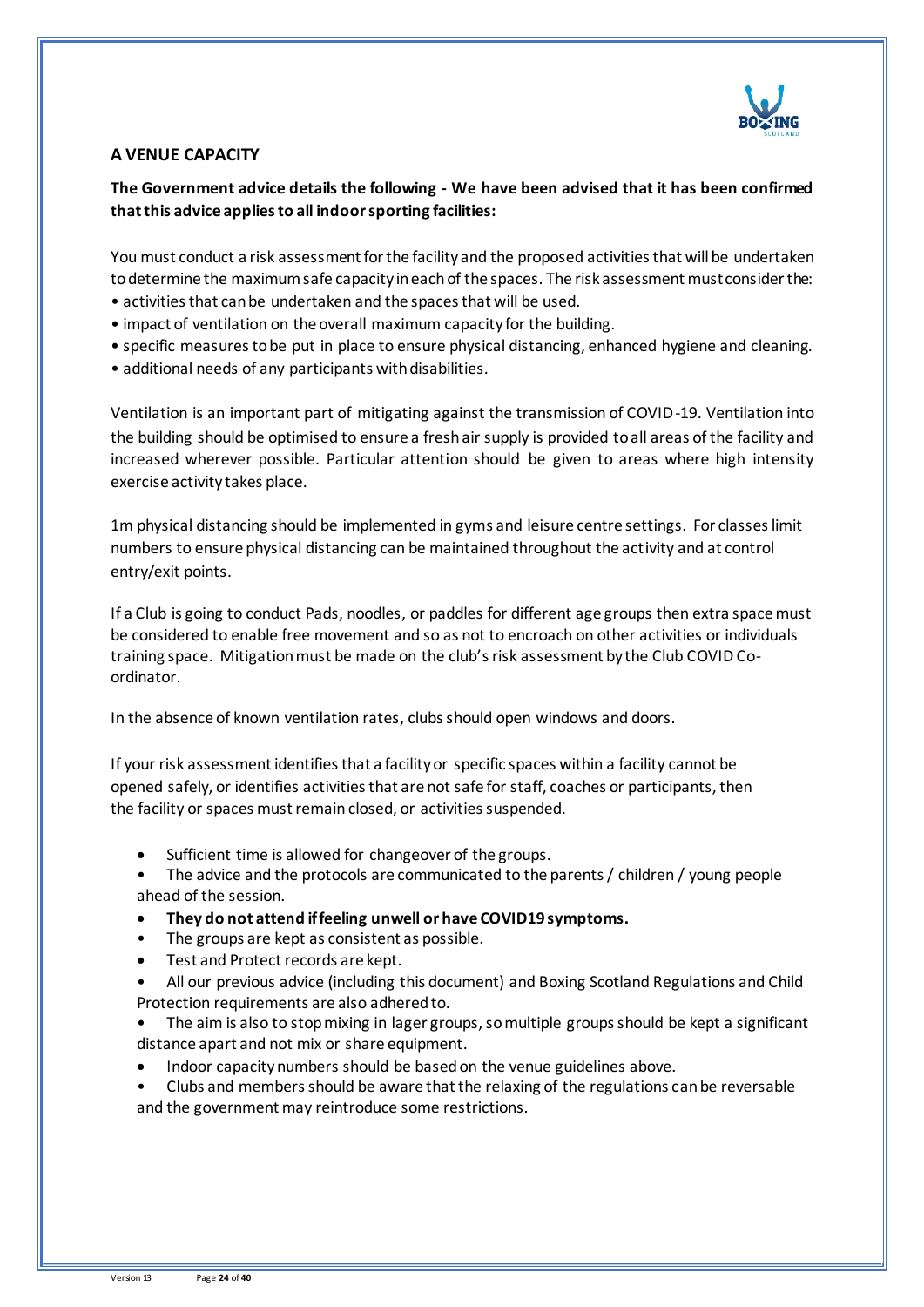

### **VENUES & FACILITIES PREPARATIONS**

Boxing facilities across the country are all different and operate in different local contexts. Assessing whether a safe exercise environment can be provided depends on a range of factors, which apply differently at each venue. It is the responsibility of each boxing club, coach, and facility to make that assessment based on their local environment.

- Ensure your club committee oversees and maintains the implementation of measures. Venues are advised to take time to ensure they reopen safely, rather than rushing
- All activity should be consistent with the Scottish Government guidance regarding health, travel, physical distancing, and hygiene at all times
- Venues must consider safety first, particularly minimising the risk of infection/transmission. A thorough risk assessment should be undertaken, and appropriate measures put in place to ensure participants, staff and volunteers are protected. A risk assessment template can be provided by Boxing Scotland should any club require.
- Signage and floor markings will be required to assist people to use the facility safely. This should be clear and easily understood, particularly for those who are hearing or visually impaired. It may be best to use existing signage templates to ensure all instructions are clear and recognisable. Avoid unintended impacts on people with disabilities or caring responsibilities.
- Guidelines will be updated as we progress through the different phases of Scottish Government measures.

#### **Make essential facilities easy to clean**

- Remove any non-essential items that may be difficult to clean.
- Consider how items such as toilet rolls and paper towels are provided. Domestic solutions are unlikely to be easy to keep clean. Commercial style dispensers will minimise touch points make cleaning easier. These must be cleaned and restocked regularly.

#### **CHANGING ROOMS, SHOWERS, AND TOILETS.**

- Where changing rooms and showering facilities are to be used specific guidance relating to use of 'Changing and Showers' is available at [Keeping Your Facilities Fit for Sport](http://www.sportscotland.org.uk/covid-19/getting-your-facilities-fit-for-sport/)
- Access to, and use, of changing rooms and showering facilities is permitted (Other than Level 4 areas where indoor facilities should remain closed) if appropriate risk assessment and hygiene measures have been put in place. However, the safety of Participants is the priority and facility operators should consider whether the use of the areas is necessary.
- Consideration should be given to: Taking steps to ensure that all water systems, for example sinks, are safe to use after a prolonged facility shutdown to minimise the risk of legionella and other diseases associated with water.
- Introducing enhanced cleaning of all facilities regularly during the day and at the end of the day.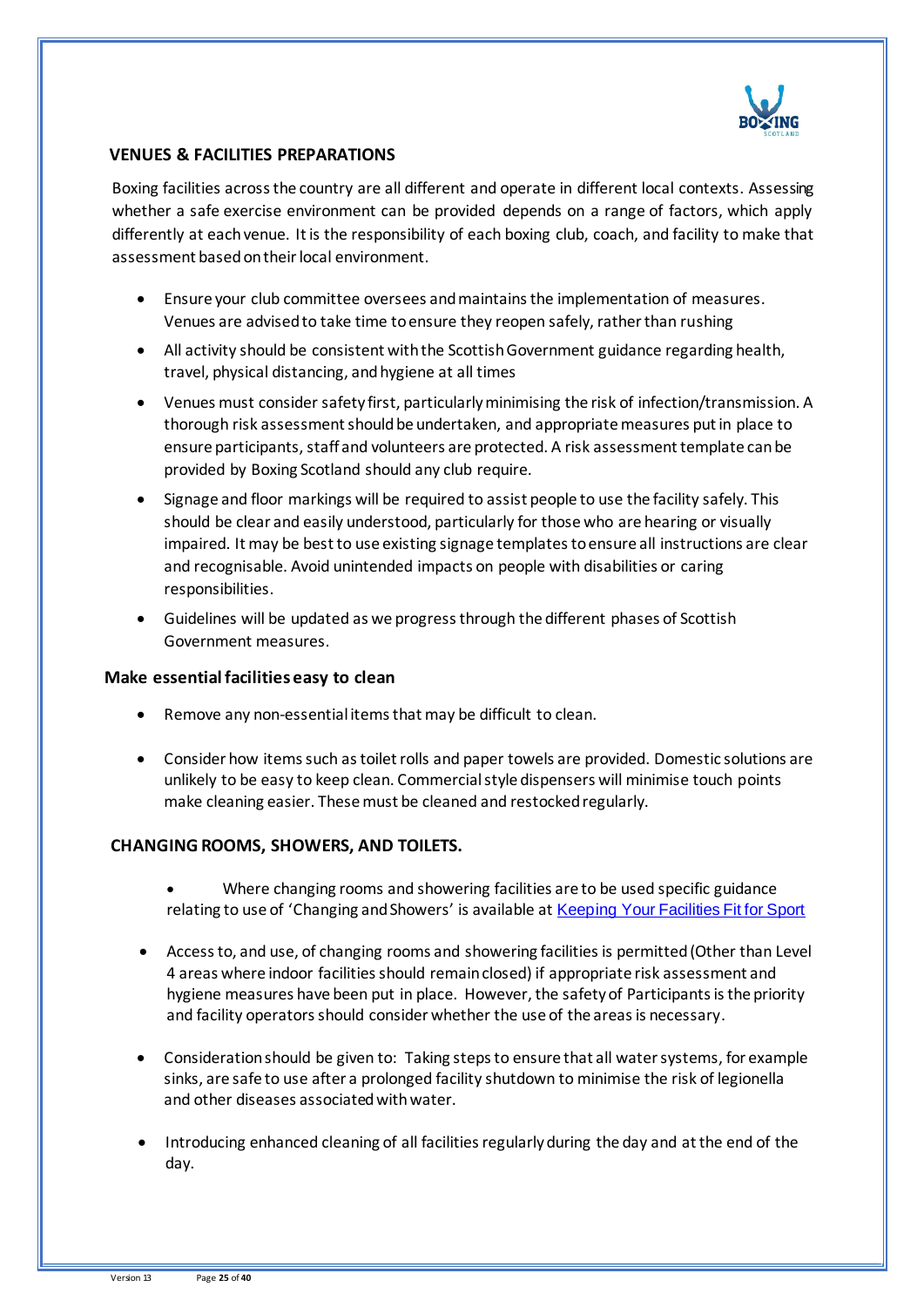

- Continue to encourage participants and staff to change and shower at home rather than in changing rooms where possible.
- Additional reassurance, providing cleaning materials and hand sanitiser for participant use at touch points.
- Providing additional signposting in these areas to maintain physical distancing.
- Minimising use of larger toilet blocks by introducing a maximum number example one individual at a time.
- "Once a possible case has left the premises, the immediate area occupied by the individual, e.g., rowing machine, should be cleaned with detergent and disinfectant. This should include any potentially contaminated high contact areas such as door handles, telephones, and grabrails. Once this process has been completed, the area can be put back in use.
- Any public areas where a symptomatic individual has only passed through (spent minimal time in) e.g., corridors, and which are not visibly contaminated with any body fluids, these do not need to be further decontaminated beyond routine cleaning processes
- Environmental cleaning and disinfection should be undertaken using disposable cloths and mop heads using standard household detergent and disinfectant that are active against viruses and bacteria. All cloths and mop heads used must be disposed of and should be put into waste bags"
- Remove any other unnecessary equipment.

#### **[Opening Public Toilets Guidelines](http://www.gov.scot/publications/coronavirus-covid-19-public-and-customer-toilets-guidance/pages/overview/)**

- Public toilets are defined as any toilets accessible to the public.
- The opening of toilets should be accompanied by local risk assessment, and control measures should be proactively monitored by clubs and venue operators.
- All appropriate cleaning procedures and equipment/disinfectant should be provided as per Health Protection Scotland guidance.
- Access through to the convenience can be provided if suitable risk assessments and safety measures are put in place. These should include restricting access as much as possible, ideally one person at a time and with a one-way system in operation where possible. Persons moving through an area should not stop or congregate at any time.
- As well as maintaining a high level of personal hygiene, the key is reducing the spread of droplets, **so toilet lids should be closed when flushing, hand dryers should not be used and there should be an allowance of sufficient time between users.** There must be personal cleaning and sanitising / antibacterial equipment / liquid and gels available.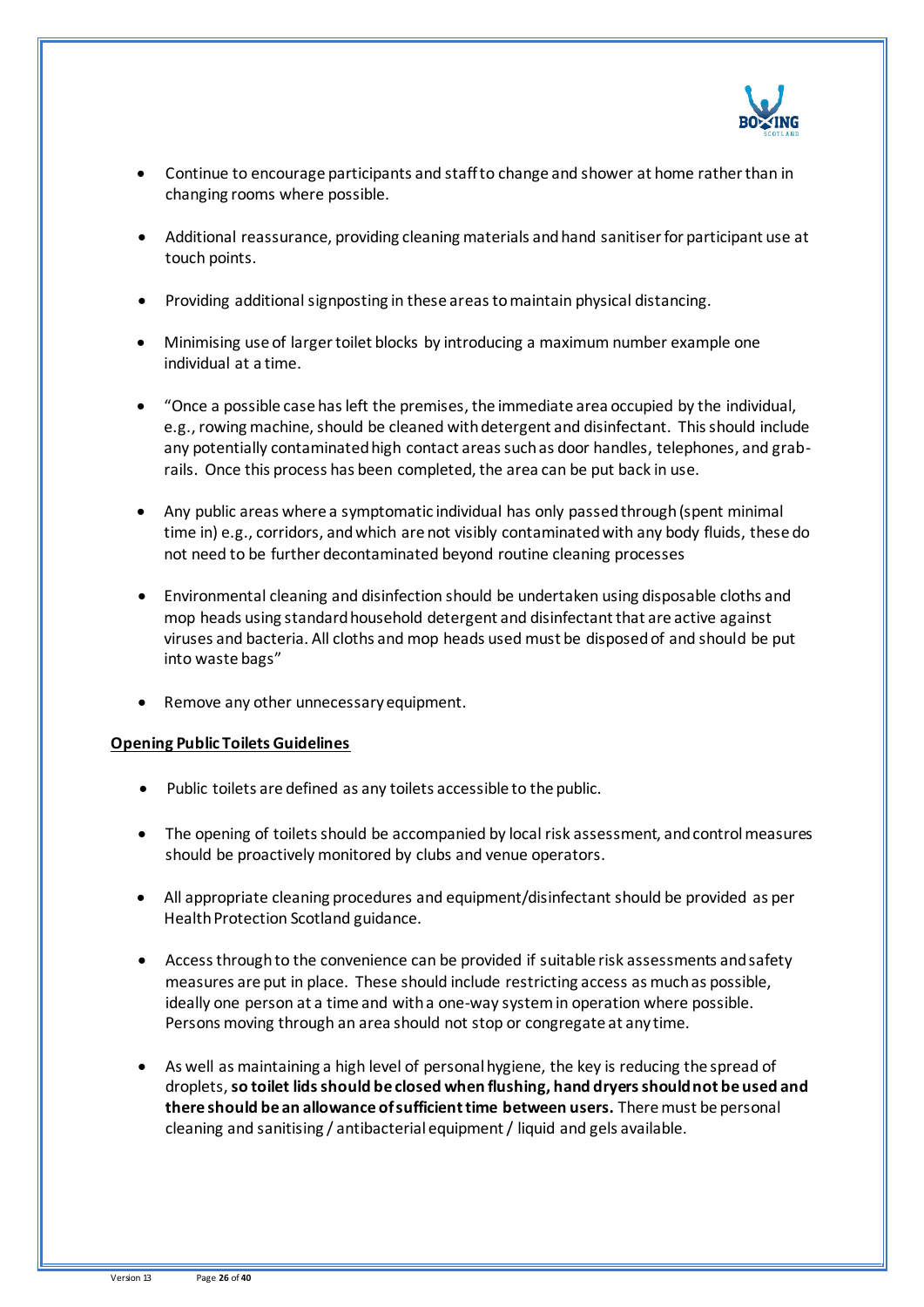

- Where possible, adapting spaces to facilitate physical distancing, including Guided spacing markings on the floor at points of assembly including entrances and reception spaces:
- Saunas and steam room facilities are not permitted to be open and must remain closed.
- For clubs, people must access the rooms singularly whilst the numbers are to be restricted and controlled by the coach or designated person, to maintain the social distancing rules. They should be cleaned after each use.

#### **Accidents, Security, and other incidents**

In an emergency, for example, an accident, provision of first aid, fire or break-in, people do not have to stay appropriately distanced if it would be unsafe to do so.

Protocols for dealing with emergencies, evacuations and accidents will be impacted by the need to maintain physical distancing.

Emergency, evacuation, and accident response processes therefore need to be considered to ensure effective arrangements are still in place. Everyone onsite should be familiar with new processes:

- Consider the security implications of any changes you intend to make to your operations and practices in response to COVID-19, as any revisions may present new or altered security risks which may need mitigations.
- Considering whether there are enough appropriately trained staff to keep people safe. For example, having dedicated staff to encourage physical distancing or to manage security.

## **Returning to Exercise / Boxing / Sport After Confirmed Case of COVID-19:**

- Individuals who have recovered from COVID-19 need firstly to ensure they no longer pose a risk to the local community, and secondly to ensure they have sufficiently recovered to safely participate in physical activity.
- If you have had COVID-19 in the community and feel well then you can return to training 14 days after recovery and rest. If you get greater shortness of breath than normal, or chest pains, on your return to training, you should seek medical advice. If you have attended hospital with COVID-19, then you should seek medical advice before returning to training.
- A gradual return to exercise is also recommended.
- Ahead of entering the club, coaches should check whether the participants are showing any signs of symptoms or have come into contact with someone who has, or is recovering from, the virus. Basic questions would be whether they are feeling unwell, or if they have a temperature above 37.8C. **(Temperature check only If Club/Facility is using non-touch thermometer. (Temperature thermometer is optional, it is not a mandated requirement for Affiliated Clubs)**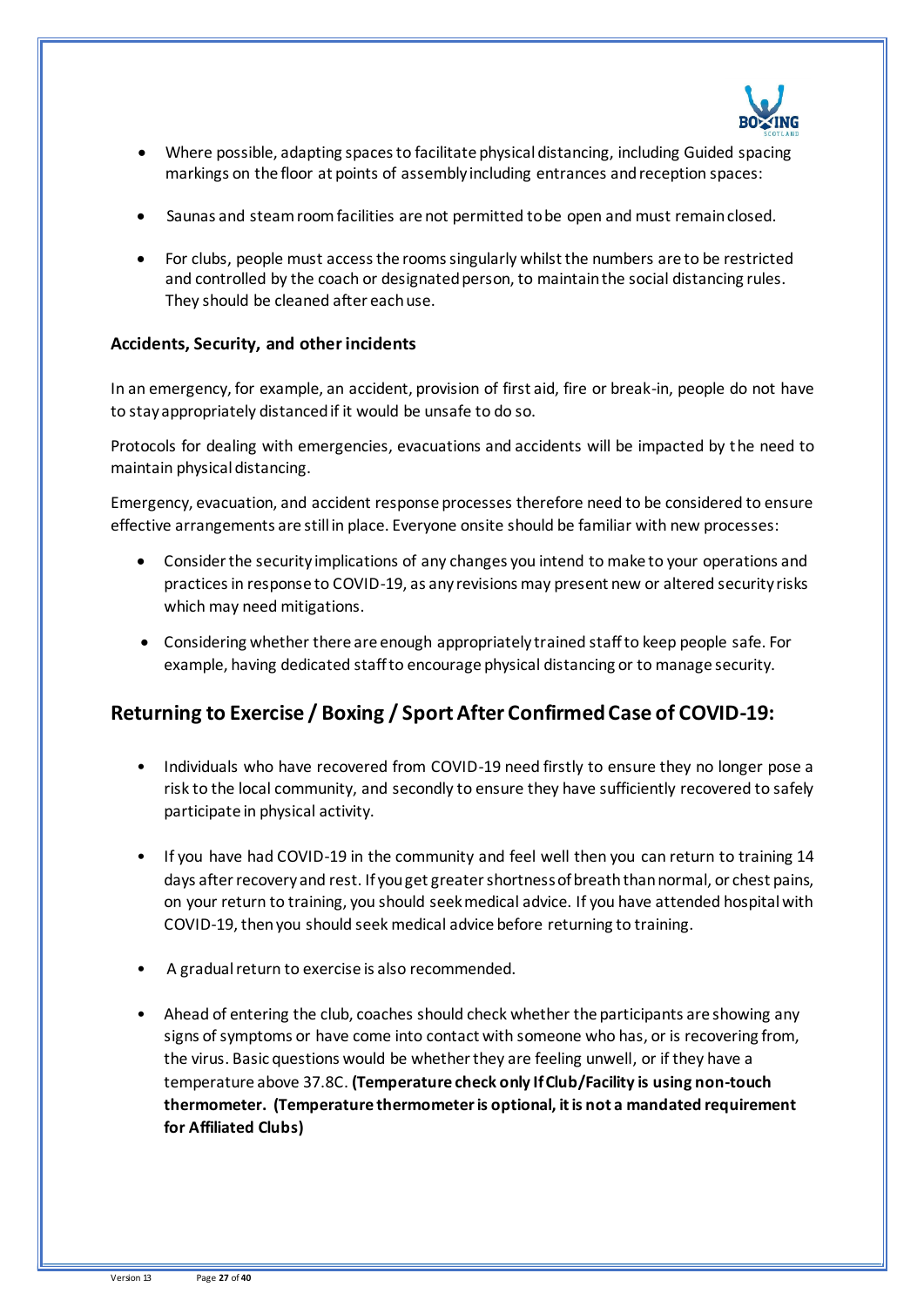

If so, they should not be permitted to enter / participate, should return home, and should phone 111. We will endeavour to provide further information in this regard, including a questionnaire.

#### **Gym guidelines and signage**

- The minimum amount of people should be allowed into in the gym. Waiting areas, car parks corridors etc also need be operated in such a way that physical distancing is maintained, with those waiting remaining outside, including wherever possible parents / guardians etc.
- Clubs must have appropriate social distancing and hygiene signage clearly displayed inside and outside the rooms. Examples are to be provided.
- The gym should be well ventilated, with windows and doors open, as much as possible.
- Clubs will need to communicate with members as to how they are going to operate and accommodate the reduced numbers as a result of social distancing requirements in the various training sessions. Wherever possible training groups / session should be kept to the same groups / bubbles to reduce the amount of contact with different people.
- Shorter sessions should be held to reduce contact time, and a gradual return to intensive training, in order to prevent injury.
- Sufficient time between training sessions should be made in order to allow for cleaning movement in and out etc. All fixed equipment should be checked prior to use to avoid participants having to adjust or touch it or alternatively appropriate cleaning regimes should be in place.
- **Details of those attending each session should be recorded and kept securely for 21 days and only to be used in order to support Test and Protect. After this time, the relevant data should be destroyed. Details to include-Name, address, phone number, date / times of arrival and exit.**

## **10. INDOOR TRAINING GUIDE – (When Protection levels permit)**

**Definitions: for the purpose of this guidance – To be used with table 1 and 2**

**Contact sport - Activity is defined as "a sport or activity in which the participants necessarily come into bodily contact or as a matter of course encroach within 1m of one another" such as Sparring.** 

**Non-contact sport - Activity is defined as "a sport or activity in which the participants are physically separated by playing rules such as to make it difficult for them to make physical contact during an activity.**

**An Indoor sporting 'field of play bubble', including multiple bubbles, can be used for organised training or participation events up to the limits noted below. But 1m physical distancing measures in place.**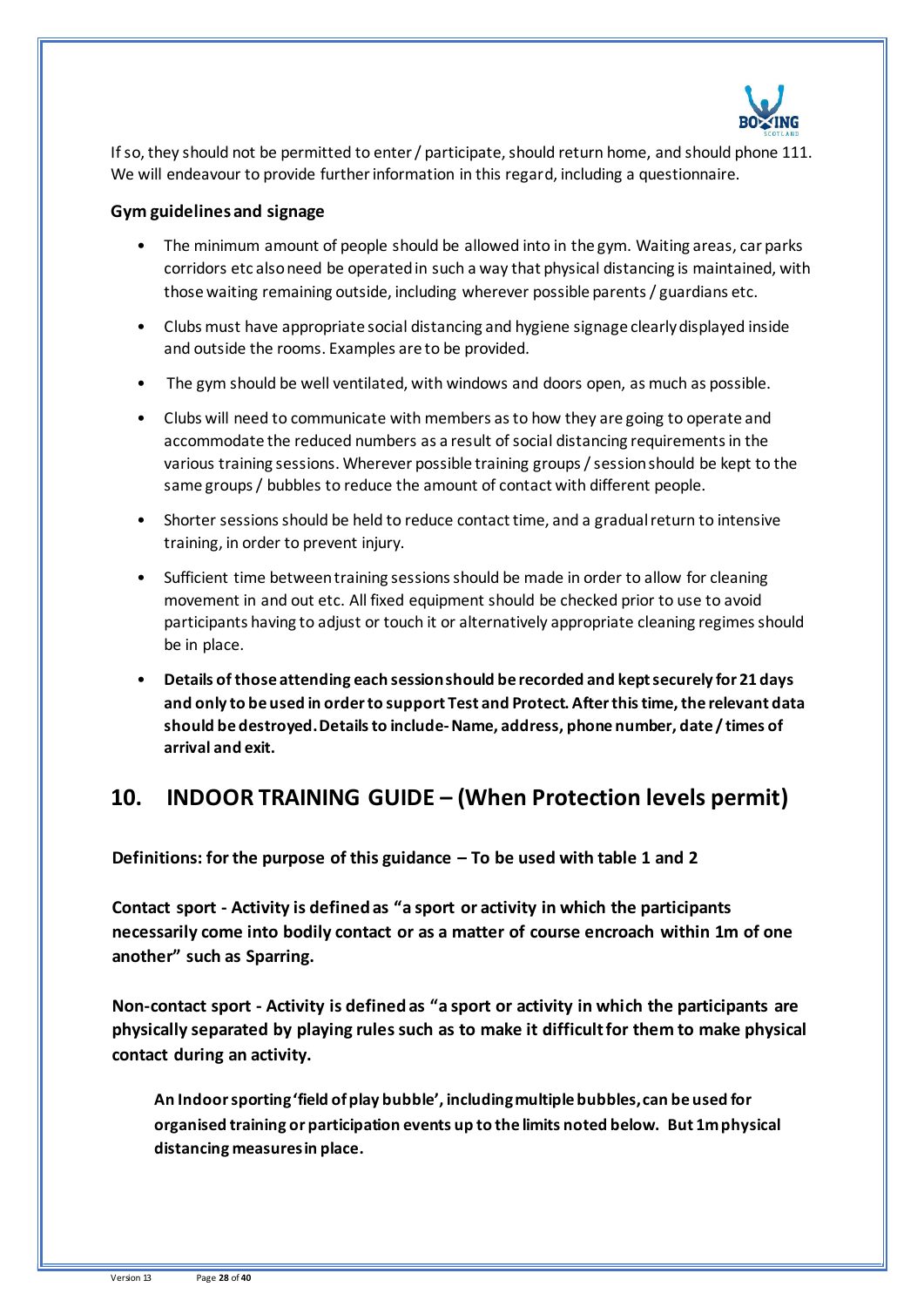

- The number of participants allowed to take part in indoor sport or physical activity must be risk assessed by the operator and follow Scottish Government [Coronavirus \(COVID-](https://www.gov.scot/publications/coronavirus-covid-19-guidance-on-sport-and-leisure-facilities/)[19\): sport and leisure facilities](https://www.gov.scot/publications/coronavirus-covid-19-guidance-on-sport-and-leisure-facilities/) and sport specifi[c SGB Guidance.](https://sportscotland.org.uk/covid-19/latest-sport-and-physical-activity-guidance/)
- Information relating to indoor sport and physical activity that can be undertaken is available in Table A.
- Indoor (adult 18+) contact sport (Sparring) can take place from the 24<sup>th of</sup> January 22.
- Coaches can take multiple indoor sessions (where protection levels allow) per day, however the number of participants allowed in each session will depend upon ensuring a safe distance is maintained.
- Physical distancing should be implemented in gym and leisure centre settings. For classes limit numbers to ensure physical distancing can be maintained throughout the activity and at control entry/exit points.
- Professional and/or elite indoor contact sport with approved plans and protocols in place may continue with training and competition. For further information regarding professional/elite sport please refer to the relevant section in [Return to Competitions](https://sportscotland.org.uk/covid-19/return-to-competitions-and-events/)  [and Events](https://sportscotland.org.uk/covid-19/return-to-competitions-and-events/).
- The number of participants allowed to take part in indoor sport or physical activity must be risk assessed by the operator following Scottish Government [Coronavirus \(COVID-19\):](http://www.gov.scot/publications/coronavirus-covid-19-guidance-on-sport-and-leisure-facilities)  [guidance on the opening of indoor and outdoor sport and leisure facilities](http://www.gov.scot/publications/coronavirus-covid-19-guidance-on-sport-and-leisure-facilities) and sport specific **SGB Guidance**.

### **GYM TRAINING**

- At all times must ensure mitigating measures are introduced to limit and minimise risk. Appropriate risk assessments and mitigating measures should be put in place to reduce risk and protect participants. For instance, where local restrictions apply, consider physically distanced training, reducing numbers taking part and changing game formats or rules.
- Group exercise or activity is permitted for adults

## **Advice forIndoor Non-Contact and Contact**

- On completion of all individuals pad, paddle or noodle work the Pads must be thoroughly sanitised with the appropriate cleaning materials.
- After Pad, Noodle, or Paddle's sessions, all Clothing worn by the coach must be washed.
- For all Individuals, all Clothing worn must be washed as soon as reasonably possible.
- After **each session**, clothes to go in a pillowcase and immediately washed by putting pillowcase into washing machine upon returning home.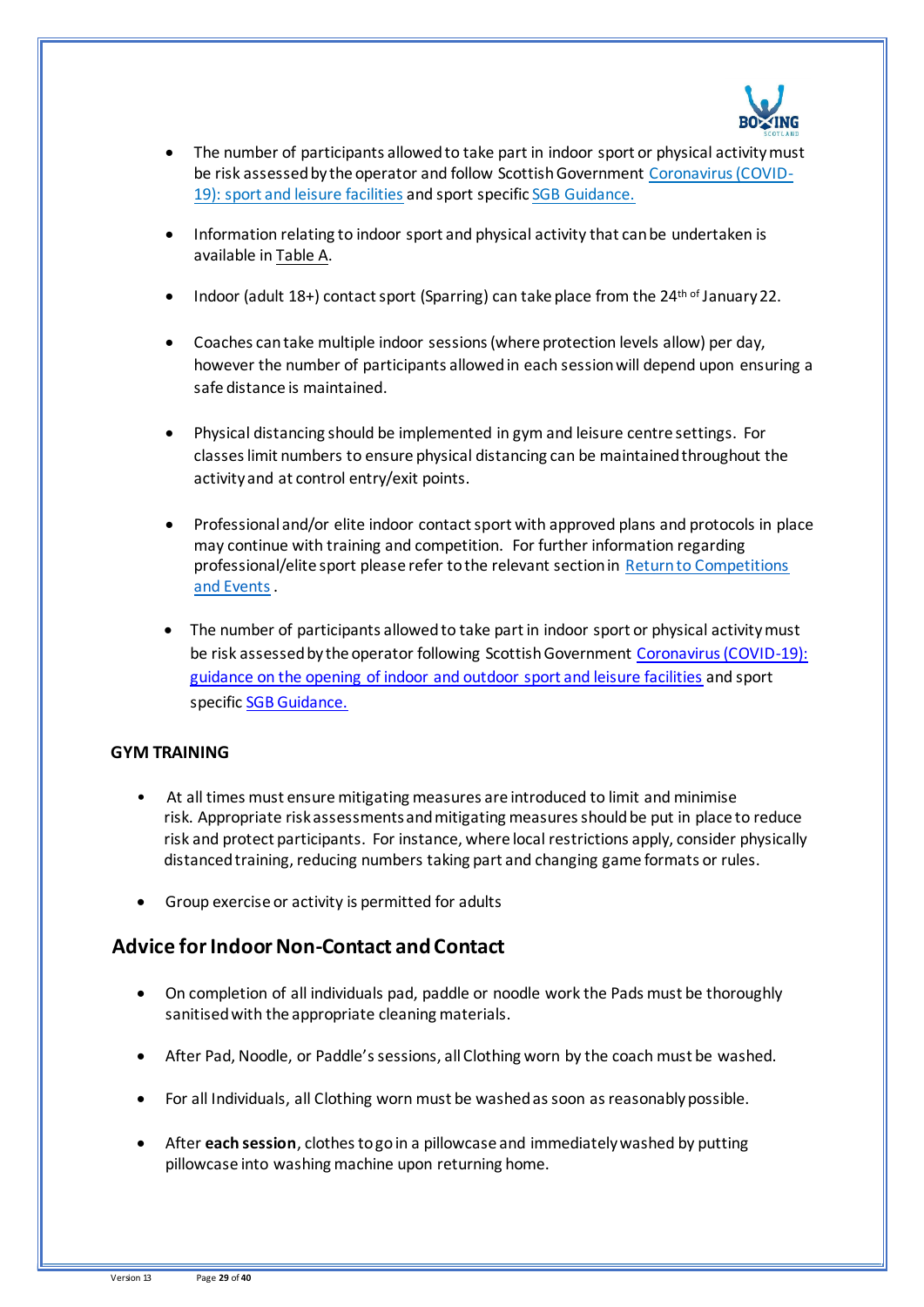

- **Inter Club Sparring (For All) is permitted at this time from areas Beyond Level 0-2 however clubs must follow travel restrictions. You should avoid car sharing with anyone from another household unless you deem it to be necessary. If individuals or groupsdo car share then they should follo[w Transport Scotland: advice on how to travel safely](http://www.transport.gov.scot/coronavirus-covid-19/transport-transition-plan/advice-on-how-to-travel-safely/#section-63888) and put in place appropriate risk assessment and mitigations.**
- Clubs must ensure that their Risk Assessments are up to date considering all of the recent easing of restrictions and that Boxing Scotland holds a copy for all coaching activities. Contact Regional Development officers. Failure to follow these guidelines will void the club insurance policy.
- Equipment should be handled by as few people as possible. After each bit of equipment is used, e.g., bags, skipping ropes, weights etc, they need to be thoroughly cleaned with antibacterial product and the tissue safely disposed of. This would include the ring itself if being used as one of the areas for training.

**When Conducting Indoor Non-Contact Training–** All groups can take part in organised indoor non-contact training if guidance within this document is followed. Activity that can be undertaken by all groups. (Hand Pads, Noddle's, and paddles allowed) **(Following Protection Levels Permitted by local authority)**

**Indoor Contact sports training - Activity can be undertaken by all from the 24th January 22. This includes Pad work and sparring. (Protection Levels Permitted)**

**It is essential that coaches use their judgment and are responsible for ensuring a boxer's sparring return is staged and only takes place when each individual boxer is suitably prepared and ready.**

• **A reminder that Contact Training for all agesis also classed as wearing body protectors/shields and sparring and is only permitted by following the Protective levels at tables 1 and 2 Boxing Activity.**

### **Longer term planning**

Consider the potential for a re-emergence of a COVID-19 style pandemic and any restrictions being reintroduced. This may form the basis of a business continuity plan.

## **11. WHAT TO DO IF SOMEONE IN YOUR CLUB HAS COVID-19**

- Individual(s) should self-isolate. A positive test will mean 'Test and Protect' protocol is in place. Sharing the booking list for the session with Test and Protect will be helpful.
- Contact tracing is a process for identifying people who are at risk of coronavirus infection because they have had enough contact with a person who has tested positive. These people will be given advice to help reduce the risk of spreading the virus.
- You may wish to alert club members present at the same session that there is a positive case. (The person must not be named though).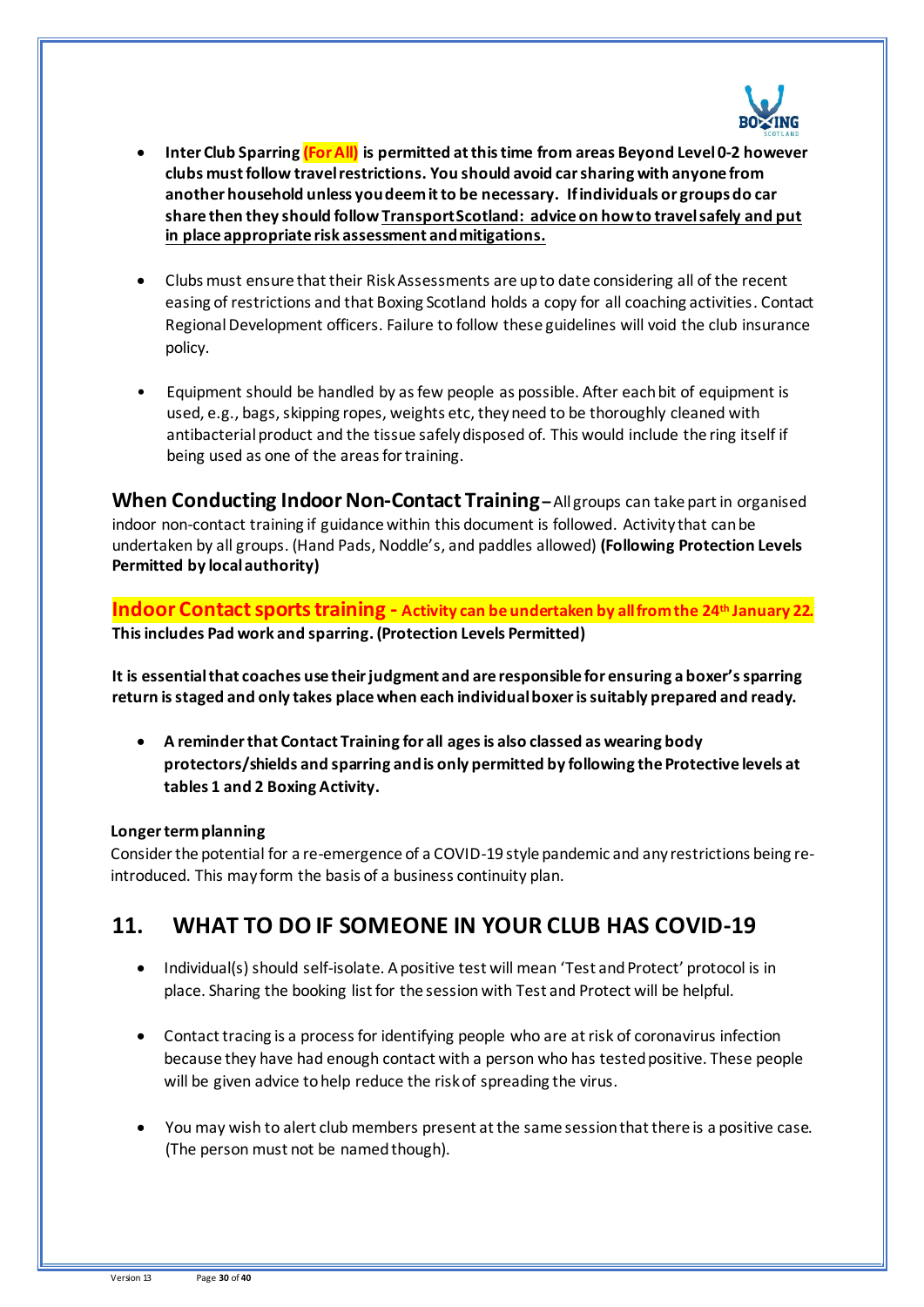

- Review club protocols and ensure they follow guidelines. Consider a deep clean of all equipment prior to the next session.
- Please see the Boxing Scotland COVID-19 Resource page for further details.



For Further Guidance please see the Boxing Scotland COVID Resource Folder for a [Responding-to-a](https://www.boxingscotland.org/version2/wp-content/uploads/2020/11/Responding-to-a-positive-case-Oct-2020.pdf)[positive-case-poster.](https://www.boxingscotland.org/version2/wp-content/uploads/2020/11/Responding-to-a-positive-case-Oct-2020.pdf)

- What should someone do if they have coronavirus symptoms?
	- If a person has a continuous cough, high temperature, or loss or change in taste or smell, they should self-isolate and request a coronavirus test right away. Further information is available a[t NHS inform: Get a Test](https://www.nhsinform.scot/illnesses-and-conditions/infections-and-poisoning/coronavirus-covid-19/test-and-protect/coronavirus-covid-19-get-a-test-if-you-have-symptoms) or by calling **0800 028 2816** if they cannot get online.

## **12 REGIONAL AND LOCAL RESTRICTIONS**

Please be aware that there may be regional or local restrictions in addition this guidance that will need to be considered. **Please refer to Table 1 and Table 2 for further guidance what the restrictions mean for your club.**

- Scottish Government travel advice and guidance relating to local outbreaks or clusters of coronavirus cases is available a[t Coronavirus \(COVID-19\): local advice and measures.](http://www.gov.scot/publications/coronavirus-covid-19-local-measures/)
- Where a local outbreak has been reported, sports facility operators and deliverers within this locality should review Scottish Government 'local measures' guidance, their facility/operational risk assessment and consider if additional mitigating actions should be put in place to reduce risk. This may, for example, include suspending activity, enhancing hygiene and physical distancing measures, or introducing additional activity restrictions.
- [Local Authority Coronavirus-covid-19-protection-levels/](https://www.gov.scot/publications/coronavirus-covid-19-protection-levels/)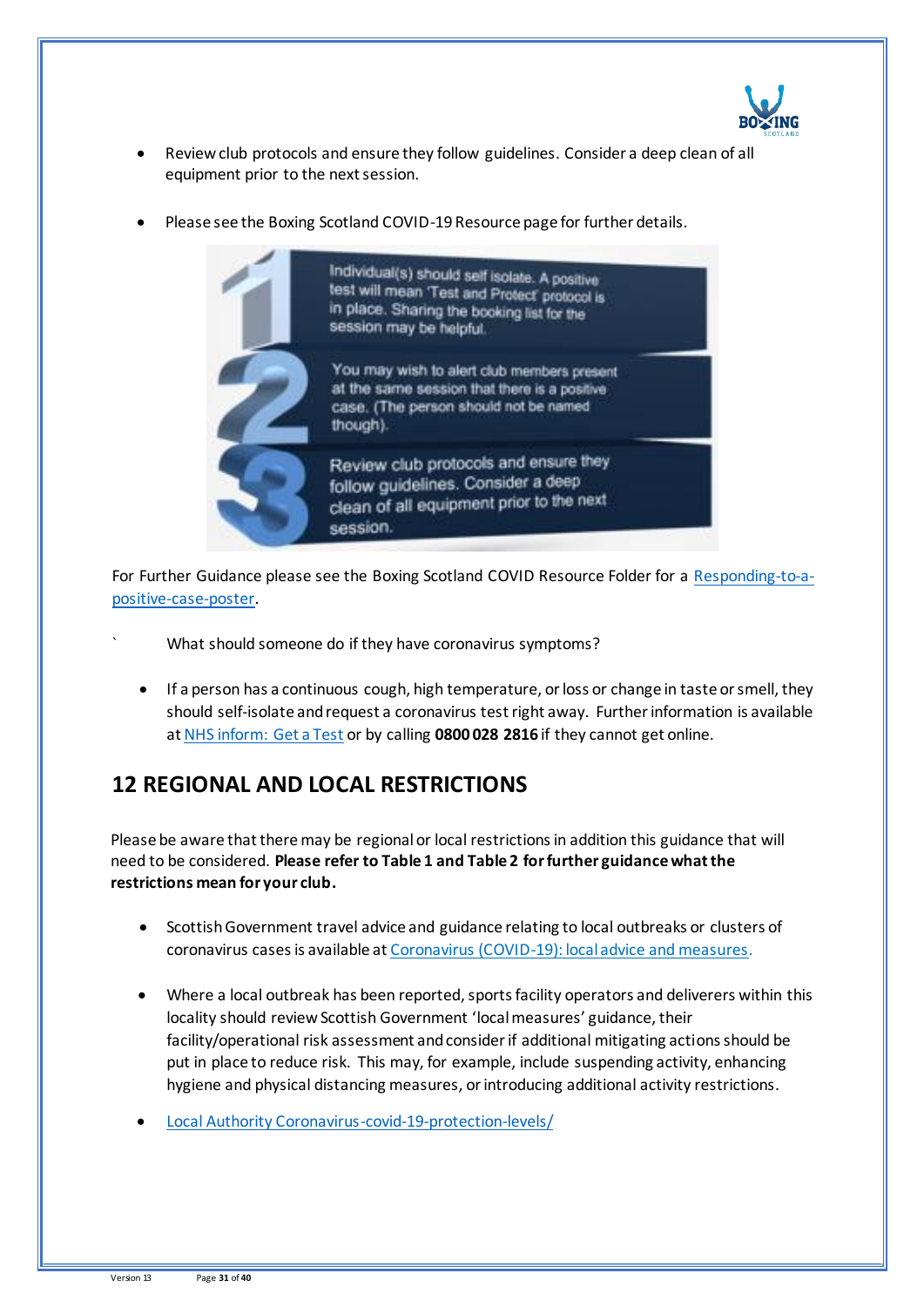

## **13. SPORTS EVENTS AND COMPETITION**

13.1 Organised sport boxing competition will commence after the  $21<sup>st</sup>$  of August as long as restrictions allow. Clubs must be affiliated to Boxing Scotland and all Boxers must be registered with BSL along with all Coaches and Officials.

Guidance within this document must be followed and subject to appropriate risk assessment and oversight by the designated Club Covid Officer. Boxing Scotland must be made aware of all events via permit allocation from the districts. A copy of the Risk assessment is to be sent to the Head Office, at the HPC in Bridgeton by the club applying for the Permit. This is in addition to the Permit application required by the districts.

13.2 The maximum number of participants allowed to take part in a sport competition should be no more than:

13.2.1 Outdoors: Agreed bubble/daily participation numbers, by Level, as outlined in Table 1.

13.2.2 Indoors: Risk assessed maximum numbers following Scottish Government guidance on [the opening of indoor and outdoor sport and leisure facilities](http://www.gov.scot/publications/coronavirus-covid-19-guidance-on-sport-and-leisure-facilities)

13.3 Operators and organisers should where relevant, as part of their risk assessment, consult with and obtain agreement from those bodies that they would normally require agreement from to run the competition. Where the competition would require a licence from the local authority under existing Civic Government legislation, this must include agreement from local Environmental Health Officers. Other bodies depending on the type, location, and scale of the event, may include the landowner, Community Council, the transport police, or other body responsible for the safety of the public.

13.4 Spectators are permitted under the following circumstances:

13.4.1 where supervising a child and/or vulnerable person.

41.4.2 where a competition or event is organised and takes place at premises whose entrances and exits are controlled (indoors and outdoors) for the purpose of crowd and capacity management in line with Scottish Government [\(COVID-19\): events sector guidance](https://protect-eu.mimecast.com/s/FciKCk50qulxM1fQ2ibV?domain=gov.scot/) and [\(COVID-19\): calculating physical distancing capacity in public settings](https://protect-eu.mimecast.com/s/P4KmClO9rHGQBpiqO5s9?domain=gov.scot/)

13.5 It is recognised that it may not always be possible to prevent people from spectating [at a competition or event] in a public space such as a park. In such circumstances, the organisers are required to consider mitigating measures as part of their risk assessment/management plan with an emphasis on discouraging, where possible, informal spectating. Any such measures should be clearly communicated by the organiser prior to the competition or event which may include, amongst other things, the displaying of notices around the venue to remind the public to follow Scottish Government guidance.

13.6 For clarity, where informal spectating does take place organisers are not expected to enforce government guidance on members of the public in places not under their control.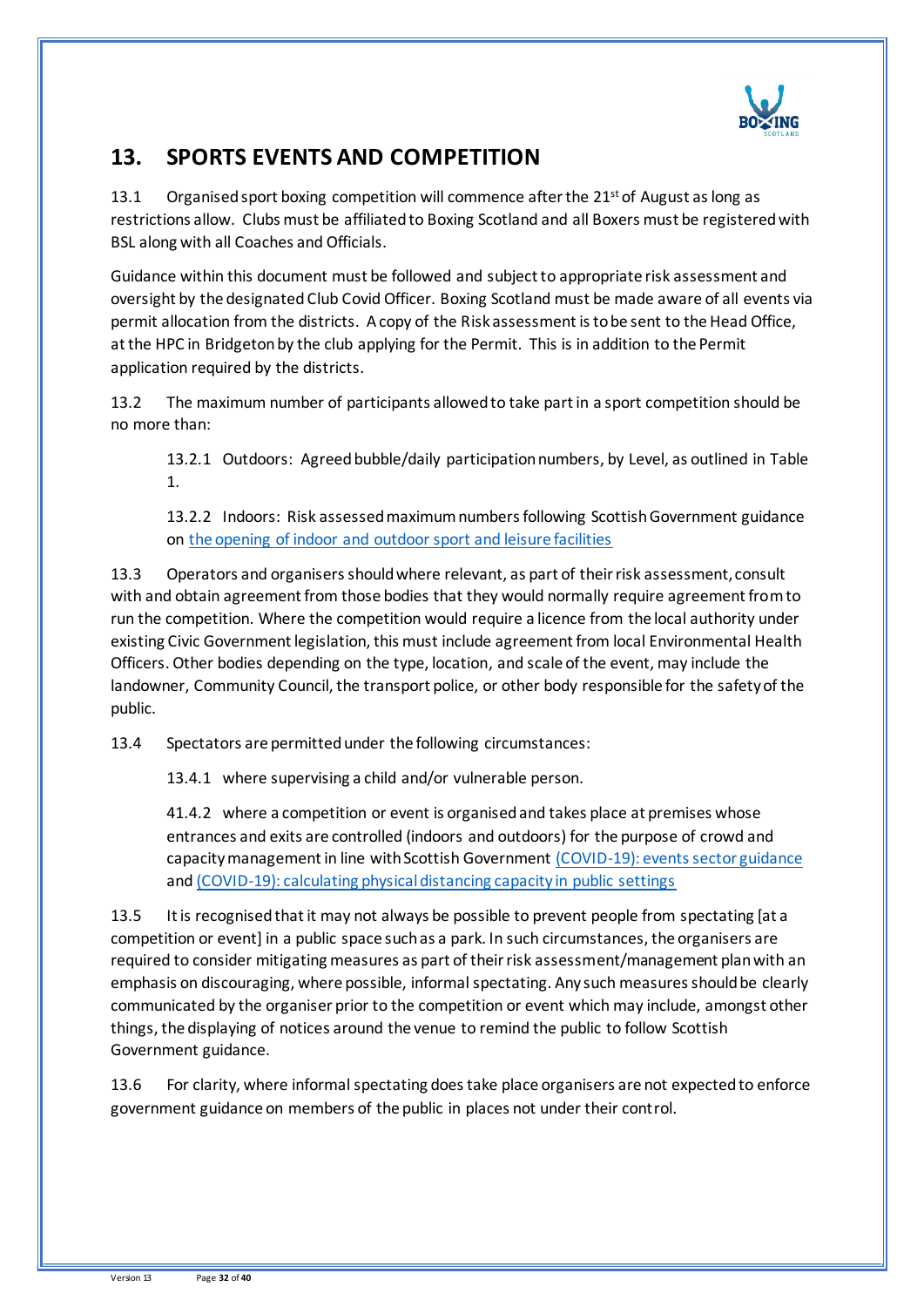

### 14. Sports Events

14.1 Sports events, including spectator events, can take place subject to appropriate Scottish Government guidance being followed. Further information is available on the sportscotland website here[: Return to Competition & Events: sport events.](https://sportscotland.org.uk/covid-19/return-to-competitions-and-events/)

14.2. Covid certification scheme: There is now a requirement for indoor and outdoor events with attendances of more than 1,000 people to check the certification status of at least 50% of attendees or 1,000 people, whichever is higher.

### 14.3 Boxing Scotland – Return to Sport Flow Chart



**Boxing Scotland** Return to Sport (RTS) - Competitive Boxing Flowchart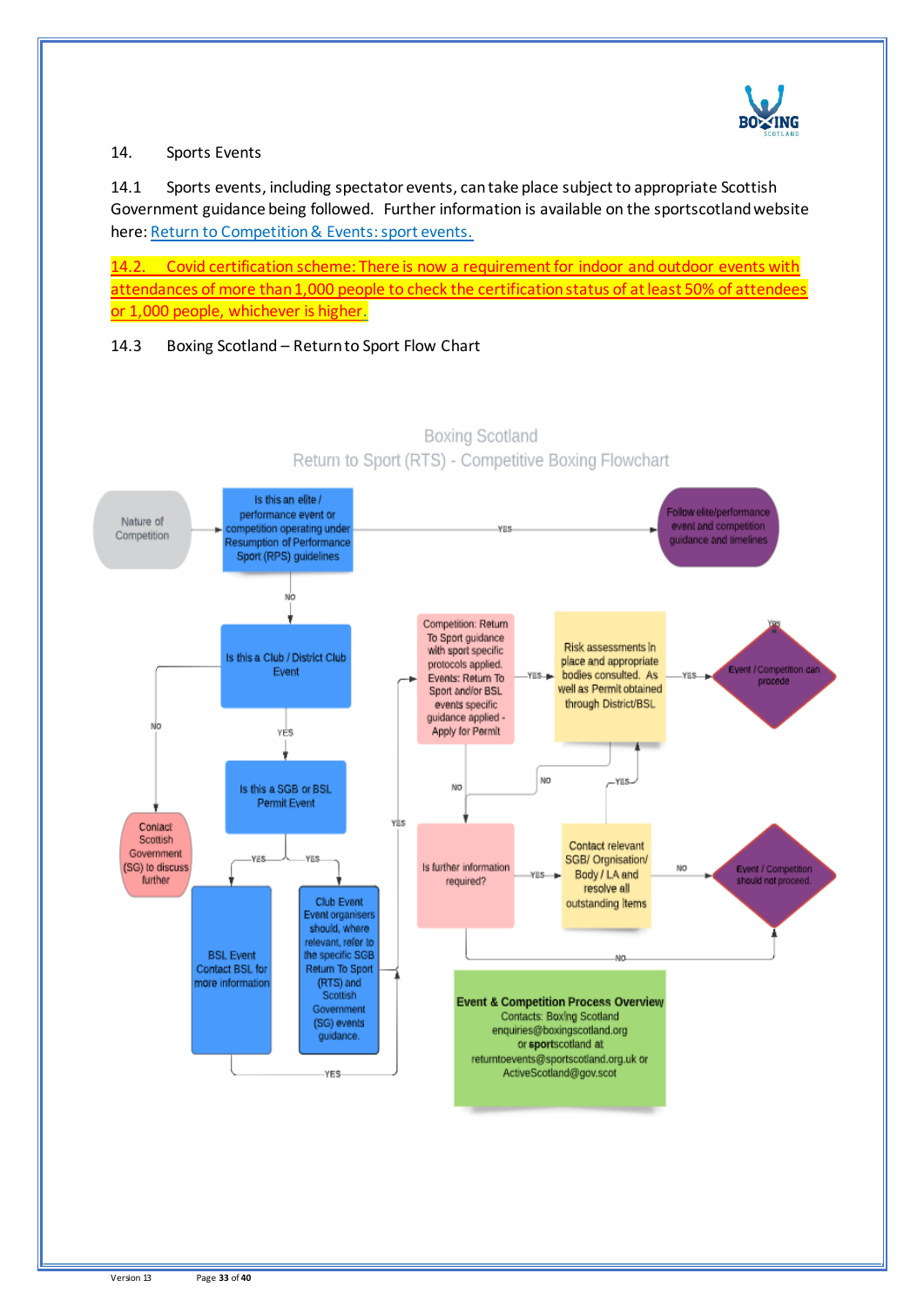

## **APPENDIX 1: 'Beyond Level 0' Guidance**

## **Introduction**

- 1. To ensure that it is safe to progress 'Beyond Level 0', guidance is being linked to the 'Gateway condition'. This relates the amount of vaccine coverage to the Scottish Government's new strategic intent to 'suppress the virus at a level consistent with alleviating its harms'.
- 2. Most legal restrictions relating to Covid-19 will be lifted in August 2021 when Scotland moved to 'Beyond Level 0'. This includes restrictions on physical distancing and the size of social gatherings. Additionally, no businesses will have to legally remain closed.
- 3. Whilst these changes will signal the end of most restrictions for sport and physical activity it will not however signal the end of the epidemic. Covid-19 is a disease that will need to be managed for the foreseeable future and to maintain progress in returning to more normality, it is important that people continue to abide by a set of baseline measures covered by Scottish Government guidance and where relevant legislation. This includes:
	- Good hand hygiene and surface cleaning.
	- Continued promotion of good ventilation.
	- Requirement for face coverings in certain settings (e.g., public transport, retail).
	- Continued compliance with Test and Protect, including self-isolation when necessary.
	- Ongoing need for outbreak management capability, including active surveillance.
	- Continue to encourage a greater degree of working from home than pre-COVID-19. Where this is possible and appropriate, it will not only assist with controlling transmission of the virus, but also promote wellbeing more generally.
- 4. The information outlined below summarises the key areas which will change as we move 'Beyond Level 0' and should be read in conjunction with [Return to sport and physical activity](https://sportscotland.org.uk/covid-19/latest-sport-and-physical-activity-guidance/)  [guidance](https://sportscotland.org.uk/covid-19/latest-sport-and-physical-activity-guidance/) to inform the development of sport specific information which will be shared with participants, clubs, local authorities/trusts, third sector and other sports facility operators.
- 5. It is the responsibility of each club committee, sports facility operator and/or deliverer (herein referred to as the operator) to ensure that full risk assessments, processes and mitigating actions continue to be applied before any sport or leisure activity takes place and to check if the activity is in an area which is subject to additional Scottish Government localised measures and restrictions.
- 6. Where a local outbreak has been reported sport and physical activity operators, in all settings, should review their risk assessment and consider if additional mitigating actions should be put in place to reduce risk. This may, for example, include suspending activity, enhancing hygiene and physical distancing measures, or introducing additional activity restrictions.
- 7. Scottish Government may update or change Levels and restrictions at any time, including local areas subject to them. Therefore, COVID officers should regularly check [Coronavirus \(COVID-](http://www.gov.scot/publications/coronavirus-covid-19-local-measures/)[19\): Local Protection Levels.](http://www.gov.scot/publications/coronavirus-covid-19-local-measures/)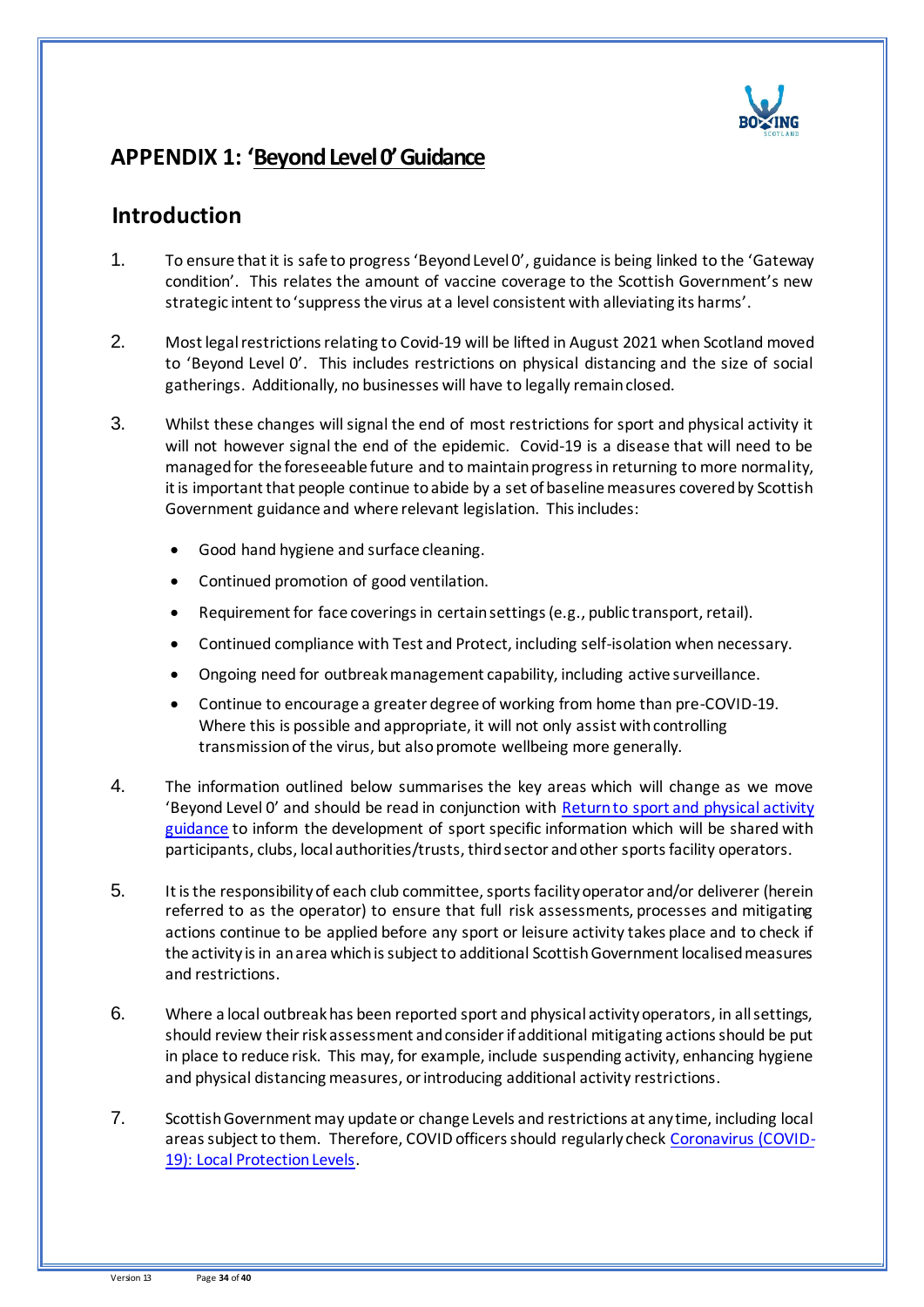

# **Travel Restrictions**

- 8. 'Beyond Level 0' no travel restrictions will be applicable, within or between areas in Scotland, which are not categorised under the protection level system. Please refer to the Travel Guidance section within Return to Sport for further information on where restrictions will apply should a local area move into protection levels.
- 9. Scottish Government are also continuing to monitor the UK wide and International Covid-19 position. Further information on restrictions applicable between Scotland and other parts of the UK and internationally is available on the Scottish Government website at Coronavirus [\(COVID-19\): travel and transport.](https://www.gov.scot/publications/coronavirus-covid-19-guidance-on-travel-and-transport/)

## **Health, Safety & Hygiene**

- 10. High levels of personal hygiene and respiratory etiquette will remain essential as we move Beyond Level 0.
- 11. Operators should continue to follow Scottish Government guidance on health, safety and hygiene measures including face covering advice. Please refer to the Health, Safety and Hygiene section of the Return to Sport guidance for further information including relevant links.

## **Test & Protect**

- 12. Contact tracing and testing of close contacts will continue as we move forward through the pandemic, including 'Beyond Level O'. [Test and protect](https://www.nhsinform.scot/campaigns/test-and-protect) will change as the population become more protected by vaccination but will still play a role in mitigating clusters and outbreaks where they arise.
- 13. Operators should continue to maintain customer records and follow applicable guidance available in the [Test and protect,](https://www.nhsinform.scot/campaigns/test-and-protect) section of Return to Sport guidance.

# **Competition & Events**

- 14. Organised sporting competition and events can take place 'Beyond Level 0' but should continue to follow guidance outlined in the Sports Events & Competition section within Return to Sport guidance.
- 15. At present this includes a restriction on spectator numbers of up to 5000 outdoors and 2000 indoors unless an exemption is provided by the relevant Local Authority and permission obtained from other relevant bodies from which the organiser would normally require agreement to run the competition/event.
- 16. Other bodies depending on the type, location, and scale of the event, may include the landowner, Community Council, the transport police, or other body responsible for the safety of the public.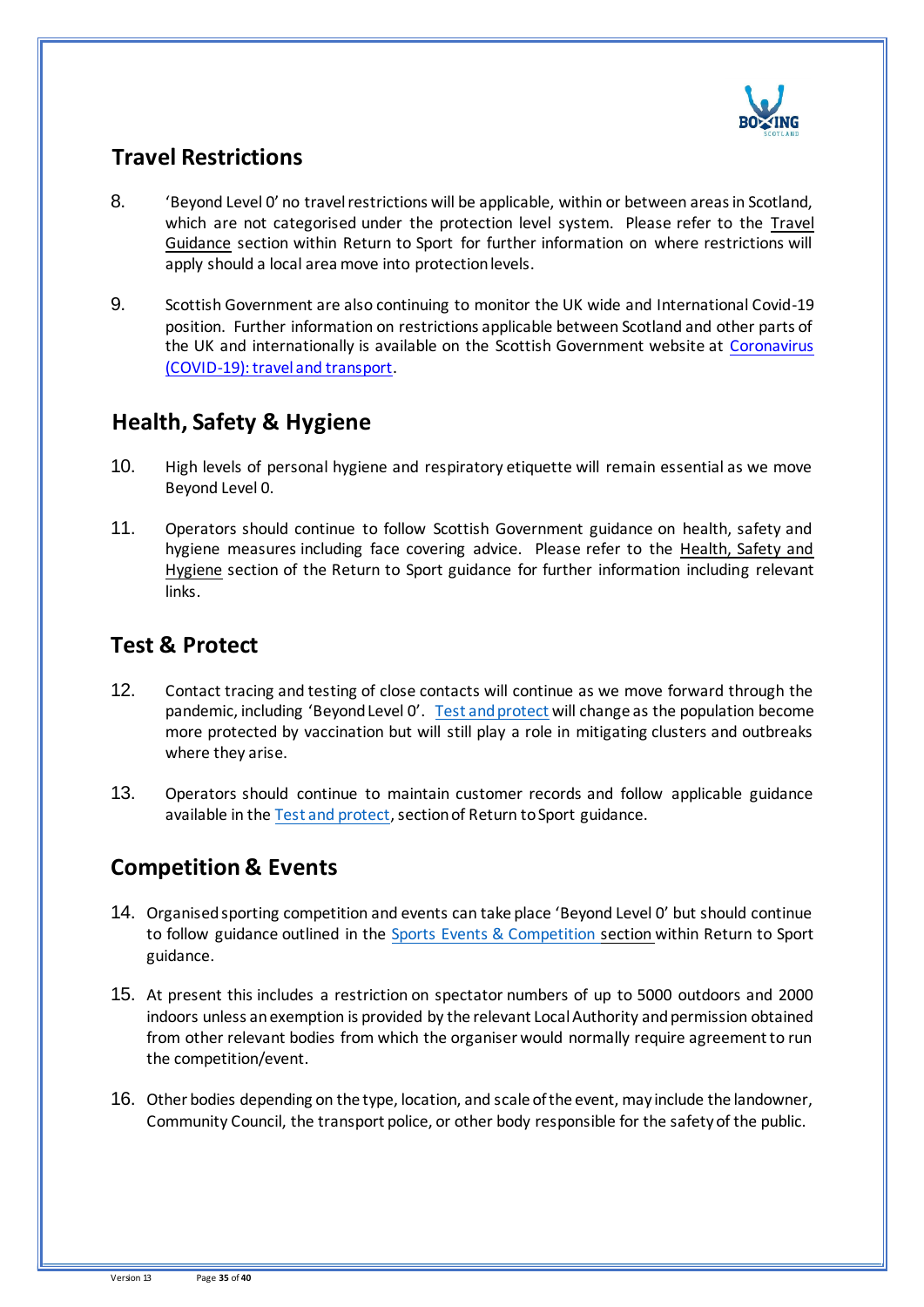

17. Where a competition/event requires a licence from a Local Authority under existing Civic Government legislation, this must include agreement from local Environmental Health Officers.

## **Hospitality**

18. Sports facility operators providing catering or bar services should refer to Scottish Government guidance for applicable guidance including takeaway services. Coronavirus (COVID-19): [tourism and hospitality sector guidance.](http://www.gov.scot/publications/coronavirus-covid-19-tourism-and-hospitality-sector-guidance/pages/hospitality-statutory-guidance/) 

## **Retail**

19. [Retail](http://www.gov.scot/publications/coronavirus-covid-19-retail-sector-guidance/) units operated by sports facility operators should follow Scottish Government Retail [Sector Guidance.](http://www.gov.scot/publications/coronavirus-covid-19-retail-sector-guidance/)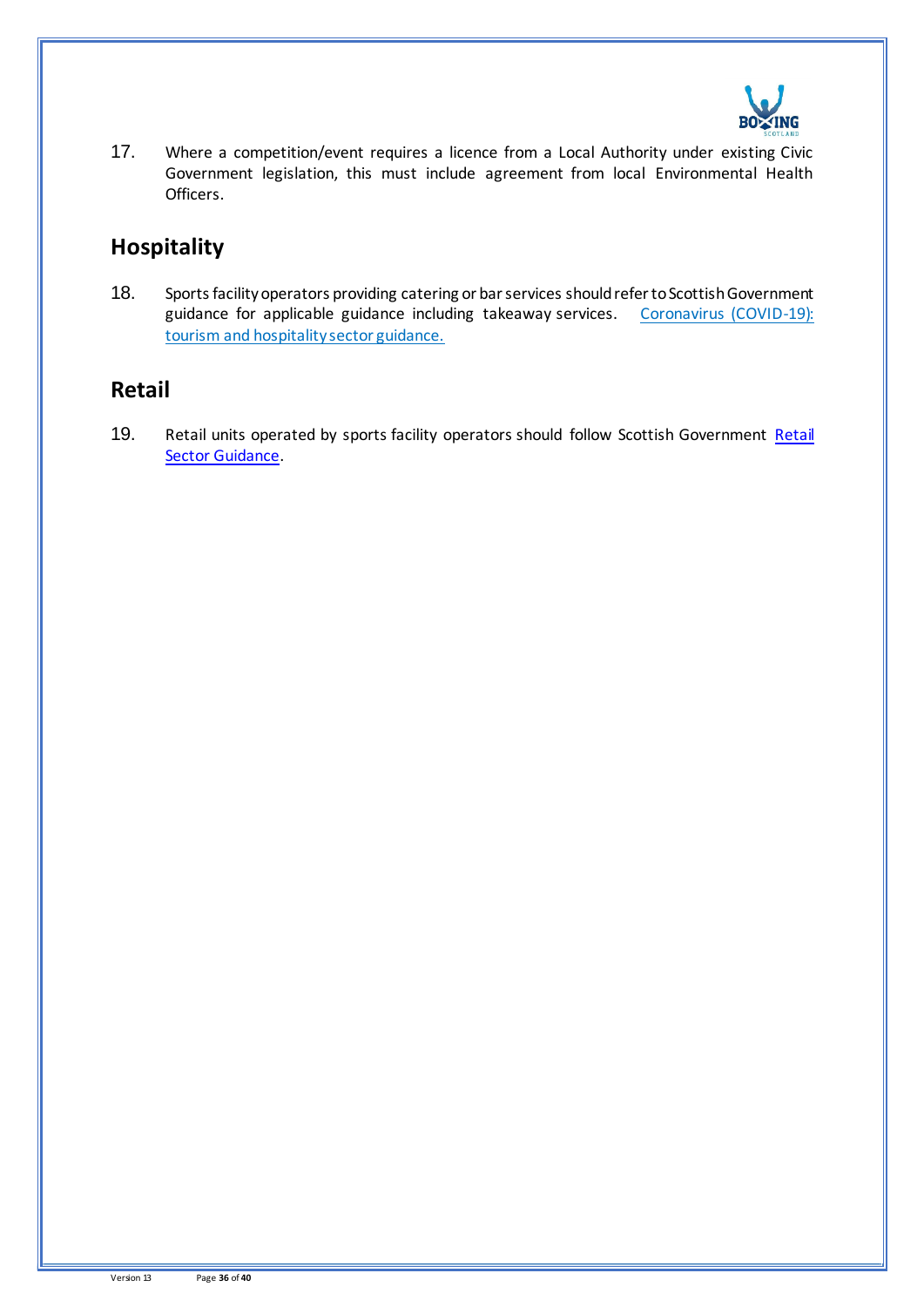

# **APPENDIX 2: Level 4 Guidance**

#### **Introduction**

- 1. The guidance within this appendix is applicable to sport and physical activity facilities and activities where Scottish Government have identified the requirement for **Level 4** restrictions to be applied.
- 2. This guidance is not applicable to professional or performance sports activity which is approved through th[e Resumption of Performance Sport](https://sportscotland.org.uk/covid-19/resumption-of-performance-sport-guidance/) process by Scottish Government or **sport**scotland.
- 3. The information outlined below should be used in conjunction with, and where appropriate supersede, the 'Return to sport and physical activity guidance' to inform the development of sport specific information which will be shared with participants, clubs, local authorities/trusts, third sector and other sports facility operators within Level 4 areas.
- 4. It is the responsibility of the relevant facility operator/COVID officer to ensure that full risk assessments, processes and mitigating actions are in place before any sport or leisure activity takes place and to check if the activity is in an area which is subject to additional Scottish Government localised measures and restrictions.
- 5. Where a local outbreak has been reported, sports facility operators and deliverers should review their facility/operational risk assessment and consider if additional mitigating actions should be put in place to reduce risk. This may, for example, include suspending activity, enhancing hygiene and physical distancing measures, or introducing additional activity restrictions.
- 6. Scottish Government may reintroduce, update, or change protection Levels and restrictions at any time, including the local areas subject to them. Therefore, COVID officers should regularly check th[e Coronavirus in Scotland](https://www.gov.scot/coronavirus-covid-19/) section of the Scottish Government website for updates.

#### **Travel Restrictions in Level 4 areas**

- 7. Those living in a Level 4 local authority area can travel out with that area to undertake informal outdoor exercise and recreation including walking, cycling, golf or running if they abide by the rules on meeting other households.
- 8. Children and young people may travel to and from a Level 4 area, if for example, they belong to a club which is outside their own local government area.
	- 8.1 This flexibility is to allow children and young people to take part in sport or organised activity, but they should travel no further than they need to.
	- 8.2 If attending a sport/activity in a Level 3 area or below, Level 4 guidance will apply to the whole activity e.g., 12 to 17-year-old outdoor activity should be restricted to non-contact and include a maximum of 15 participants.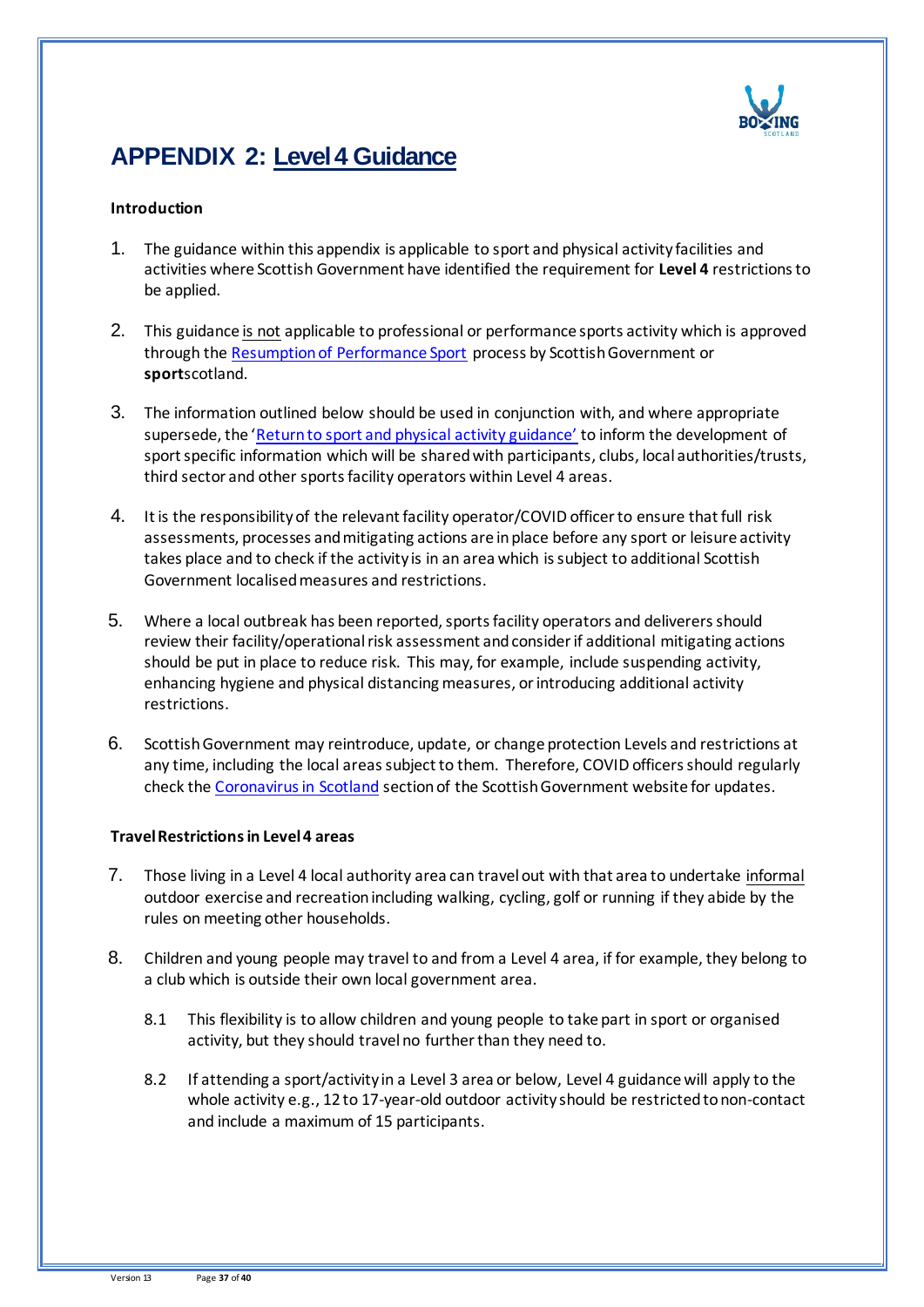

- 9. Adults living in a Level 4 local authority area may travel within, but not out with, that area to take part in non-contact organised sport.
- 10. Travel exemptions are applicable for essential animal welfare reasons, such as exercising or feeding a horse or going to a vet.
- 11. When taking part in informal exercise or recreation participants should always follow relevant Scottish Government guidance available at the time.

#### **Outdoor Sport & Leisure Activity**

- 12. Operators in Level 4 areas may continue to open outdoor sports areas, courts, pitches and facilities (with the exception of ski centres/resorts) if documented risk assessments are undertaken and all appropriate mitigating actions including the guidance herein is put in place to ensure the safety of participants, staff and volunteers. Please also refer to additional guidance produced by **sport**scotland at[: Keeping Your Facilities Fit for Sport.](http://www.sportscotland.org.uk/covid-19/getting-your-facilities-fit-for-sport/)
- 13. Restrictions on participants taking part in outdoor organised sport, exercise and recreation in Level 4 is as follows.
- 14. Children (aged up to 11 years)
	- 14.1 Children can take part in outdoor contact and non-contact organised sport including training, group exercise and competition within their usual club or facility environment. Inter club competition should not take place.
	- 14.2 An outdoor sporting 'field of play bubble' can consist of up to 30 children, coaches, and officials at any one time.
- 15. Young People (aged 12-17 years)
	- 15.1 Young people can take part in outdoor non-contact organised sport and physical activity including training, group exercise and competition within their usual club or facility environment. Inter club competition should not take place.
	- 15.2 An outdoor sporting 'field of play bubble' can consist of up to 15 young people, coaches, and officials at any one time.
- 16. Adults (aged 18 years or over)
	- 16.1 Adults can take part in outdoor non-contact organised sport including training, group exercise, aerobics, fitness classes and competition within their normal club or facility environment.
	- 16.2 An outdoor sporting 'field of play bubble' for adults can consist of up to 15 people, including coaches, and officials at any one time. Physical distancing should always be maintained.

17. Where there are multiple bubbles operating at the same venue these must be risk assessed to ensure there can be no mixing of participants before, during or after the activity. Specific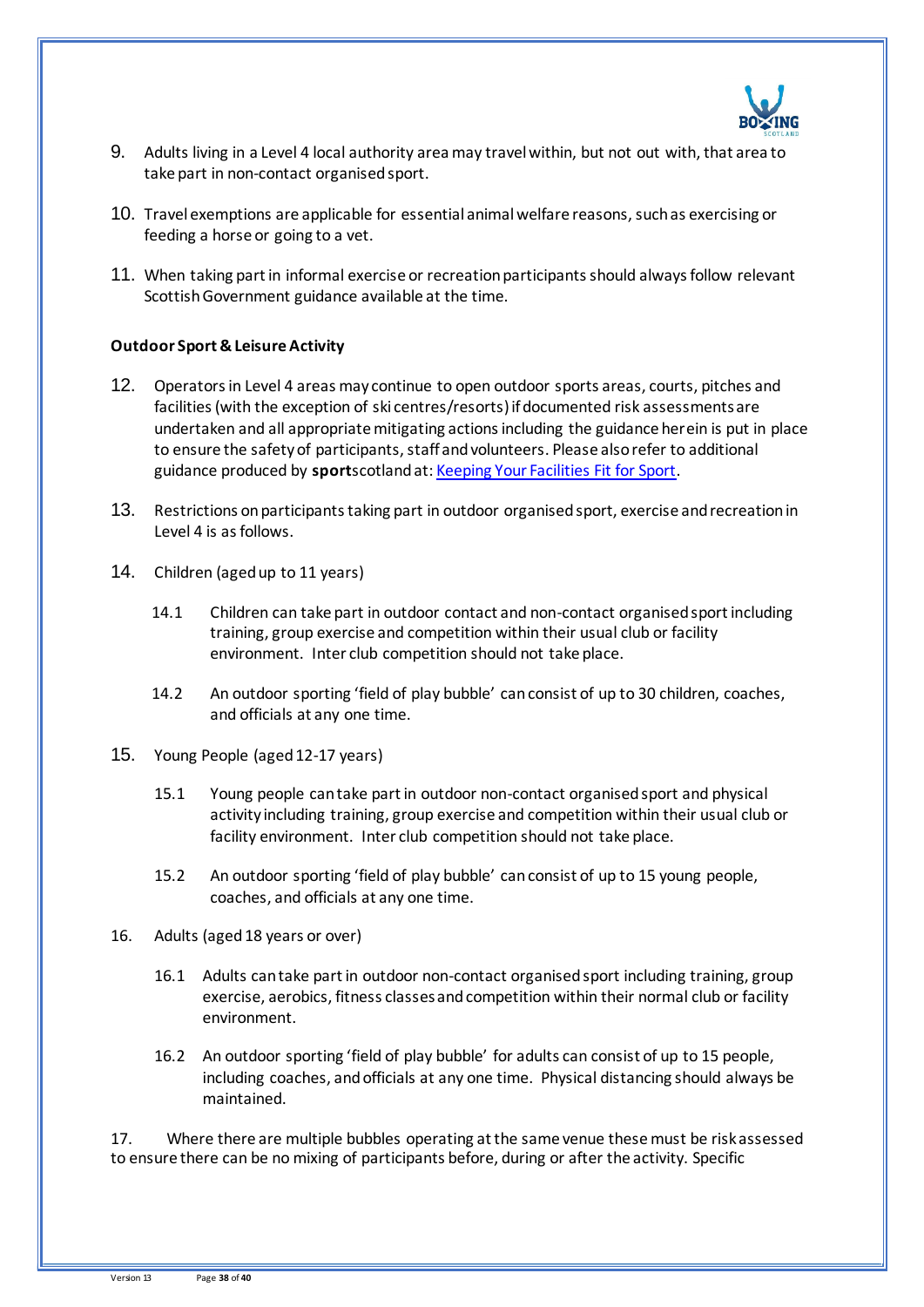

mitigations could include staggered start times, limiting car parking or controlling access / egress points.

#### **Indoor Sport & Leisure Facilities**

- 18. Indoor sport and leisure facilities including club houses, changing rooms and activity areas should remain closed at Level 4. Exemptions are noted below.
- 19. Public Toilets
	- 19.1 Operators may open indoor toilets for public use if they follow Scottish Government [Opening Public Toilets Guidelines.](https://protect-eu.mimecast.com/s/aBXuCNx63fxoygsmfSPz?domain=gov.scot/)
- 20. Storage Areas & Lockers
	- 20.1 One off access to storage areas and locker rooms is permitted to retrieve personal equipment which is essential for an activity to be undertaken. Personal equipment should not be returned to these areas.
	- 20.2 Where equipment cannot reasonably be taken home and is stored on site, such as kayaks, boats etc, access to retrieve and return such equipment to storage areas is allowed if appropriate risk assessments are undertaken.
	- 20.3 Risk assessments should include mitigating actions to reduce the risk of virus transmission such as individual access, booking slots and cleaning/hygiene protocols.
- 21. Access to outdoor facilities

Where external access to outdoor sports facilities is not possible, access through an indoor area can be provided if suitable risk assessments and safety measures are put in place. These should include restricting access to one person at a time, ideally with a one-way system in operation, and no contact with hard surfaces such as door handles. Persons moving through the area should not stop or congregate at any time.

#### **Hospitality**

22. Additional restrictions may be in place for hospitality businesses within Level 4 areas including bar and café closures. Sports facility operators providing catering, bar or takeaway services should refer to Scottish Government [Coronavirus \(COVID-19\): tourism and hospitality sector](http://www.gov.scot/publications/coronavirus-covid-19-tourism-and-hospitality-sector-guidance/pages/hospitality-statutory-guidance/)  [guidance.](http://www.gov.scot/publications/coronavirus-covid-19-tourism-and-hospitality-sector-guidance/pages/hospitality-statutory-guidance/) 

#### **Retail**

23. Retail units operated by sports facility operators in Level 4 areas should follow Scottish Government [Retail Sector Guidance.](http://www.gov.scot/publications/coronavirus-covid-19-retail-sector-guidance/)